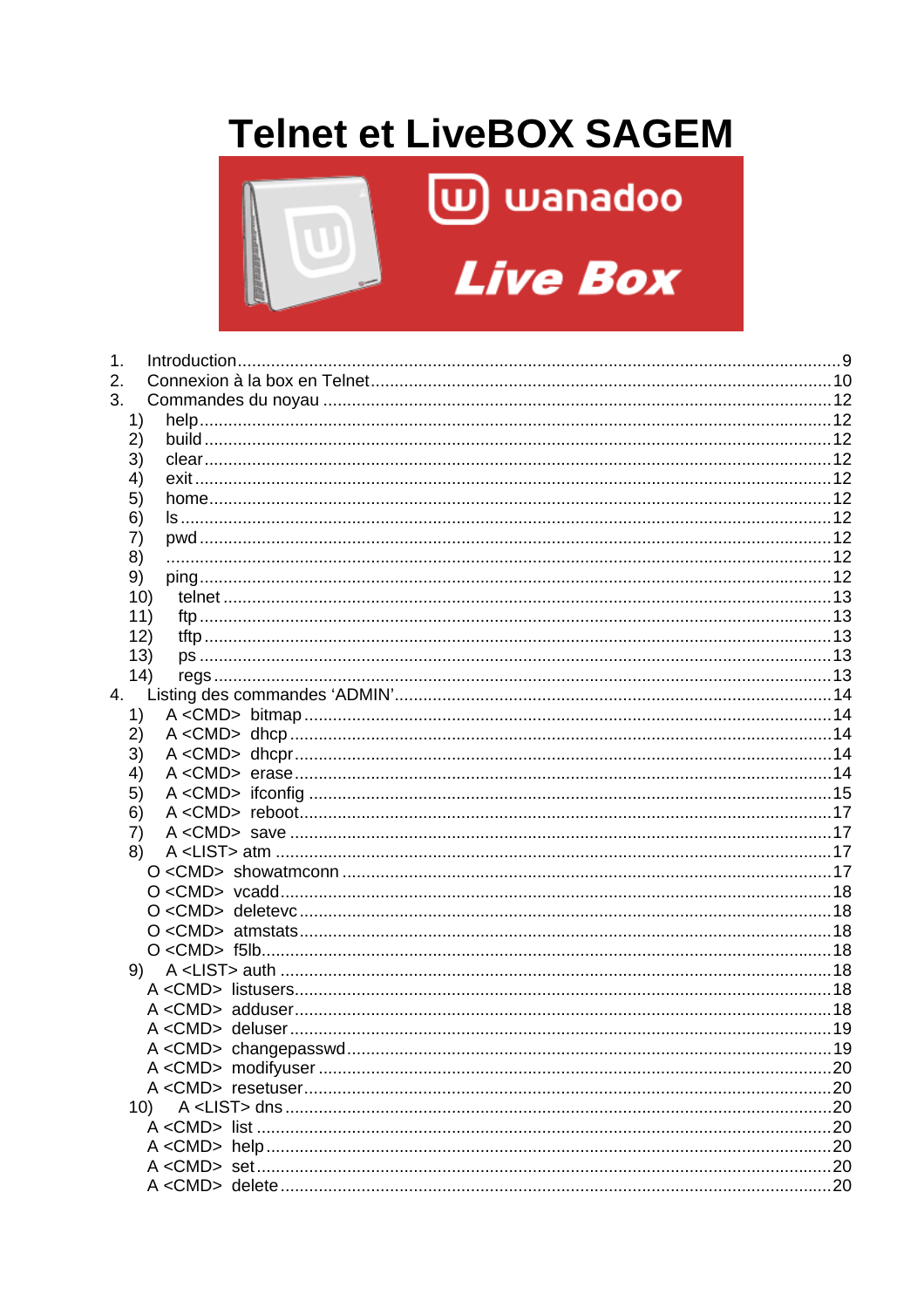|    | 11) |  |
|----|-----|--|
|    |     |  |
|    |     |  |
|    |     |  |
|    |     |  |
|    |     |  |
|    |     |  |
|    |     |  |
|    |     |  |
|    |     |  |
|    | 13) |  |
|    |     |  |
|    |     |  |
|    |     |  |
|    |     |  |
|    |     |  |
|    |     |  |
|    |     |  |
|    |     |  |
|    |     |  |
|    |     |  |
|    |     |  |
|    |     |  |
|    |     |  |
|    |     |  |
|    |     |  |
|    |     |  |
|    |     |  |
|    |     |  |
|    |     |  |
|    |     |  |
|    |     |  |
|    |     |  |
|    |     |  |
|    |     |  |
|    |     |  |
|    | 15) |  |
|    |     |  |
|    |     |  |
|    |     |  |
|    |     |  |
|    | 16) |  |
|    |     |  |
|    |     |  |
|    |     |  |
|    |     |  |
|    |     |  |
|    |     |  |
|    |     |  |
|    |     |  |
|    |     |  |
| 5. |     |  |
|    | 1)  |  |
|    | 2)  |  |
|    | 3)  |  |
|    |     |  |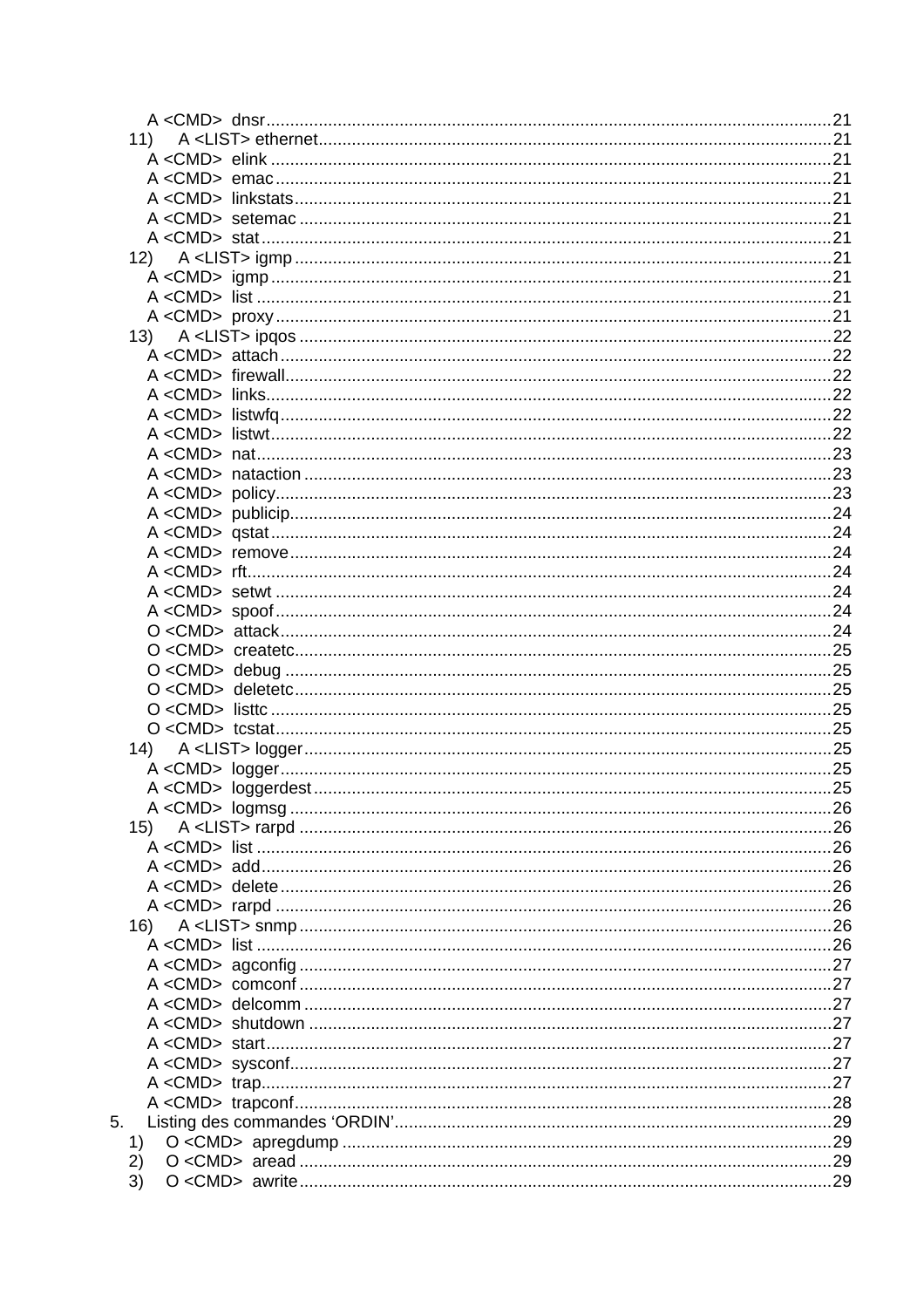| 4)  |  |
|-----|--|
| 5)  |  |
| 6)  |  |
| 7)  |  |
| 8)  |  |
| 9)  |  |
| 10) |  |
| 11) |  |
| 12) |  |
|     |  |
|     |  |
|     |  |
|     |  |
|     |  |
|     |  |
|     |  |
|     |  |
|     |  |
|     |  |
|     |  |
|     |  |
|     |  |
|     |  |
|     |  |
|     |  |
|     |  |
|     |  |
|     |  |
|     |  |
|     |  |
|     |  |
|     |  |
|     |  |
|     |  |
|     |  |
|     |  |
|     |  |
|     |  |
|     |  |
|     |  |
|     |  |
|     |  |
|     |  |
|     |  |
|     |  |
|     |  |
|     |  |
|     |  |
|     |  |
|     |  |
|     |  |
|     |  |
|     |  |
|     |  |
| 16) |  |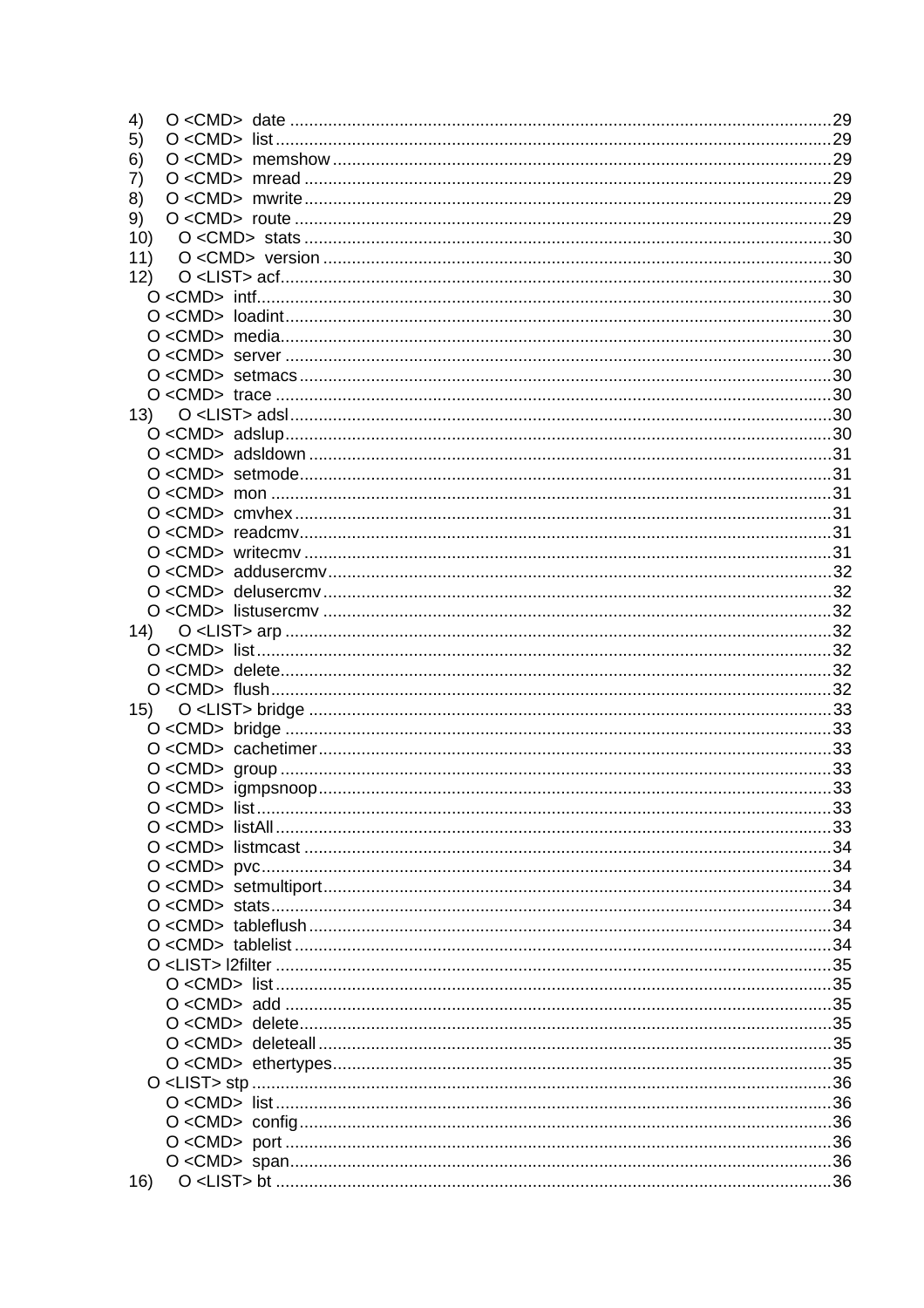| 17) |  |  |
|-----|--|--|
|     |  |  |
|     |  |  |
|     |  |  |
|     |  |  |
|     |  |  |
|     |  |  |
|     |  |  |
|     |  |  |
|     |  |  |
|     |  |  |
|     |  |  |
|     |  |  |
|     |  |  |
|     |  |  |
|     |  |  |
|     |  |  |
|     |  |  |
|     |  |  |
|     |  |  |
|     |  |  |
|     |  |  |
|     |  |  |
|     |  |  |
|     |  |  |
|     |  |  |
|     |  |  |
|     |  |  |
|     |  |  |
|     |  |  |
|     |  |  |
|     |  |  |
|     |  |  |
|     |  |  |
|     |  |  |
|     |  |  |
|     |  |  |
|     |  |  |
|     |  |  |
|     |  |  |
|     |  |  |
|     |  |  |
|     |  |  |
|     |  |  |
|     |  |  |
|     |  |  |
|     |  |  |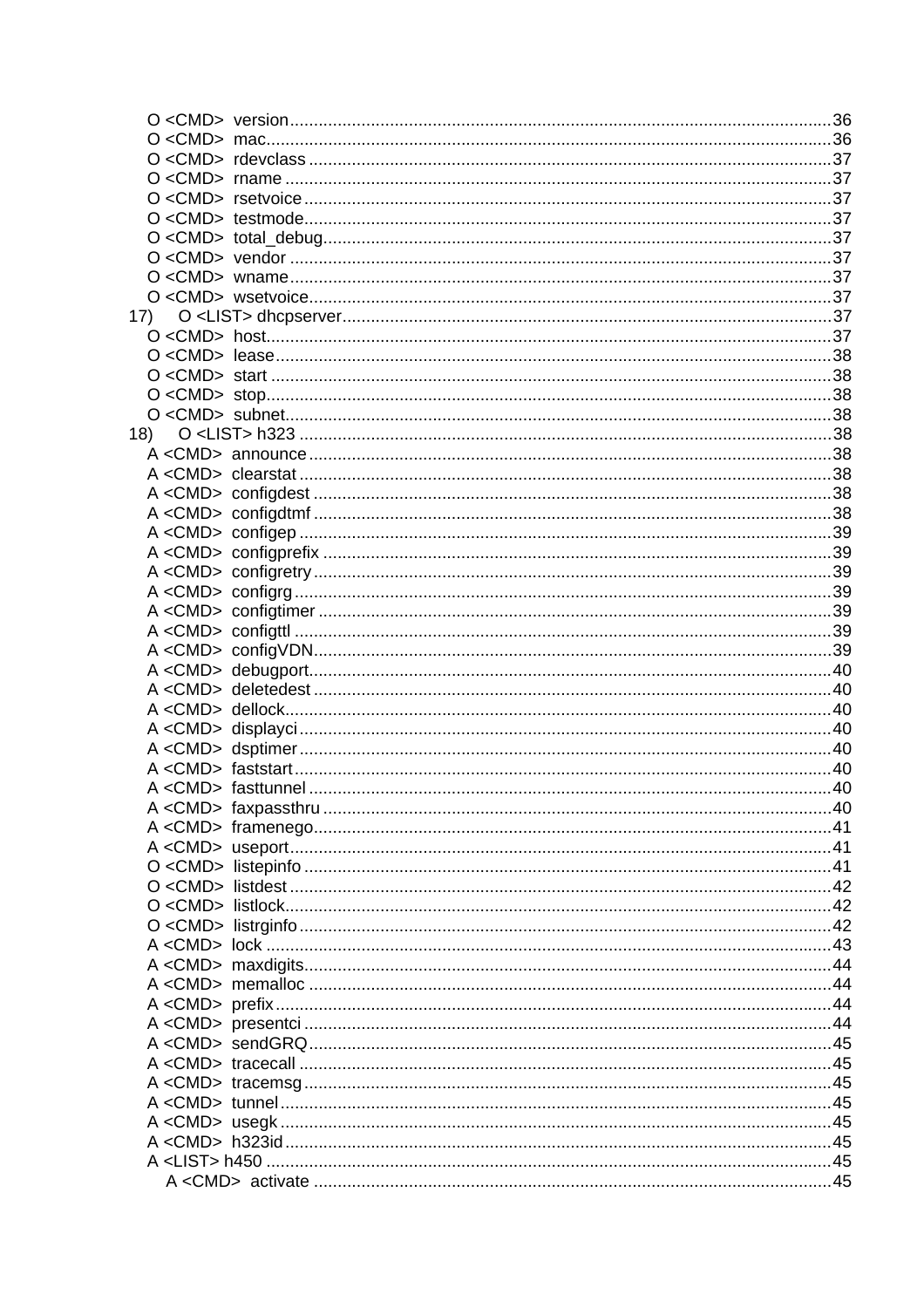| 20) |  |
|-----|--|
|     |  |
|     |  |
|     |  |
|     |  |
|     |  |
|     |  |
|     |  |
|     |  |
|     |  |
|     |  |
|     |  |
| 21) |  |
|     |  |
|     |  |
|     |  |
|     |  |
| 22) |  |
|     |  |
|     |  |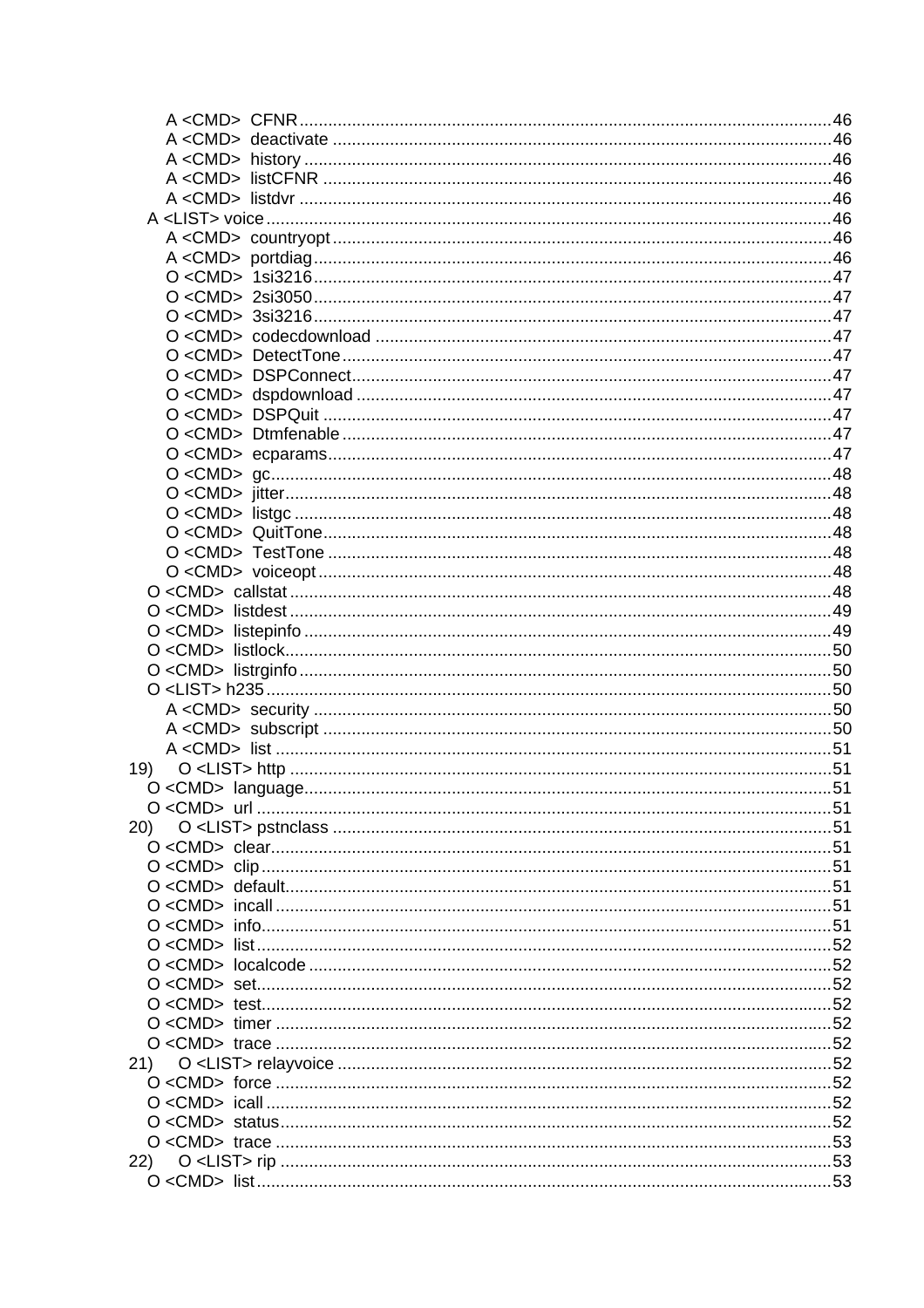| 23) |  |
|-----|--|
|     |  |
|     |  |
|     |  |
|     |  |
|     |  |
|     |  |
|     |  |
|     |  |
|     |  |
|     |  |
|     |  |
|     |  |
|     |  |
|     |  |
|     |  |
|     |  |
|     |  |
|     |  |
|     |  |
|     |  |
|     |  |
|     |  |
|     |  |
|     |  |
|     |  |
|     |  |
|     |  |
|     |  |
|     |  |
|     |  |
|     |  |
|     |  |
|     |  |
|     |  |
| 25) |  |
|     |  |
|     |  |
|     |  |
|     |  |
|     |  |
|     |  |
|     |  |
|     |  |
|     |  |
|     |  |
|     |  |
|     |  |
|     |  |
|     |  |
|     |  |
|     |  |
|     |  |
|     |  |
|     |  |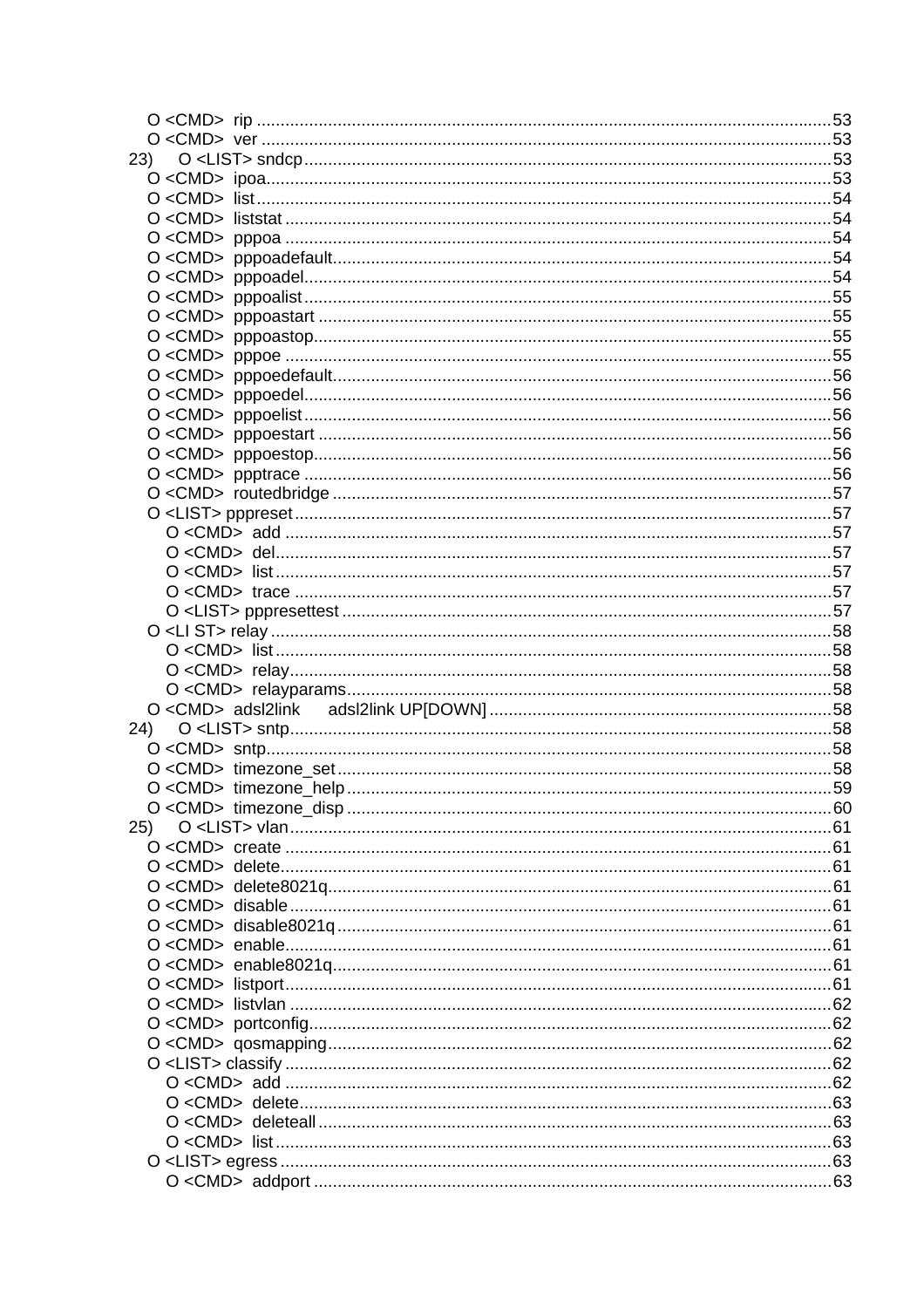| 26)         |  |
|-------------|--|
|             |  |
|             |  |
|             |  |
|             |  |
|             |  |
|             |  |
|             |  |
|             |  |
|             |  |
|             |  |
|             |  |
|             |  |
|             |  |
|             |  |
|             |  |
|             |  |
|             |  |
|             |  |
|             |  |
|             |  |
|             |  |
|             |  |
|             |  |
|             |  |
|             |  |
|             |  |
|             |  |
|             |  |
|             |  |
|             |  |
|             |  |
|             |  |
|             |  |
|             |  |
|             |  |
|             |  |
|             |  |
| 27)         |  |
|             |  |
|             |  |
|             |  |
|             |  |
|             |  |
| 6.          |  |
| 1)          |  |
|             |  |
|             |  |
|             |  |
|             |  |
| (2)         |  |
| $7_{\cdot}$ |  |
| 3)          |  |
|             |  |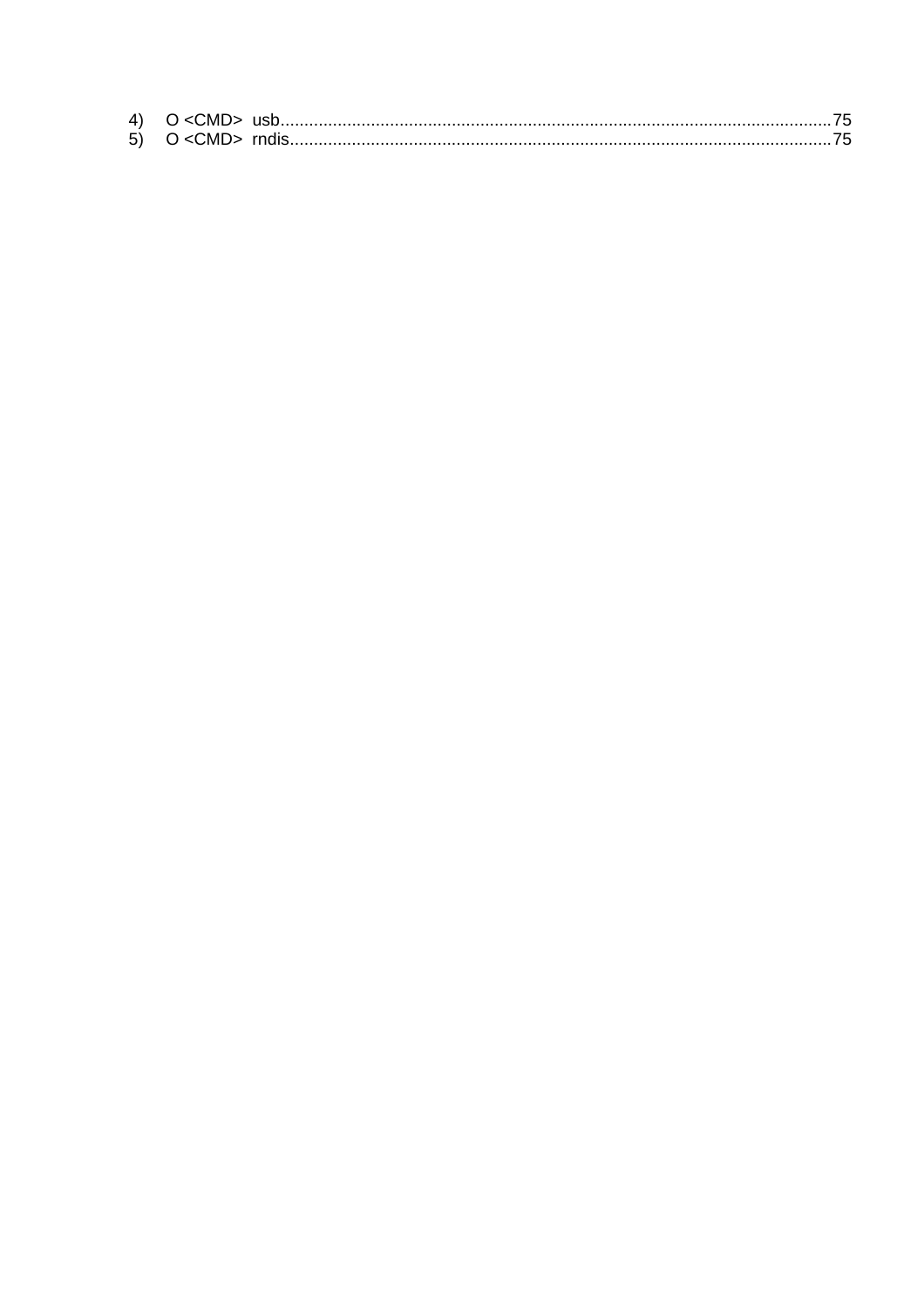# **1. Introduction**

Dans ce document, nous allons essayer de comprendre les différentes fonctions internes d'une liveBOX Sagem.

Ce document a juste la prétention de lister les différentes fonctions de la box ; il devra être complété :

- par des exemples paramétrés des fonctions pouvant être utile à la bonne configuration de la box,
- par des explications du fonctionnement de chaque fonction ou groupe de fonctions (les fonctions de **visiophonie** regroupées sous le répertoire **h323**),
- par une indication différenciant les fonctions actives et les fonctions de status,
- en indiquant les fonctions qui n'indiquent pas de warning avant de s'exécuter, telles les fonctions « **delete** » ou « **flush** »,
- par des warnings indiquant que telle ou telle fonction est dangereuse, sachant que l'on peut toujours faire un reset conf-usine complet de la box.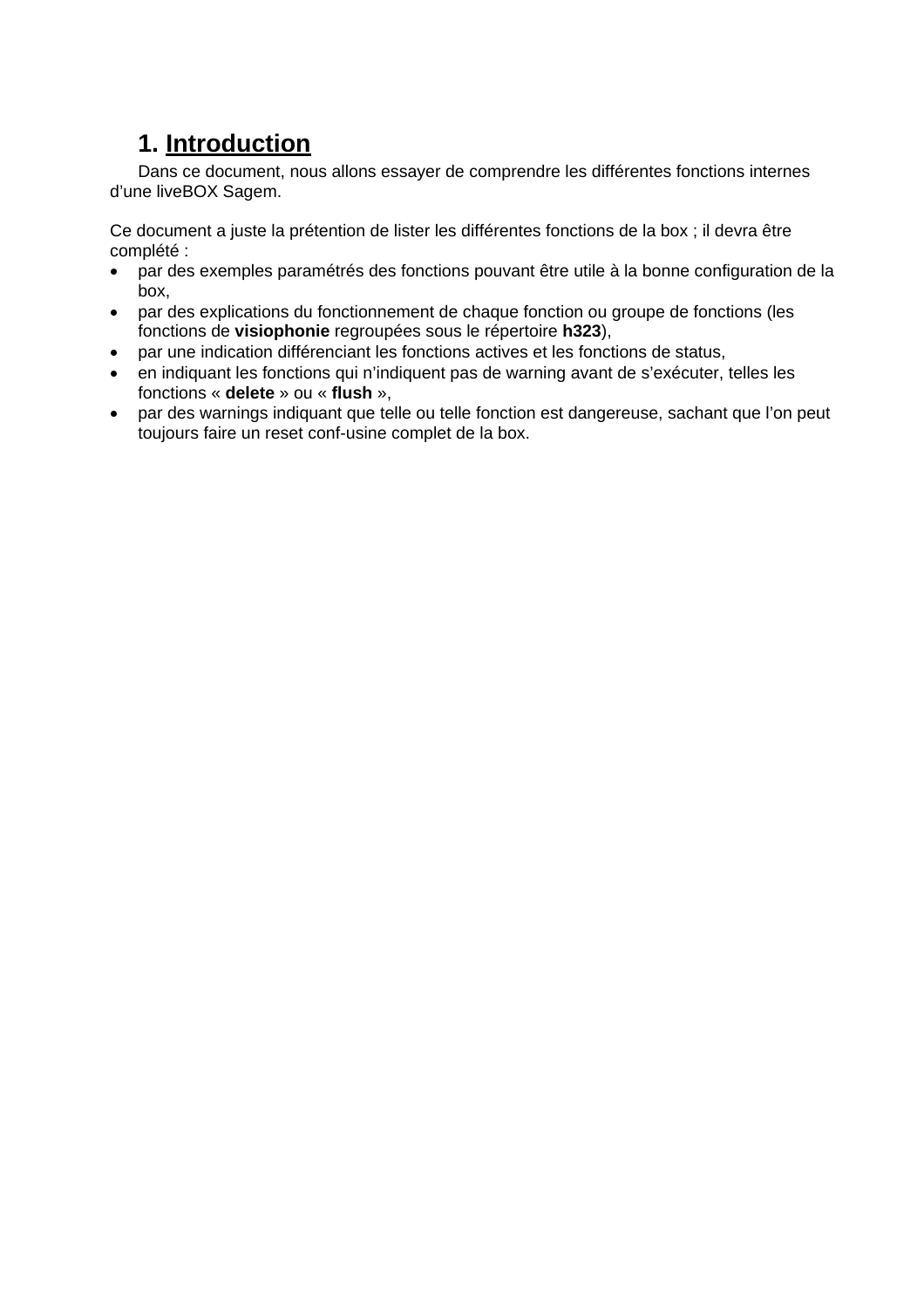## 2. Connexion à la box en Telnet

Pour ce faire, nous allons nous rendre avec putty (un client Telnet/SSh disponble ici : http://www.chiark.greenend.org.uk/~sgtatham/putty/) à l'adresse de notre box, soit 192.168.1.1, en cochant le port 23 (telnet).

Une fois connecté, après avoir mis son loggin et mot de passe (root et 1234 par défaut), nous tapons « Is » et nous voyons défiler les commandes suivantes :

[root @ home]\$ ls

(sur un firmware 3202-220108)

A <CMD> reboot  $O < CMD$  date O<CMD> version A <LIST> ipgos O<CMD>list O<CMD> stats A <CMD> ifconfig O <CMD> route A <CMD> bitmap O <LIST> sndcp A <CMD> save A <CMD> erase O <LIST> bridge  $O$  <LIST> bt A <LIST> ethernet A <LIST> rarpd  $O$  <LIST> arp A <LIST> auth A <LIST> logger A <LIST> snmp A <LIST> atm  $O$  <LIST> adsl  $A <$ CMD $>$ dhcp O <LIST> sntp O <LIST> dhcpserver A <CMD> dhcpr A <LIST> dns A <LIST> iamp O <LIST> wlan O <LIST> relayvoice O <LIST> pstnclass O <LIST> http O <LIST> rip  $O$  <LIST>  $h323$ O <LIST> vlan  $O$  < IST > acf O<CMD> mread O<CMD> mwrite O <CMD> memshow O<CMD> aread  $O < CMD$  awrite O <CMD> apregdump O <LIST> wpost A <LIST>rtp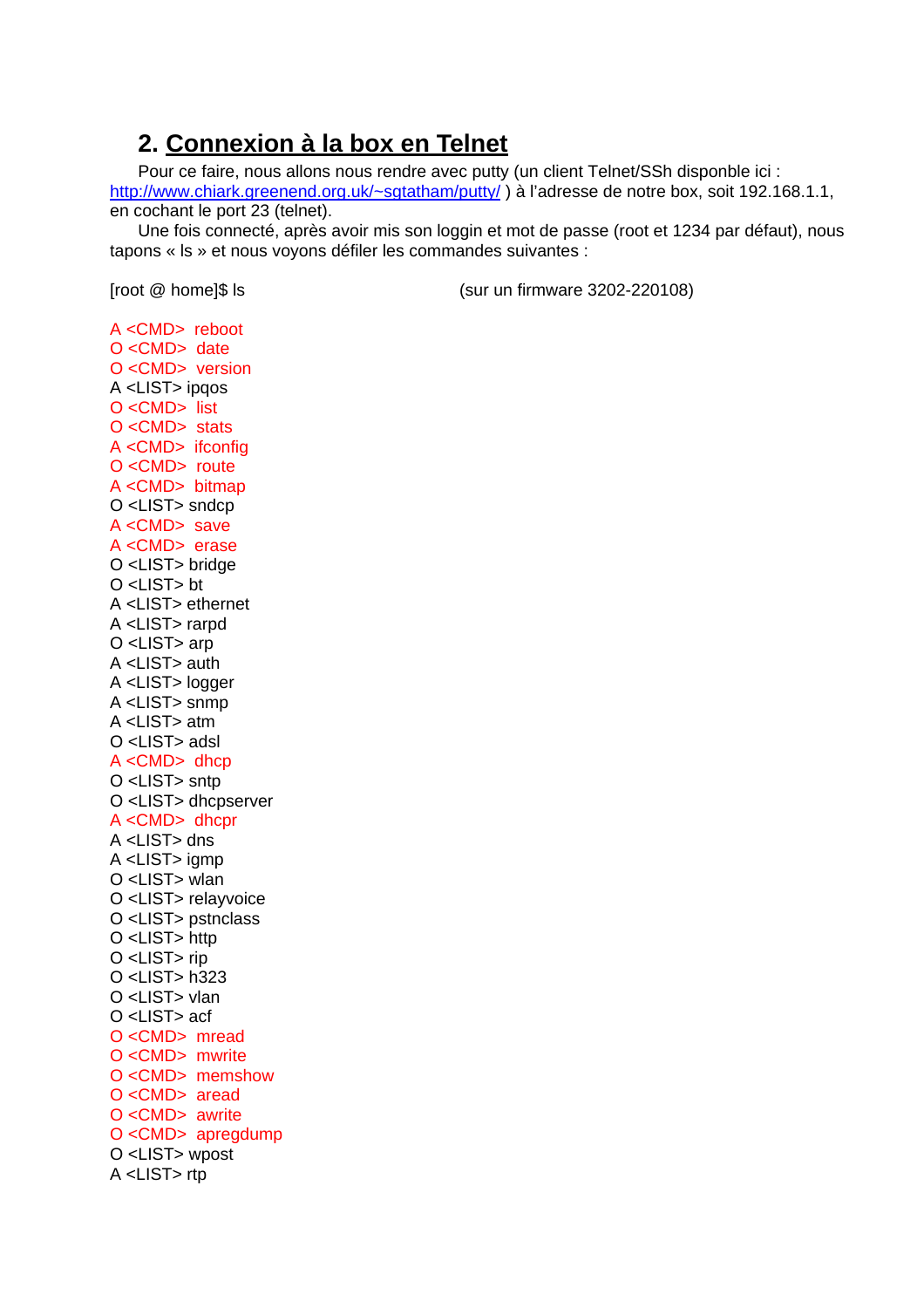[root @ home]\$

Nous voyons aisément que cette liste est composée de 18 commandes directes (en rouge) et disons de 26 répertoires (en noir) contenant des commandes, mais aussi des sous répertoires. Les commandes marquées **'A'** sont permises aux utilisateurs 'administrateur' seulement, celles marquées **'O'** sont permises aux utilisateurs 'ordinaires' et 'administrateurs'. (cf la commande 'listuser' dans le répertoire 'auth' pour voir les rôles des utilisateurs). Pour se déplacer dans un répertoire, il faut juste taper le nom de celui-ci :

[root @ home]\$ **adsl** adsl va nous mettre dans le répertoire adsl [root @ adsl]\$ **ls** on a bien root @adsl, ls va nous lister le répertoire O <CMD> setmode chaque commande est alors exécutable O <CMD> cmvhex O <CMD> readcmv O <CMD> writecmv O <CMD> mon O <CMD> adslup O <CMD> adsldown O <CMD> addusercmv O <CMD> delusercmv O <CMD> listusercmv [root @ adsl]\$ **..** pour retourner au niveau inférieur /home, il faut faire « **..** » ou « **exit** » [root @ home]\$ Voilà on est bien dans le bon répertoire

Nous pouvons maintenant explorer les différentes fonctions.

*Remarque* : dans la suite, le terme 'interface réseau' correspond au nom logique des différentes connexions possibles, c'est à dire :

| $\bullet$ | ppp0            | prise ligne adsl          | adresse IP publique |
|-----------|-----------------|---------------------------|---------------------|
| $\bullet$ | eth0            | LiveBox elle même         | 192.168.1.1         |
| $\bullet$ | usb0            | prise USB                 | 192.168.2.x         |
|           | $\bullet$ wlan0 | réseau sans fil WiFi      | 192.168.3.x         |
| $\bullet$ | tth0            | réseau sans fil Bluetooth | 192.168.4.x         |
| $\bullet$ | vif0            | prise ethernet rouge      | 192.168.5.x         |
|           | $\bullet$ vif1  | prise ethernet jaune      | 192.168.6.x         |
|           |                 |                           |                     |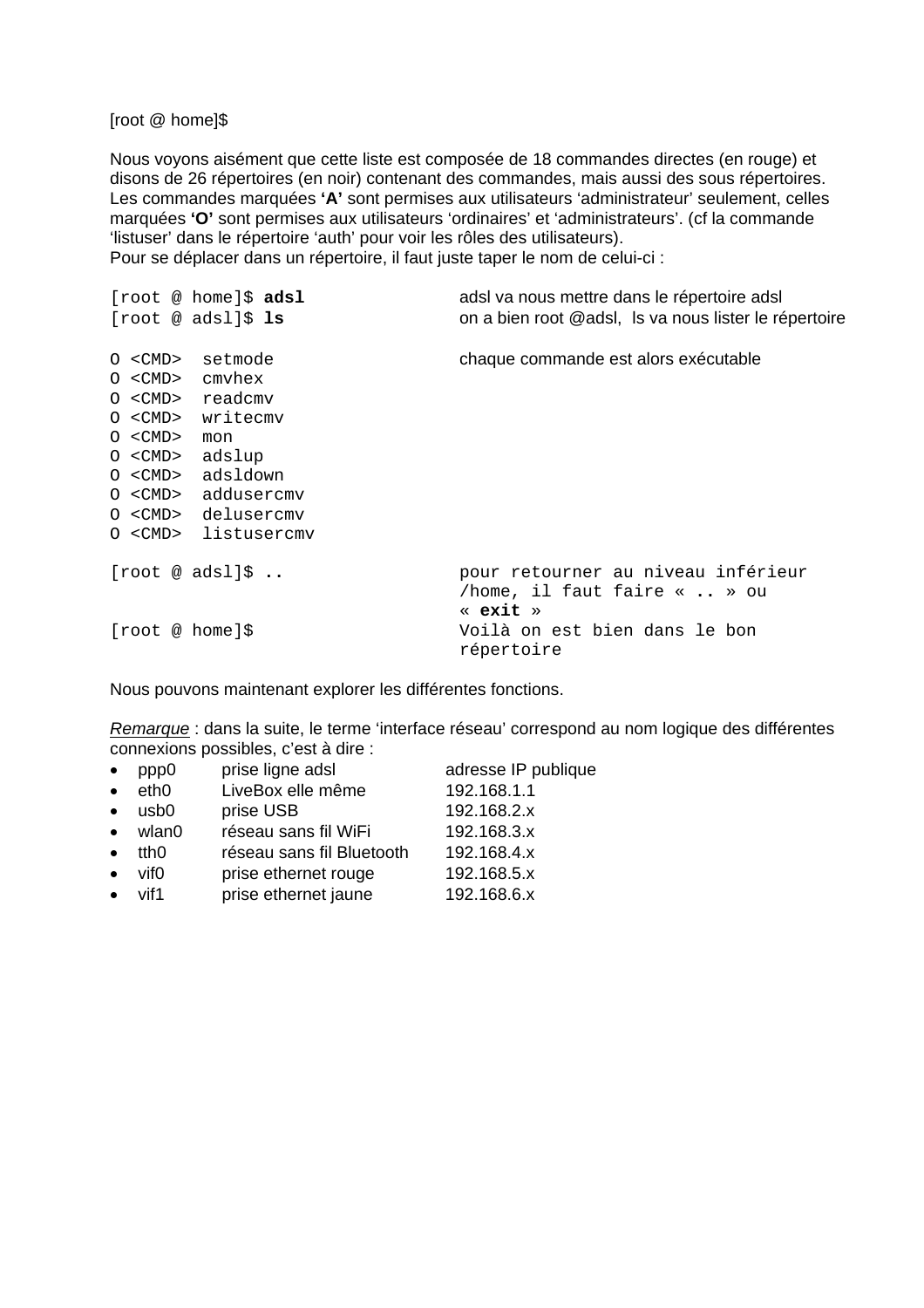## **3. Commandes du noyau**

## **1) help**

Aide sur les commandes du noyau

help -o <command>

Displays help and usage text for the specified command. If nothing is specified, it displays help text for all general commands.

## **2) build**

Donne la version du noyau [root @ home]\$ build AD6489 Security Gateway Software: 200410281738

### **3) clear**

Efface l'écran

### **4) exit**

Reviens au répertoire de niveau immédiatement supérieur, ou met fin à la session telnet

### **5) home**

Revient au répertoire 'home', c-à-d root@home pour le user root

## **6) ls**

Liste le contenu du répertoire en cours

## **7) pwd**

Liste du répertoire en cours

### **8) ..**

Reviens au répertoire de niveau immédiatement supérieur (idem exit)

## **9) ping**

Outil de test de liaison TCP/IP

#### Exemple :

[root @ home]\$ ping www.wanadoo.fr

```
Pinging www.wanadoo.fr (193.252.122.103) with 56 bytes of data
```

```
64 bytes from 193.252.122.103: icmp_seq= 0 ttl=246 time= 70 ms 
64 bytes from 193.252.122.103: icmp_seq= 1 ttl=246 time=102 ms 
64 bytes from 193.252.122.103: icmp_seq= 2 ttl=246 time= 69 ms
```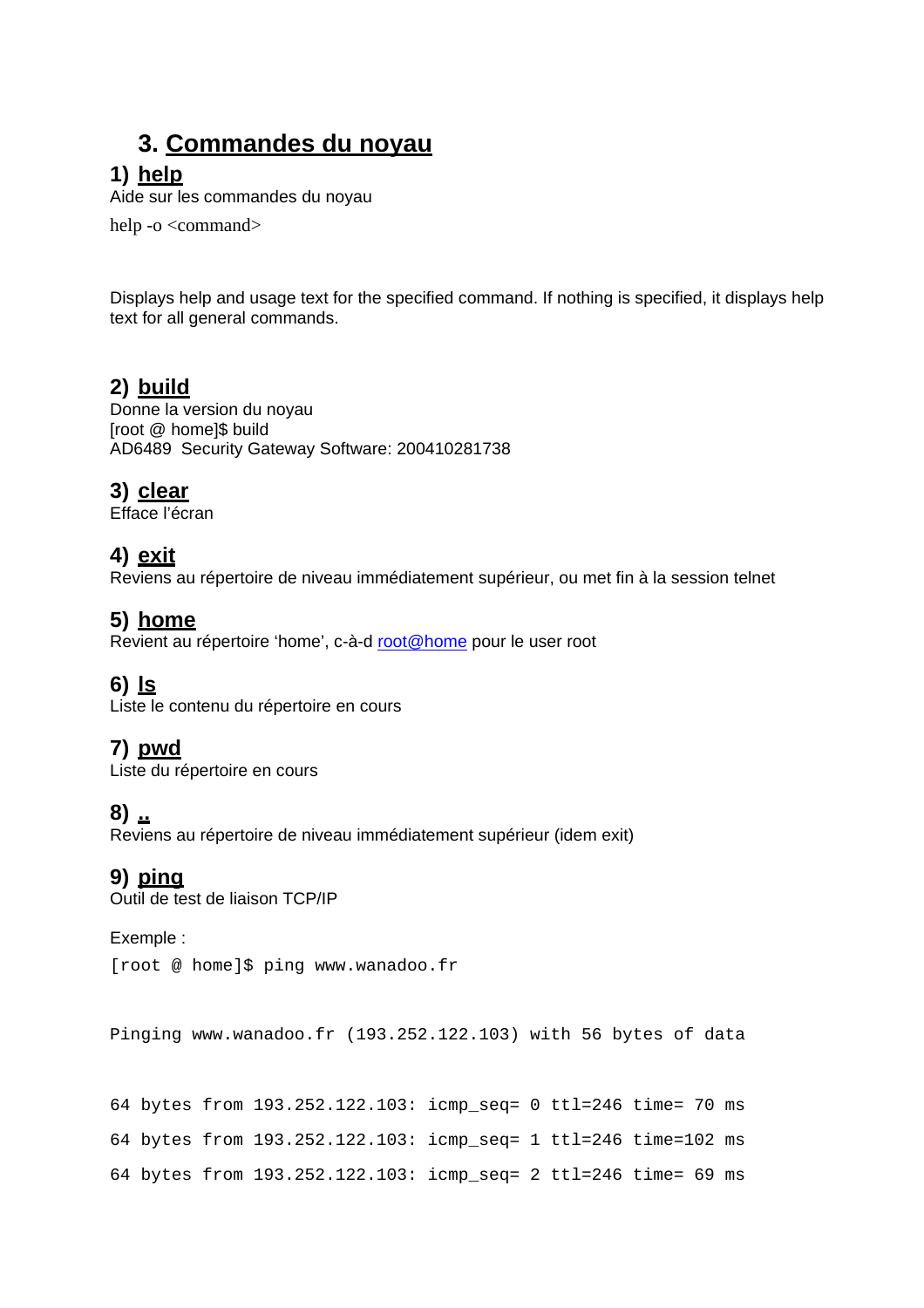64 bytes from 193.252.122.103: icmp\_seq= 3 ttl=246 time= 71 ms

--- www.wanadoo.fr ping statistics --- 4 packets transmitted, 4 packets received, 0% packet loss round-trip min/avg/max = 69/ 78/102 ms

[root @ home]\$

#### **10) telnet**

Démarre une session telnet client

[root @ home]\$ telnet telnet address [root @ home]\$

[root @ home]\$ telnet Command not found. [root @ home]\$ telnet telnet address [root @ home]\$ telnet www.ammoniac.net Trying 83.113.88.91 Connected to 83.113.88.91 Escape character is '^]'. login: superadmin Password: [root@one31 root]#

### **11) ftp**

Démarre une session ftp client

#### **12) tftp**

Démarre une session tftp client

#### **13) ps**

Liste des processus en cours

#### **14) regs**

Liste des registres du processus spécifié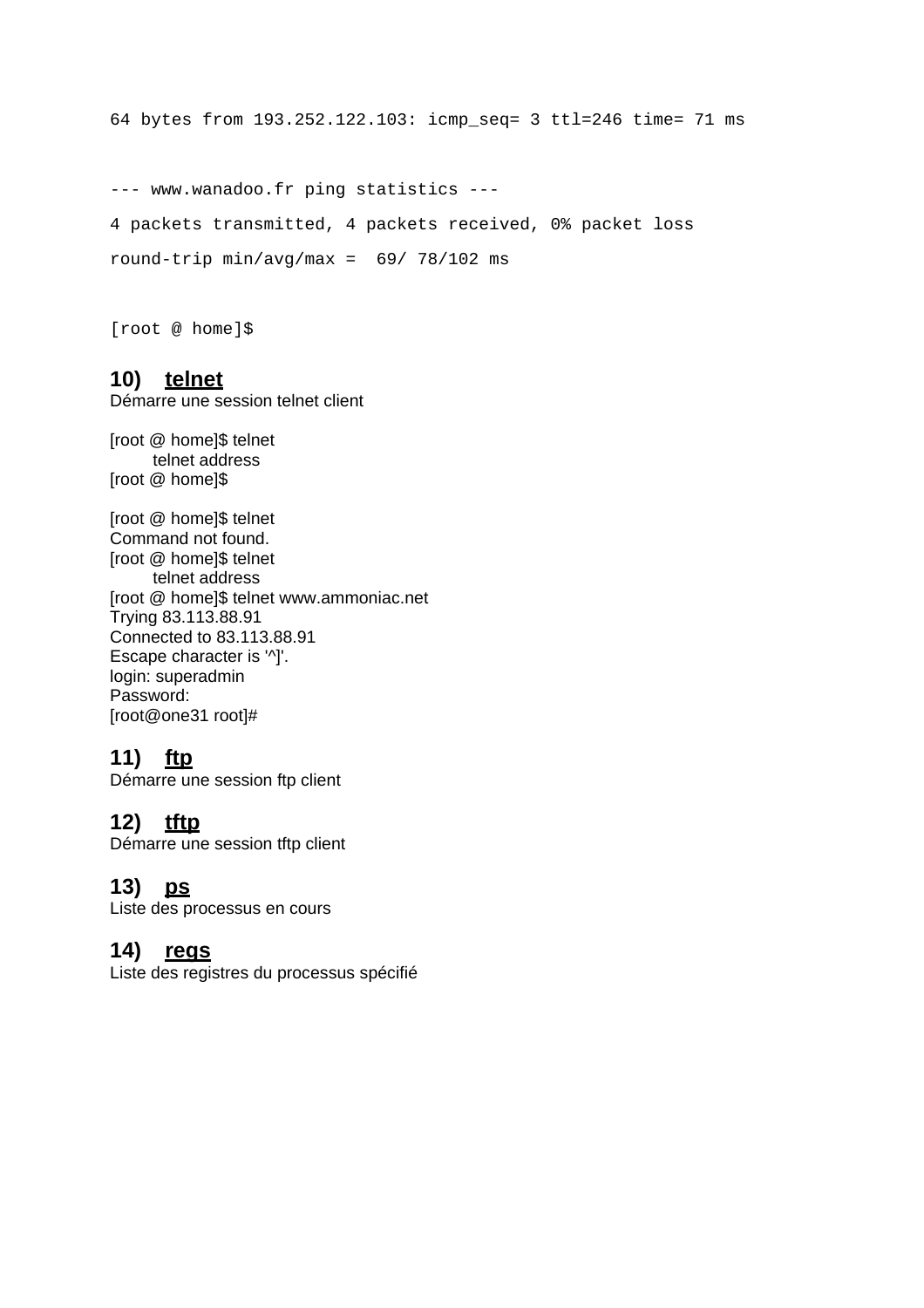## **4. Listing des commandes 'ADMIN'**

**Nota :** en rouge-gras => les commandes, en noir-gras => les répertoires.

*Remarque* **:** La liste est dans l'ordre alphabétique.

### **1) A <CMD> bitmap**

**Syntaxe :** bitmap **Description :** Donne un état d'occupation des différents éléments de la mémoire (tables, subpools,…):

| sabitmap                                  |              | : Used = 14 Max = 256   |             |  |              |  |
|-------------------------------------------|--------------|-------------------------|-------------|--|--------------|--|
| radixMaskBitmap : Used = 3 Max = 10       |              |                         |             |  |              |  |
| radixHeadBitmap : Used = $2$ Max = 10     |              |                         |             |  |              |  |
| $rnkeyBitmap$ : Used = 17 Max = 300       |              |                         |             |  |              |  |
| Route Entries : Used = $17$ Max = $300$   |              |                         |             |  |              |  |
| UDP connections : Used = 14 Max = 128     |              |                         |             |  |              |  |
| $rtInfoBitmap$ : Used = 0 Max = 10        |              |                         |             |  |              |  |
| RAW connections : Used = $0$ Max = 10     |              |                         |             |  |              |  |
| TCP Connections : Used = 6 Max = 128      |              |                         |             |  |              |  |
| Sockets                                   |              | : Used = 14 Max = $128$ |             |  |              |  |
| Arp entries $\qquad$ : Used = 2 Max = 256 |              |                         |             |  |              |  |
| cluBit512                                 |              | $: Used = 0$ $Max = 15$ |             |  | Failed = $0$ |  |
| cluBit1024                                | $:$ Used = 0 |                         | $Max = 15$  |  | $Failed = 0$ |  |
| cluBit1536                                | : Used = 0   |                         | $Max = 40$  |  | $Failed = 0$ |  |
| cluBit2048                                | : Used = 53  |                         | $Max = 993$ |  | $Failed = 0$ |  |
| mbufBit                                   | : Used = 35  |                         | $Max = 800$ |  | $Failed = 0$ |  |

### **2) A <CMD> dhcp**

**Syntaxe :** dhcp start | stop | restart | status <interface> **Description :** gère le serveur DHCP d'attribution d'adresses IP dynamiques

Configures an interface to fetch its IP address from a DHCP server. The **start** option enables the interface to get the IP address from the DHCP server. The **stop** option disables this feature.

The **restart** option will stop and then start again negotiation with the DHCP server for an IP address. Restart is useful to reacquire an IP address.

#### **Exemple:**

dhcp start eth0

### **3) A <CMD> dhcpr**

Syntaxe : dhcpr [start/stop/status] -o [remote\_server] Description : gère le serveur DHCP Relay l'option –o [remote server] sert à spécifier l'adresse du serveur relais.

### **4) A <CMD> erase**

**Syntaxe :** erase **Description :** efface la configuration courante, et revient à la config. Usine.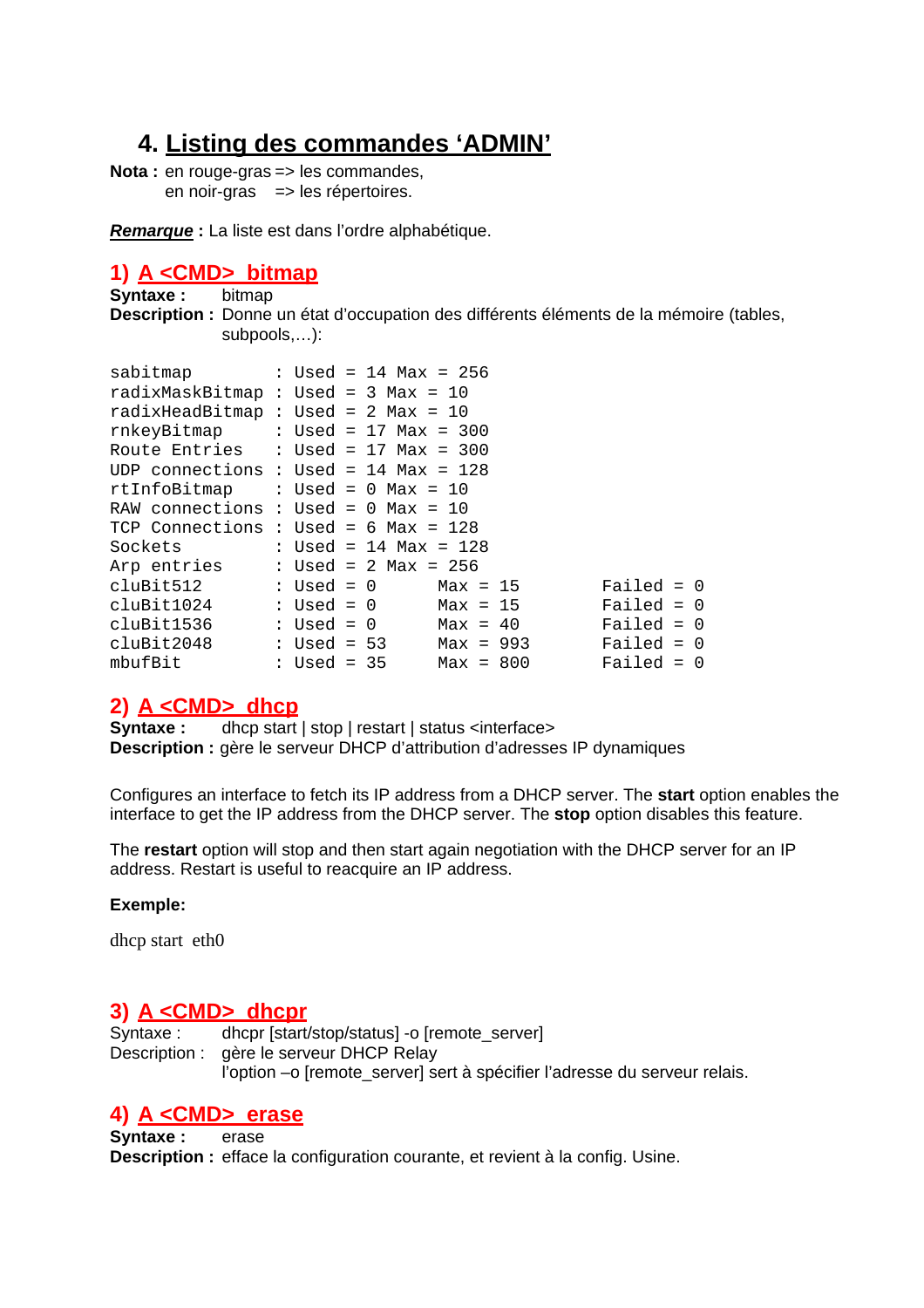## **5) A <CMD> ifconfig**

| Syntaxe: | ifconfig -o <interface-name> inet <address> [parameters]</address></interface-name>                 |
|----------|-----------------------------------------------------------------------------------------------------|
|          | ifconfig $-a$                                                                                       |
|          | ifconfig $-0$ $-1$                                                                                  |
|          | parameters - mtu <n 72-1500="">, broadcast <address>, netmask <mask>, up, down</mask></address></n> |
|          | Description : gère les différentes interfaces réseaux de la LiveBox :                               |
|          | ifconfig –o eth0 liste la config de l'interface eth0 (LiveBox)                                      |
|          | ifconfig -o -a liste la config de toutes les interfaces                                             |

The ifconfig command contains several forms to obtain information or configure an IP address for an interface. The first form configures the IP address and other parameters for the specified interface. The remaining forms display information about the interface(s).

ifconfig –o <interface\_name> inet <address> [netmask <mask>] [broadcast <addr>]

[up $|down|$  [mtu  $\langle n \rangle$ ]

if config  $-o$   $\langle$  interface name $\rangle$ 

ifconfig –o –a

if config  $-$ o $-$ l

**<interface\_name>** The name of the interface. Possible values are "eth0", "eth1", "mer0", "usb0", "lo0", "atm0", "atm1", "atm2", "atm3", "atm4", "atm5", "atm6", "atm7", "ppp0", "ppp1", "ppp2," "ppp3", "ppp4", "ppp5", "ppp6", "ppp7".

#### **<address>**

The IP address to be assigned to the interface. Dot-notation is used to enter the IP address (for example 192.168.2.1).

#### **netmask <mask>**

The netmask is used to extract the network part from the IP address. It also specifies how much of the address is to be reserved for subdividing the network into sub-networks that are taken from the host field of the address. Netmask is 'AND'ed with the interface IP address to get the network ID that is used in routing, indicating that this network is reachable through these interfaces. The mask can be specified as a single hexadecimal number with a leading 0x, for example 0xffffff00, or with a dot-notation Internet address of 255.255.255.00

#### **broadcast <addr>**

Broadcasting is used when it makes sense to send the same message to multiple recipients on the LAN. This option is used to specify the broadcast address to be used in the network. The default broadcast address is the address with a host part as all 1's in the IP address. For example, 192.168.2.255 is a broadcast address for network 192.168.2.0

#### **down**

Mark an interface "down''. When an interface is marked "down", the system will not attempt to transmit messages through that interface.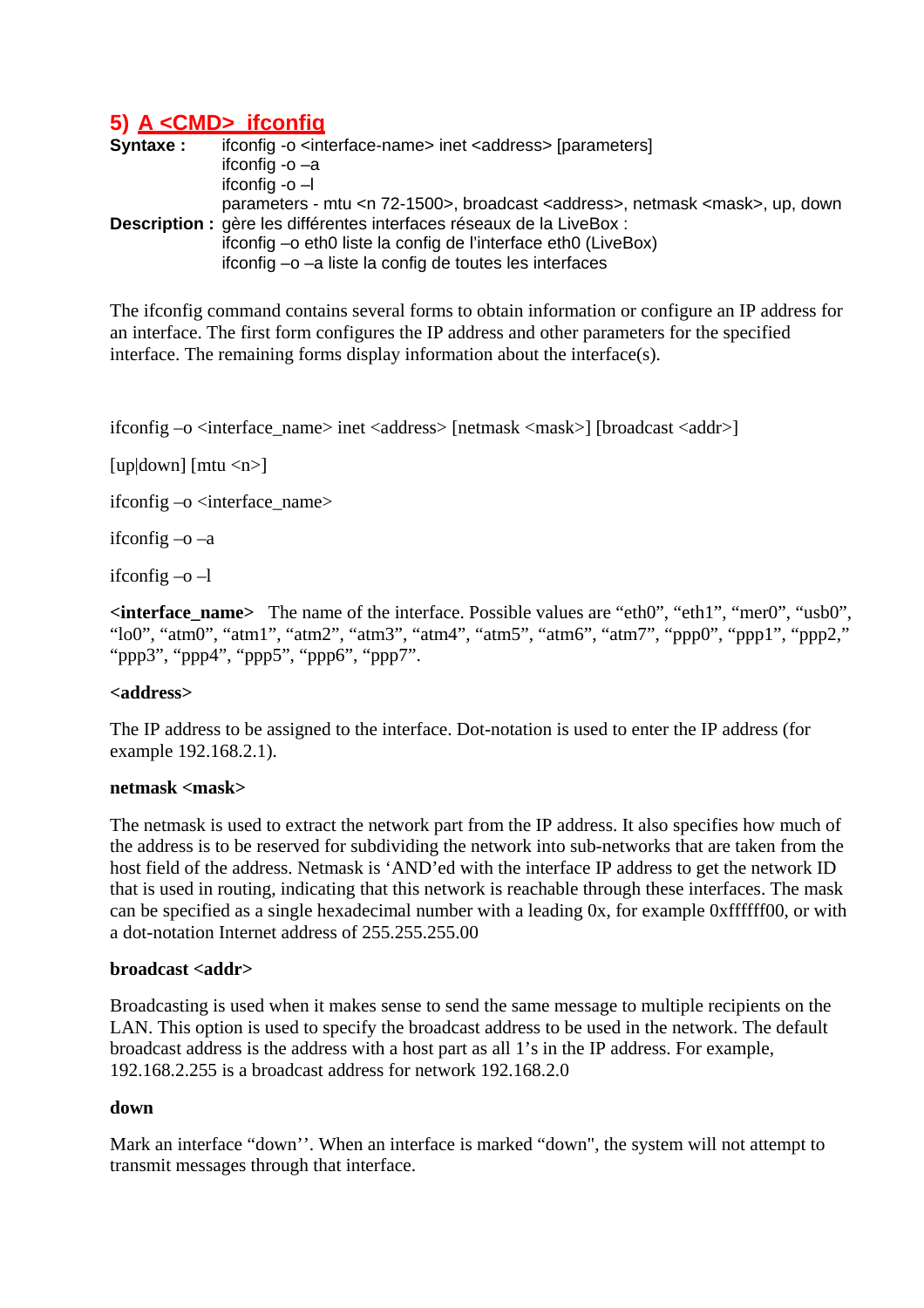#### **up**

Mark an interface "up". This may be used to enable an interface after an interface was marked as "down''. By enabling the interface, messages can be transmitted through that interface.

#### **mtu <n>**

Sets the maximum transmission unit of the interface to n, the default is interface specific. The MTU is used to limit the size of packets that are transmitted on an interface. Not all interfaces support setting the MTU, and some interfaces, like ethernet, have range restrictions  $(72 – 1500)$ .

#### **-a**

Displays detailed information about all the interfaces.

#### **-l**

Lists the current interfaces.

Examples:

[root @ home] ifconfig –o -a

eth0: flags=ffff8843<UP,BROADCAST,RUNNING,SIMPLEX,MULTICAST>

mtu 1500 inet 192.168.2.185 netmask 0xffffff00 broadcast 192.168.2.255

ether 08:00:20:c0:c9:74

lo0: flags=ffff8049<UP,LOOPBACK,RUNNING,MULTICAST> mtu 16384

inet 127.0.0.1 netmask 0xff000000

The above command lists all the interfaces.

ifconfig –o –l

Displays a list of interfaces. It will result in a listing such as "eth0 atm0."

ifconfig –o eth0

eth0: flags=ffff8843<UP,BROADCAST,RUNNING,SIMPLEX,MULTICAST>

mtu 1500 inet 192.168.2.185 netmask 0xffffff00 broadcast 192.168.2.255

ether 08:00:20:c0:c9:74

The configuration of eth0 is listed.

ifconfig –o eth0 inet 192.168.2.242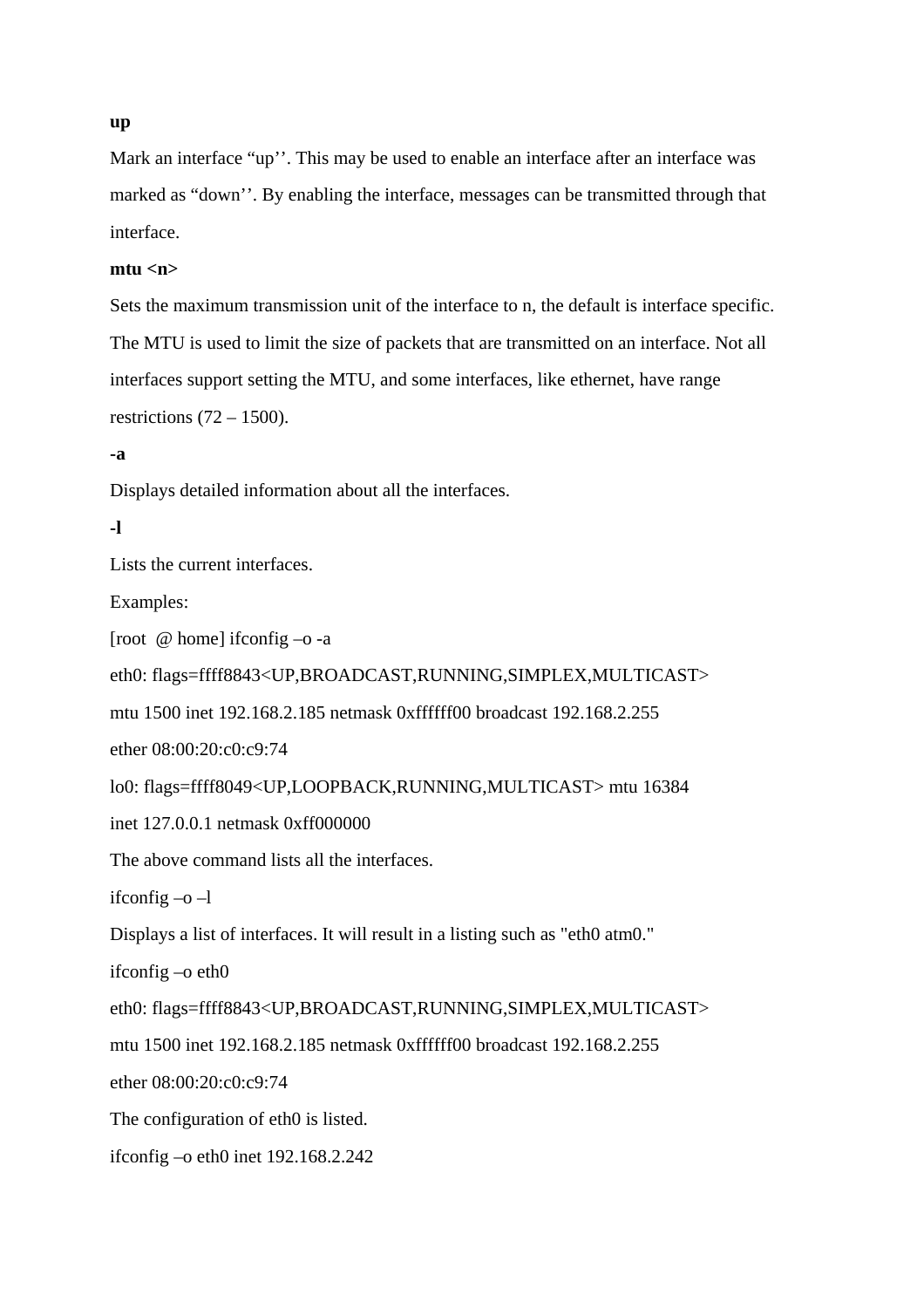Set the IP address on eth0 to 192.168.2.242

ifconfig –o eth0 inet 192.168.2.185 mtu 900

Changes the MTU for the eth0 interface.

ifconfig –o eth0 inet 192.168.2.185 broadcast 192.168.255.255

Changes the broadcast address

ifconfig –o eth0 inet 192.168.2.185 netmask 255.255.00.00

Changes the netmask.

ifconfig –o eth0 inet 192.168.2.185 down

Marks the interface as down.

ifconfig –o eth0 inet 192.168.2.185 up

Marks the interface as up.

ifconfig –o eth0 inet 192.168.2.185 alias 192.168.2.242

ifconfig -o eth0 inet 192.168.2.185 broadcast 192.168.255.255 netmask

255.255.00.00 mtu 900

Sets the broadcast address, netmask and mtu for the eth0 interface.

### **6) A <CMD> reboot**

Syntaxe : reboot Description : redémarre la LiveBOX, de façon moins violente qu'en éteignant/rallumant !

### **7) A <CMD> save**

**Syntaxe :** save **Description :** enregistre la configuration en cours dans la mémoire flash.

## **8) A <LIST> atm**

#### **O <CMD> showatmconn**

**Syntaxe :** ATM INTERFACE CONFIGURATION INFORMATION

| VPT | VCI | ΙD | SERVICE       | ENCAPS | PEAK      | AVG/ | BURST  | <b>CDVT</b> |
|-----|-----|----|---------------|--------|-----------|------|--------|-------------|
|     |     |    |               |        | (Cells/s) | MIN  | (Cells | (usec)      |
| 8   | 35  | O  | UBR           | AAL5   | 377       | 377  | 45     | 500000      |
| 8   | 38  |    | <b>NRTVBR</b> | AAL5   | 302       | 302  | 75     | 500000      |
| 8   | 39  | 2  | CBR           | AAL5   | 75        |      | 0      | 500000      |
| 8   | 40  | 3  | <b>RTVBR</b>  | AAL5   |           |      | 45     | 500000      |
| 8   | 41  | 4  | <b>RTVBR</b>  | AAL5   |           |      | 45     | 500000      |

ACTIVE VCC CONNECTIONS AT THIS INTERFACE : 5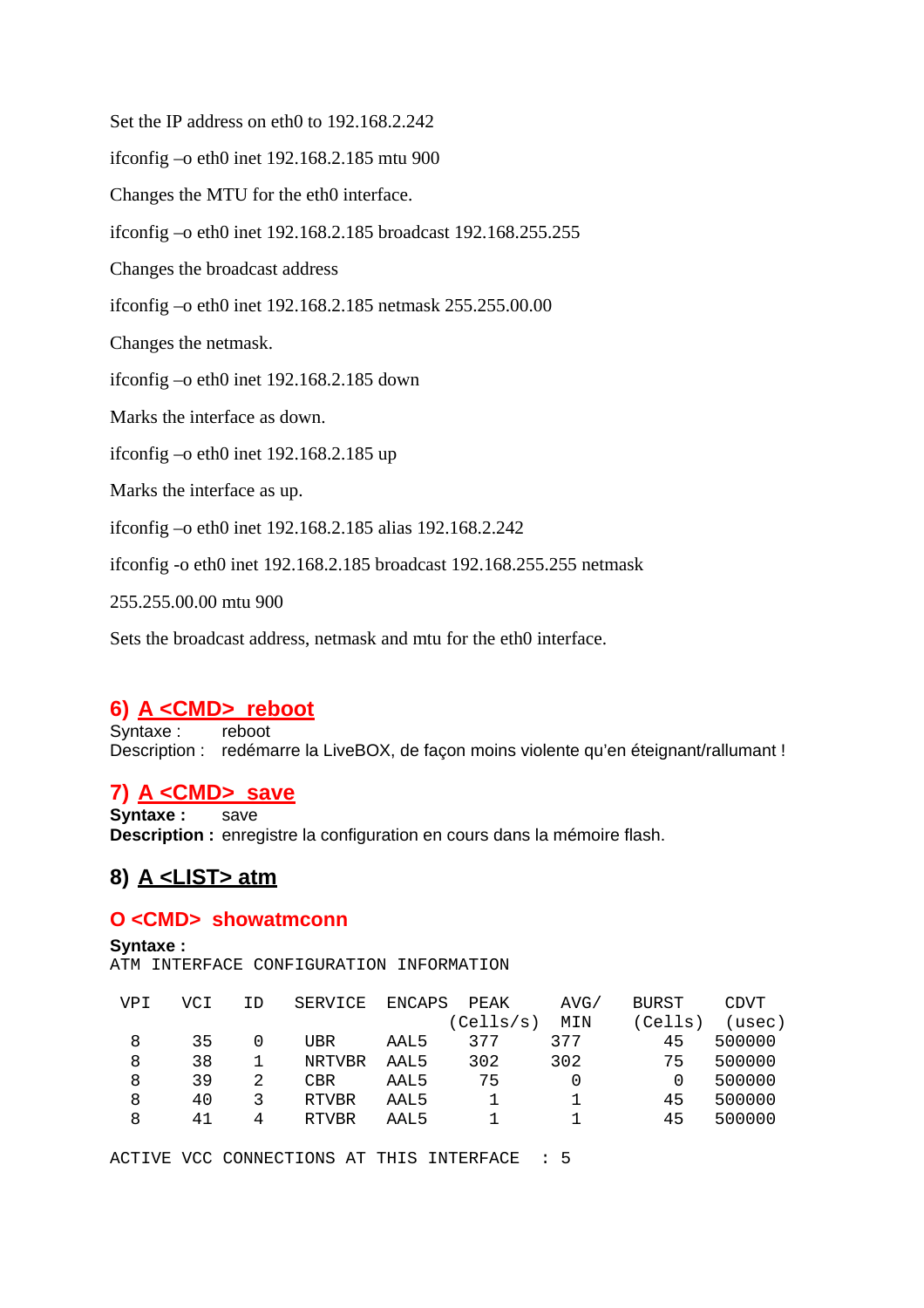#### **O <CMD> vcadd**

```
Syntaxe :
vcadd <vpi> <vci> <service> <encaps> -o [-peak <val>]
                                [-avg <val>] [-mbs <val>] [-cdvt <val>]
 vpi - vpi number
 vci - vci number
  service - cbr / rtvbr / nrtvbr / ubr 
  encaps - aal2 / aal5 
  -peak val - peak cell rate (in cells per sec) 
 -avg val - average/minimum (SCR) cell rate (in cells per sec)
  -mbs val - burst size (in cells) 
  -cdvt val - cell delay variation tolerance (in micro secs)
```
### **O <CMD> deletevc**

**Syntaxe :** deletevc <vpi> <vci> vpi - vpi value vci - vci value

#### **O <CMD> atmstats**

| <b>Syntaxe:</b>        |  |            |            |  |
|------------------------|--|------------|------------|--|
| Transmitted Cells      |  |            |            |  |
| Transmitted Frames : 0 |  |            |            |  |
| Received Cells         |  | $: \Omega$ |            |  |
| Received Frames        |  | : በ        |            |  |
| CRC Errors             |  |            | $\colon$ 0 |  |
| Over sized Frames      |  |            |            |  |

### **O <CMD> f5lb**

```
Syntaxe :
f5lb <vpi> <vci> <flow type> -o <LLID> 
           vpi - vpi value 
           vci - vci value 
     flow type - seg / ete 
          LLID - loopback location ID (32 hex digits) 
                  (default (hex): FFFFFFFFFFFFFFFFFFFFFFFFFFFFFFFF)
```
## **9) A <LIST> auth**

#### **A <CMD> listusers**

|               | admin | HTTP FTP | - ADMIN |
|---------------|-------|----------|---------|
| 2             | root  | CLI FTP  | - ADMIN |
| Description : |       |          |         |

### **A <CMD> adduser**

**Syntaxe :**  adduser username -o -services [services] -permissions [permissions] services : [cli/ftp/http] permissions : [admin/ordin]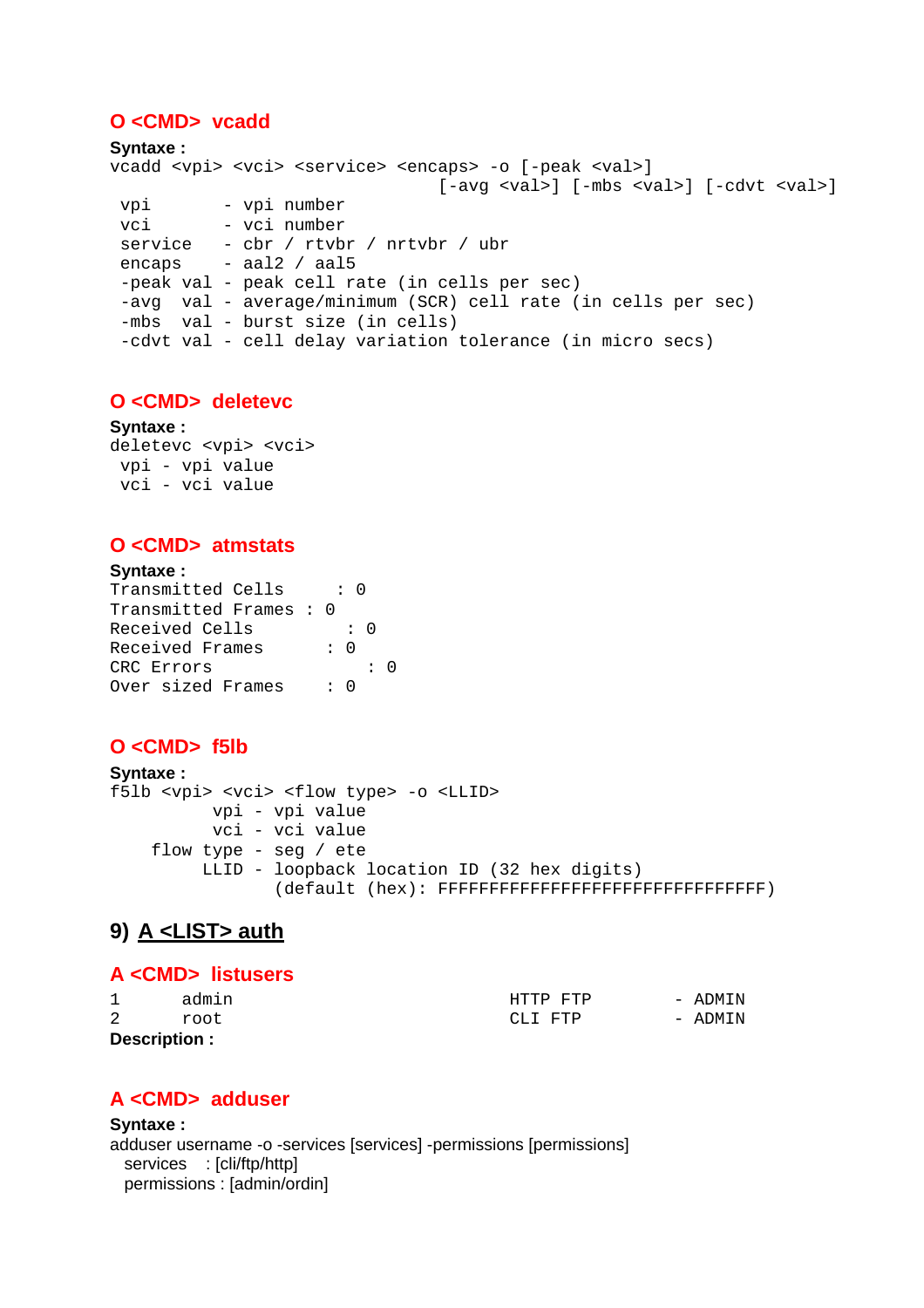#### **Description :**

Ajoute un nouvel utilisateur pour accéder au système. Cette commande nécessite qu'un mot de passe soit entré. Vous devez être loggé en tant qu'administrateur pour utiliser cette commande..

#### **Exemple 1 :**

[root @ auth]\$ adduser toto -o -services cli Enter password:

 User Name Succefully Added. [root @ auth]\$ listusers 1 admin HTTP FTP - ADMIN 2 root CLI FTP - ADMIN 3 toto CLI - ORDIN [root @ auth]\$

#### **Exemple2 :**

[root @ auth]\$ adduser toto -o -services http,cli -permissions admin Enter password:

 User Name Succefully Added. [root @ auth]\$ listusers 1 admin HTTP FTP - ADMIN 2 root CLIFTP - ADMIN 3 toto HTTP CLI - ADMIN [root @ auth]\$

### **A <CMD> deluser**

#### **Syntaxe :** deluser username

#### **Exemple :**

[root @ auth]\$ deluser toto User successfully deleted [root @ auth]\$

### **A <CMD> changepasswd**

#### **Syntaxe :**

changepasswd username Enter old password: Enter New password: Confirm New password:

#### **Description :**

Change le mot de passé d'un utilisateur.

#### **Exemple :**

[root @ auth]\$ changepasswd toto Enter old password: Enter New password: Confirm New password: Passwords Changed Successfully [root @ auth]\$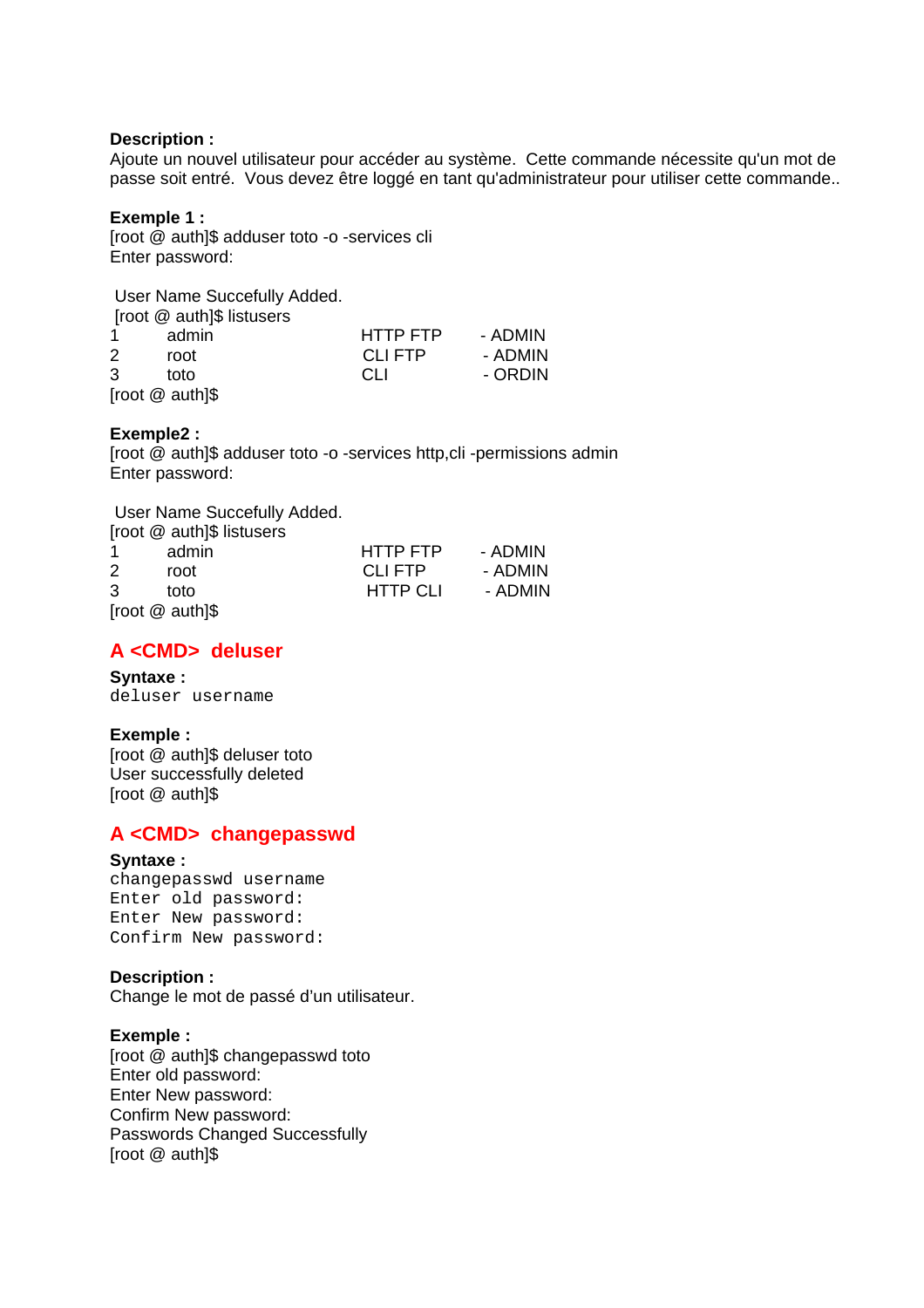### **A <CMD> modifyuser**

#### **Syntaxe :**

modifyuser username -o -services [services] -permissions [permissions]

services : [cli/ftp/http] permissions : [admin/ordin]

#### **Description :**

Modifie les paramètres d'un utilisateur. Cette commande nécessite qu'un mot de passe soit entré. Vous devez être loggé en tant qu'administrateur pour utiliser cette commande..

#### **Exemple :**

[root @ auth]\$ modifyuser toto -o -permissions ordin Succefully modified [root @ auth]\$ listusers 1 admin HTTP FTP - ADMIN 2 root CLI FTP - ADMIN 3 toto HTTP CLI - ORDIN [root @ auth]\$ [root @ auth]\$modifyuser toto -o -permissions admin Succefully modified [root @ auth]\$ listusers 1 admin HTTP FTP - ADMIN 2 root CLI FTP - ADMIN 3 toto HTTP CLI - ADMIN

[root @ auth]\$

### **A <CMD> resetuser**

## **10) A <LIST> dns**

#### **A <CMD> list**

**Syntaxe :** Name Server1: 80.10.246.130 Name Server2: 80.10.246.3 Domain Name:

### **A <CMD> help**

#### **Syntaxe :**

Help for list and set commands list - It will display the current configuration set [-d] <default domain name> - will set the default domain name set  $[-n1 / -n2] <$  domain name server's ip address > - will set the dns servers

### **A <CMD> set**

### **A <CMD> delete**

**Syntaxe :** delete primary/secondary where primary - Primary DNS Server.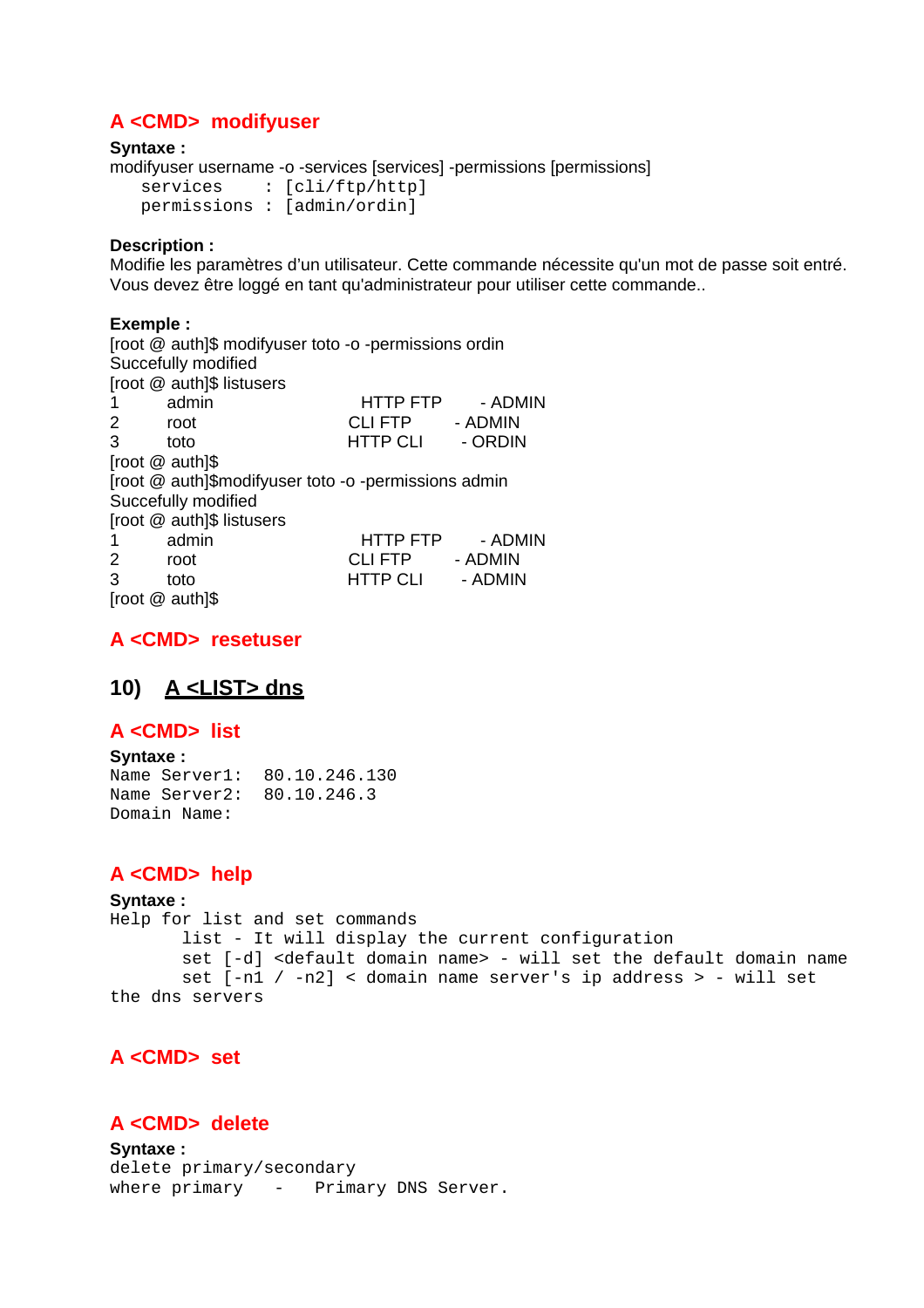secondary - Secondary DNS Server.

#### **A <CMD> dnsr**

**Syntaxe:** dnsr [start/stop] -o [Server1] {Server2}

### **11) A <LIST> ethernet**

#### **A <CMD> elink**

**Syntaxe :**  elink <interface> -o [[auto] | [10 | 100 | auto\_speed ] | [half | full | auto\_duplex]]

#### **A <CMD> emac**

**Syntaxe :** emac <interface> half/full/show

#### **A <CMD> linkstats**

**Syntaxe :** rmon <interface>

#### **A <CMD> setemac**

**Syntaxe :** setemac xx:xx:xx:xx:xx

#### **A <CMD> stat**

**Syntaxe :** stat <dev>

### **12) A <LIST> igmp**

#### **A <CMD> igmp**

```
Syntaxe :
igmp -proxyif <interface> : To set proxy interface 
igmp -routerif <interface> : To set router interface 
igmp -deleteif <interface> : To delete either proxy or router interface
```
#### **A <CMD> list**

**Syntaxe :** IGMP Proxy Status: Disable Igmp proxy interface not configured

#### **A <CMD> proxy**

**Syntaxe :**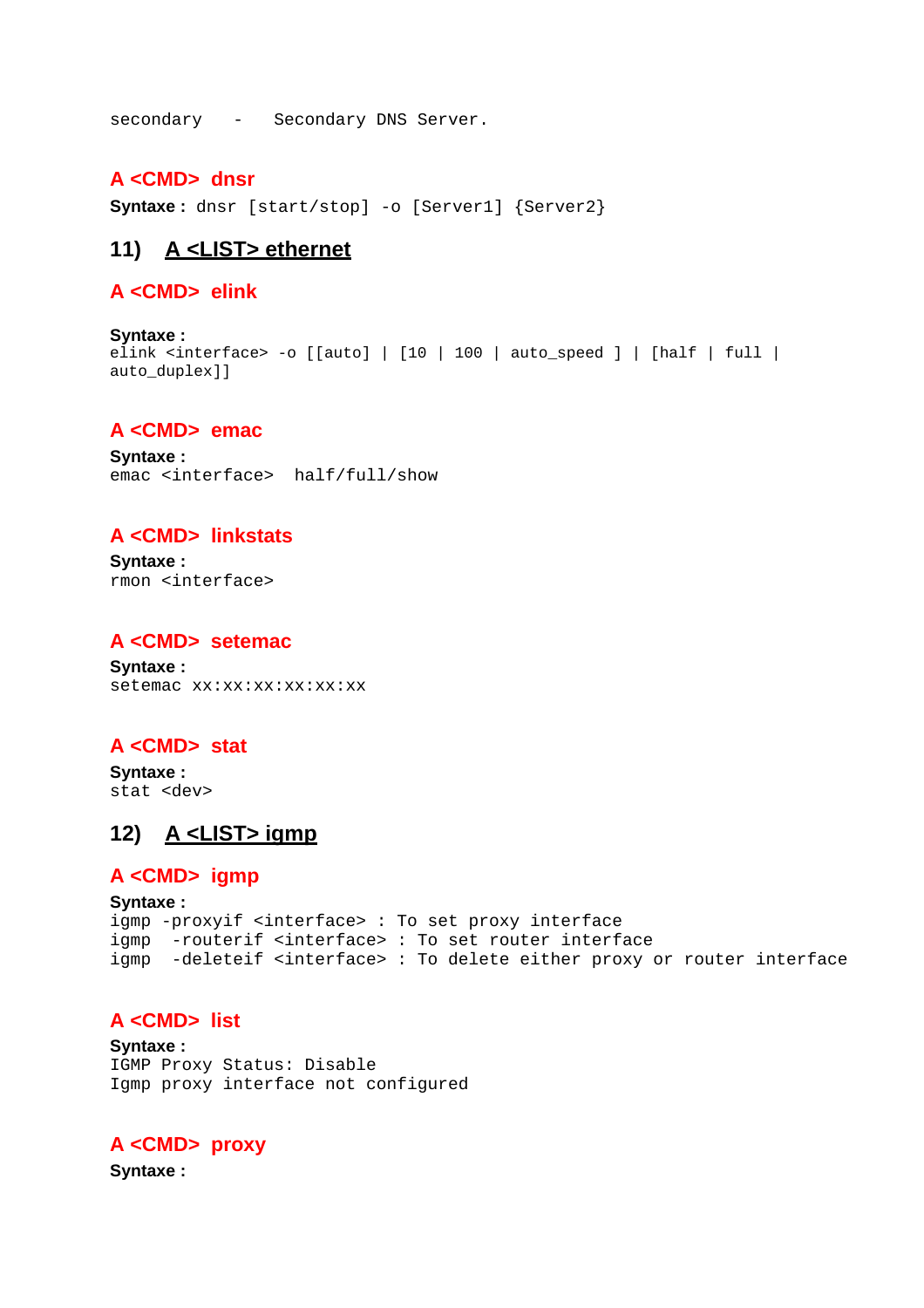proxy [enable/disable]

### **13) A <LIST> ipqos**

#### **A <CMD> attach**

#### **Syntaxe :**

attach <interface\_name> -o linkspeed <kbps> admission <yes/no> borrow <yes/no> ackpriority <enable/diable> Default Link Speed : Baud rate of the interface Default admission: no Default Borrow: yes Default AckPriority : Disable

#### **A <CMD> firewall**

**Syntaxe :**

More or less arguements

#### **A <CMD> links**

#### **Syntaxe :**

| LOCAL-ADDR/PORT      | ALIAS-ADDR/PORT      | REMOT-ADDR/PORT | LINK/EX.TIME | IN/OUT-PKTS |
|----------------------|----------------------|-----------------|--------------|-------------|
| 80.13.11.201<br>1720 | 80.13.11.201<br>1720 | 0.0.0.0         | TCP<br>55    |             |
| 80.13.11.201         | 80.13.11.201         | 193.252.20.5    | <b>UDP</b>   | 652         |
| 3719                 | 3719                 | 1719            | 55           | 659         |
| 192.168.3.11         | 0.0.0.0              | 192.168.1.1     | TCP          | 273         |
| 3500                 |                      | 23              | 172800       | 478         |

### **A <CMD> listwfq**

#### **Syntaxe :** 1. Interface Information: ---------------------- Name Link Speed Admission Borrow Ack Priority<br>ppp0 152 no yes disable no yes disable Weights: ------- Default Low Medium High critical real-time premium urgent<br>20 0 0 0 0 0 0 80 0 0 20 0 0 0 0 80 0 0

#### **A <CMD> listwt**

#### **Syntaxe :** WFQ Weights ==================== Traffic Name Weight (%) --------------------------------- Default Low 0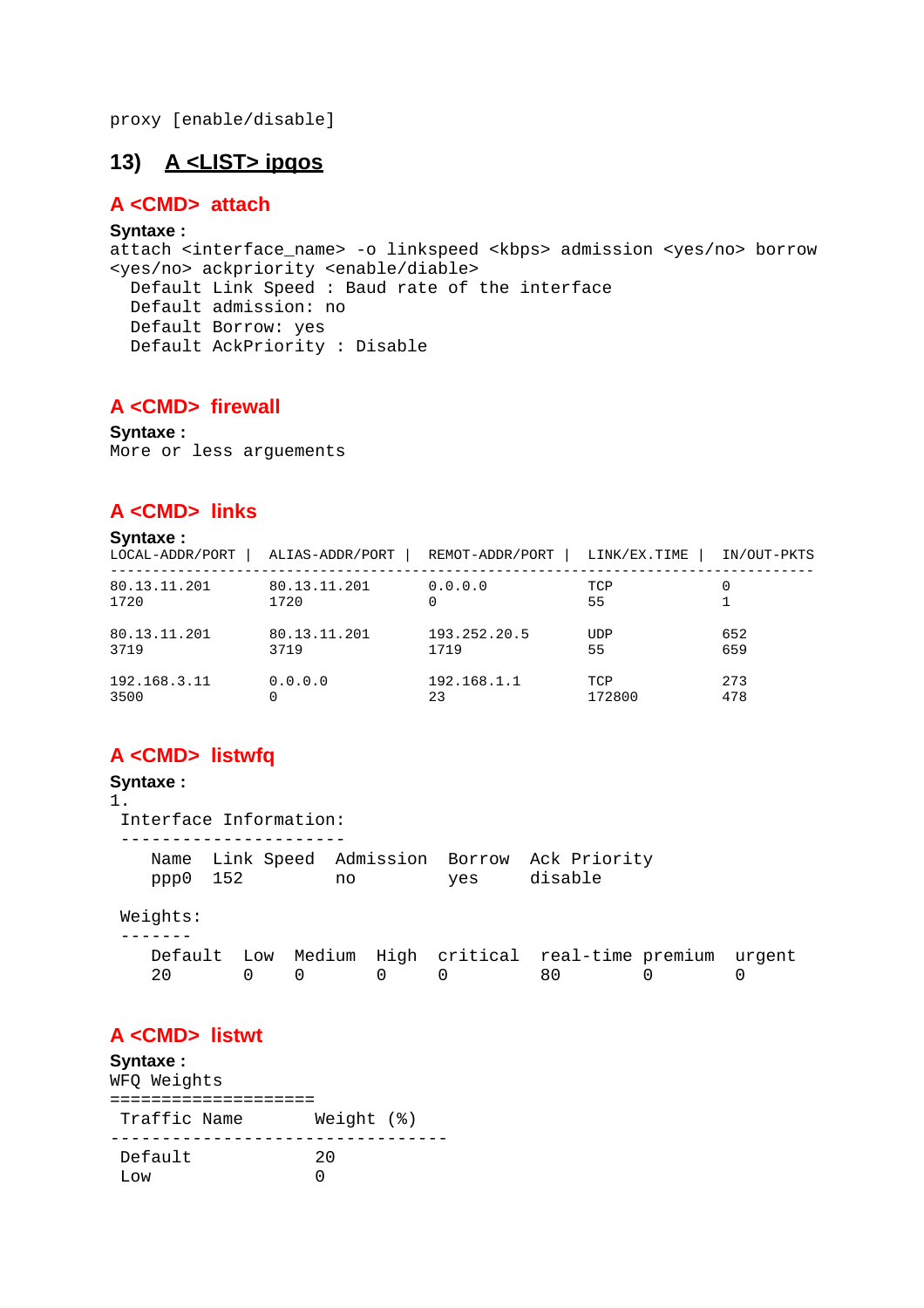| Medium    |              |
|-----------|--------------|
| High      | 0            |
| Critical  | O            |
| Real Time | 80           |
| Premium   | $\mathbf{I}$ |
| Urgent    |              |

### **A <CMD> nat**

```
Syntaxe :
nat <interface> [-alias_address <addr>] 
                [-unregistered_only yes|no] 
                [-same_ports yes|no] 
               [-status]
                [-disable] 
                [-enable] 
Options: 
  -alias_address a.b.c.d Address to use for aliasing 
   -unregistered_only [yes|no] Alias only unregistered addresses 
  -same_ports [yes|no] Try to keep original port numbers for
                        connections 
  -status Display currently configured NAT options 
  -disable Disable NAT 
   -enable Enable NAT
```
### **A <CMD> nataction**

#### **Syntaxe :**

nataction add static/rdaddr/rdport <addr1 [addr2]> [-tp port1 [port2]] nataction delete/list/enable/disable <action-id>

### **A <CMD> policy**

| Syntaxe: |                                                                                                                                                                                                                                                                                                                                                                                                                                                                                                  |
|----------|--------------------------------------------------------------------------------------------------------------------------------------------------------------------------------------------------------------------------------------------------------------------------------------------------------------------------------------------------------------------------------------------------------------------------------------------------------------------------------------------------|
|          | policy set <rxifname> <txifname> <sequence> {Allow Deny}<br/>[srcip <a.b.c.d> [ce.f.g.h&gt;]<br/>[dstip <a.b.c.d> [ee.f.g.h&gt;] ]<br/>[sport &lt; p1&gt; [ &lt; p2&gt; ]]<br/>[dport &lt; p1&gt; [cp2&gt;]]<br/>[proto <protocol>]<br/>[tc <tc-action-id>]<br/>[nat <nat-action-id>]</nat-action-id></tc-action-id></protocol></a.b.c.d></a.b.c.d></sequence></txifname></rxifname>                                                                                                             |
|          | policy delete <qos-policy-id></qos-policy-id>                                                                                                                                                                                                                                                                                                                                                                                                                                                    |
|          | policy modify <policy-id> <rxifname> <txifname> <sequence>{Allow Deny}<br/>[srcip <a.b.c.d> [ce.f.g.h&gt;]<br/><math>[{\rm distip} \prec a.b.c.d\rangle</math> <math>[\langle e.f.g.h\rangle]</math><br/>[sport &lt; p1&gt; [ &lt; p2&gt; ]]<br/><math>[{\rm dport}</math> <pl> <math>[\langle p2 \rangle]</math><br/>[proto <protocol>]<br/>[tc <tc-action-id>]<br/>[nat <nat-action-id>]</nat-action-id></tc-action-id></protocol></pl></a.b.c.d></sequence></txifname></rxifname></policy-id> |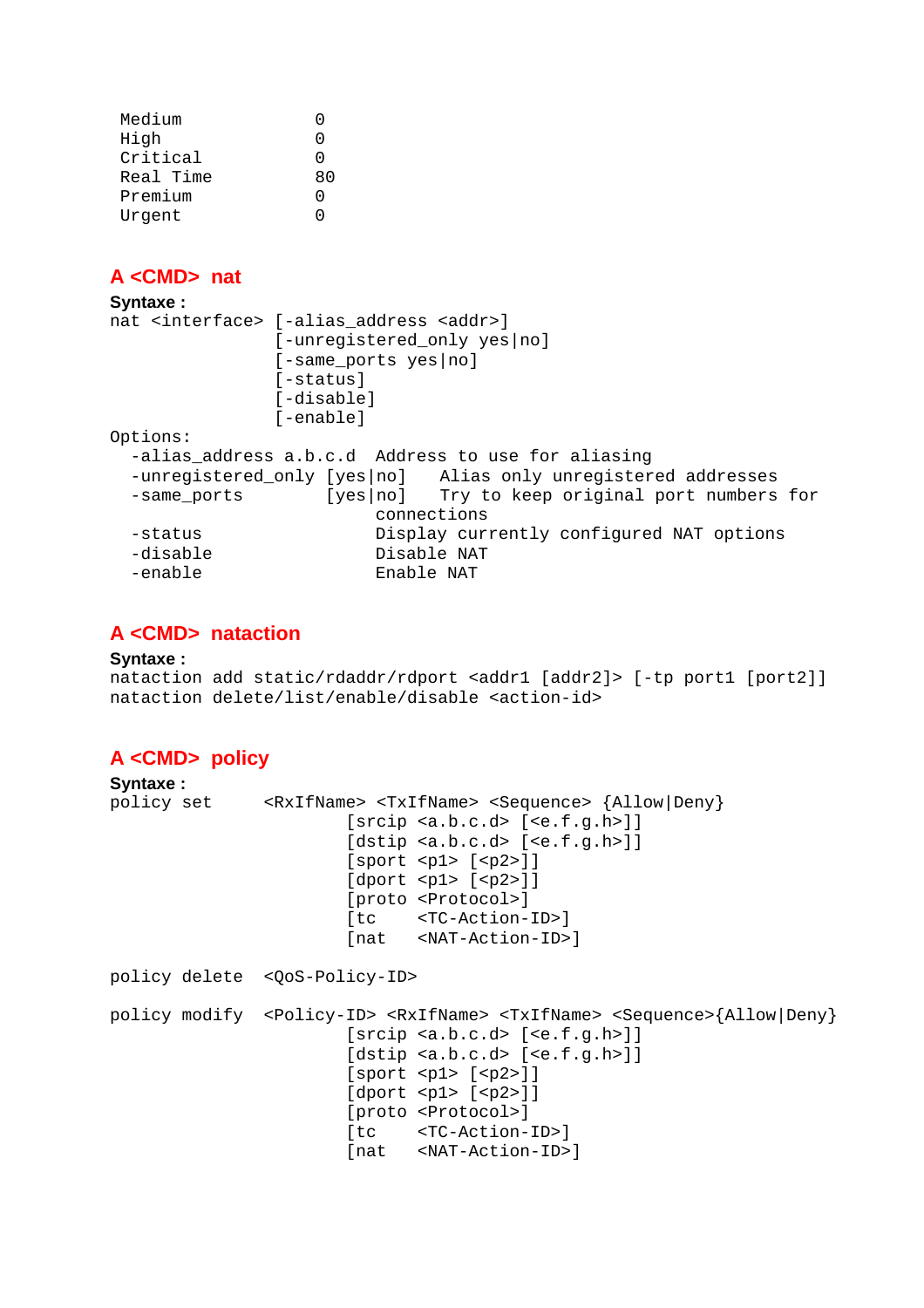policy enable <QoS-Policy-ID> policy disable <QoS-Policy-ID> policy list [default] [<IfName1>] [<IfName2>]

### **A <CMD> publicip**

**Syntaxe :** publicip add/delete <public address> publicip list

### **A <CMD> qstat**

**Syntaxe :** qstat \$interface\_name

#### **A <CMD> remove**

**Syntaxe :** remove \$interface\_name

#### **A <CMD> rft**

Quitte Telnet !

#### **A <CMD> setwt**

```
Syntaxe :
setwt <default_wt> <low_wt> <high_wt> <medium_wt>
        <critical_wt> <real-time_wt> <premium_wt> <urgent_wt>
         Weight Zero queues traffic will use default queue bandwidth
```
### **A <CMD> spoof**

```
Syntaxe :
spoof [ list | enable | disable | <If name> [ trusted | untrusted ] ] 
spoof list : list the all the trusted and untrusted interfaces along 
with status 
spoof enable : Enable spoof protection 
spoof disable : Disable spoof protection 
spoof eth1 trusted : Set eth1 as trusted interface 
spoof eth1 untrusted : Set eth1 as untrusted interface
```
## **O <CMD> attack**

#### **Syntaxe :**

```
attack set/enable/disable <attack_type> [<threshold> <timeout>] 
attack enable/disable <attack_type> 
attack listInsufficient number of arguments
```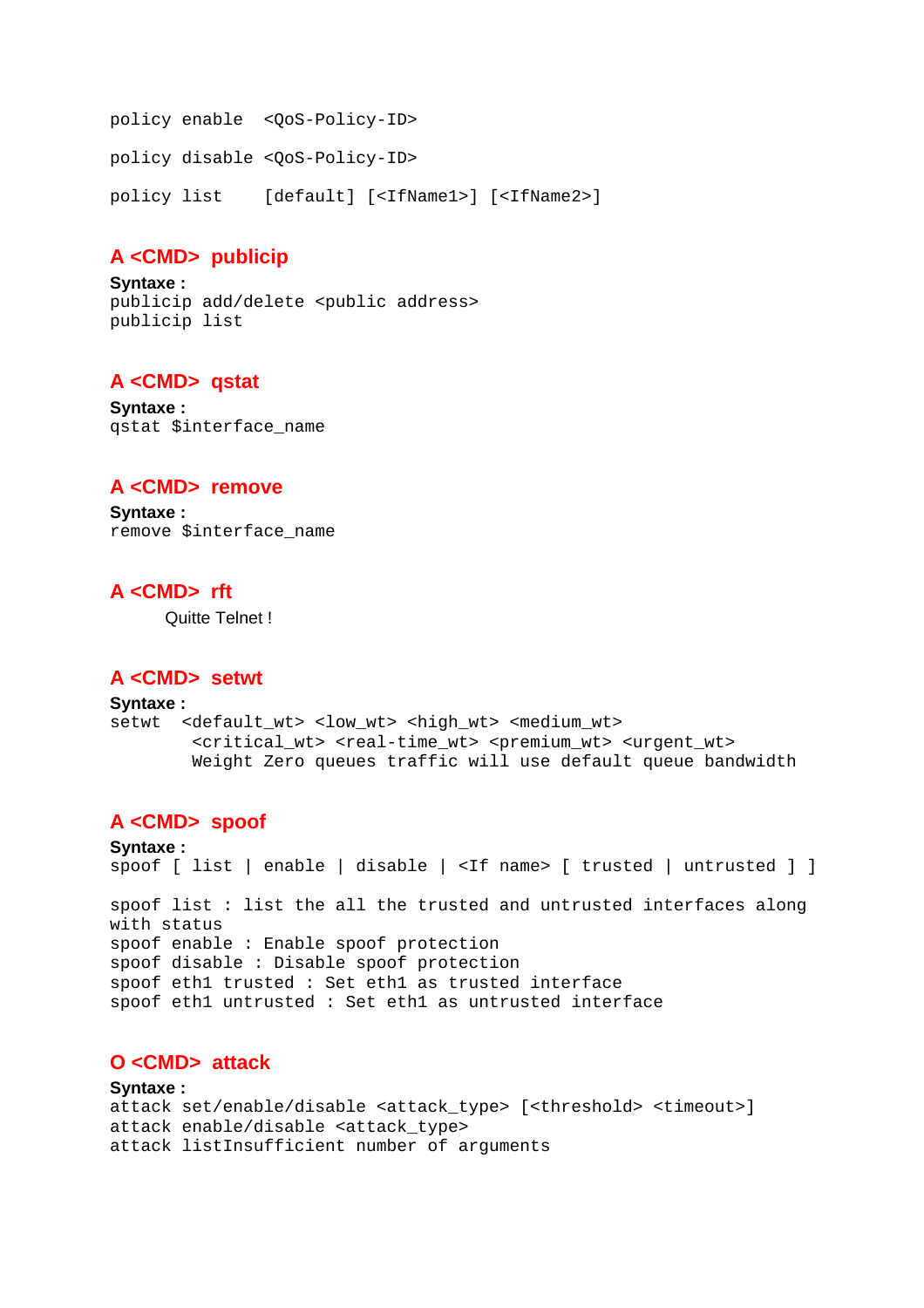#### **O <CMD> createtc**

```
Syntaxe :
createtc <dfmark/dfnomark> <priority_class> -o assuredbw <value> maxbw <value>
```
#### **O <CMD> debug**

(répète l'action précédente)

### **O <CMD> deletetc**

**Syntaxe :** deletetc <action\_id/all( which are not attached to any policy)

#### **O <CMD> listtc**

**Syntaxe :** listtc <action\_id/all>

#### **O <CMD> tcstat**

listtc <action\_id>

### **14) A <LIST> logger**

#### **A <CMD> logger**

#### **Syntaxe :**

```
logger list 
logger add <facility-name> <severity-name> <destination-id>
logger delete <facility-name> <severity-name>
```

```
facility-name -> 
kernel/user/mail/deamon/auth/syslog/lpr/new/uucp/clock/secauth 
ftpdeamon/ntp/logaduit/logalert/cron/local0/local1/local2/local3 
local4/local5/local6/local7/ip/tcp/udp/sockets/rawip/icmp/arp 
igmp/app/cdcli/if/telnet/dns/snmp/http/ping/ftp/ftpd/tftp/bootp 
dhcpc/dhcps/qosbw/ipsec/ike/nat/firewall/diffserv/logger/queuing 
ipoa/pppoa/ethoa/httpproxy/ftpproxy/misc/cbq/mgcp/rtp/dhcpr
```

```
severity-name ->
emergency/alert/critical/error/warning/notice/info/debug 
trace/accounting
```
### **A <CMD> loggerdest**

#### **Syntaxe :**

```
loggerdest add syslog <syslog-server-addr> [syslog-server-port] 
loggerdest add local 
loggerdest add user <user-name> 
loggerdest add adminalert <sender-mail-id> <admin-mail-id> <smtp-server-addr>
loggerdest list [<destination-id>] 
loggerdest delete <destination-id>
```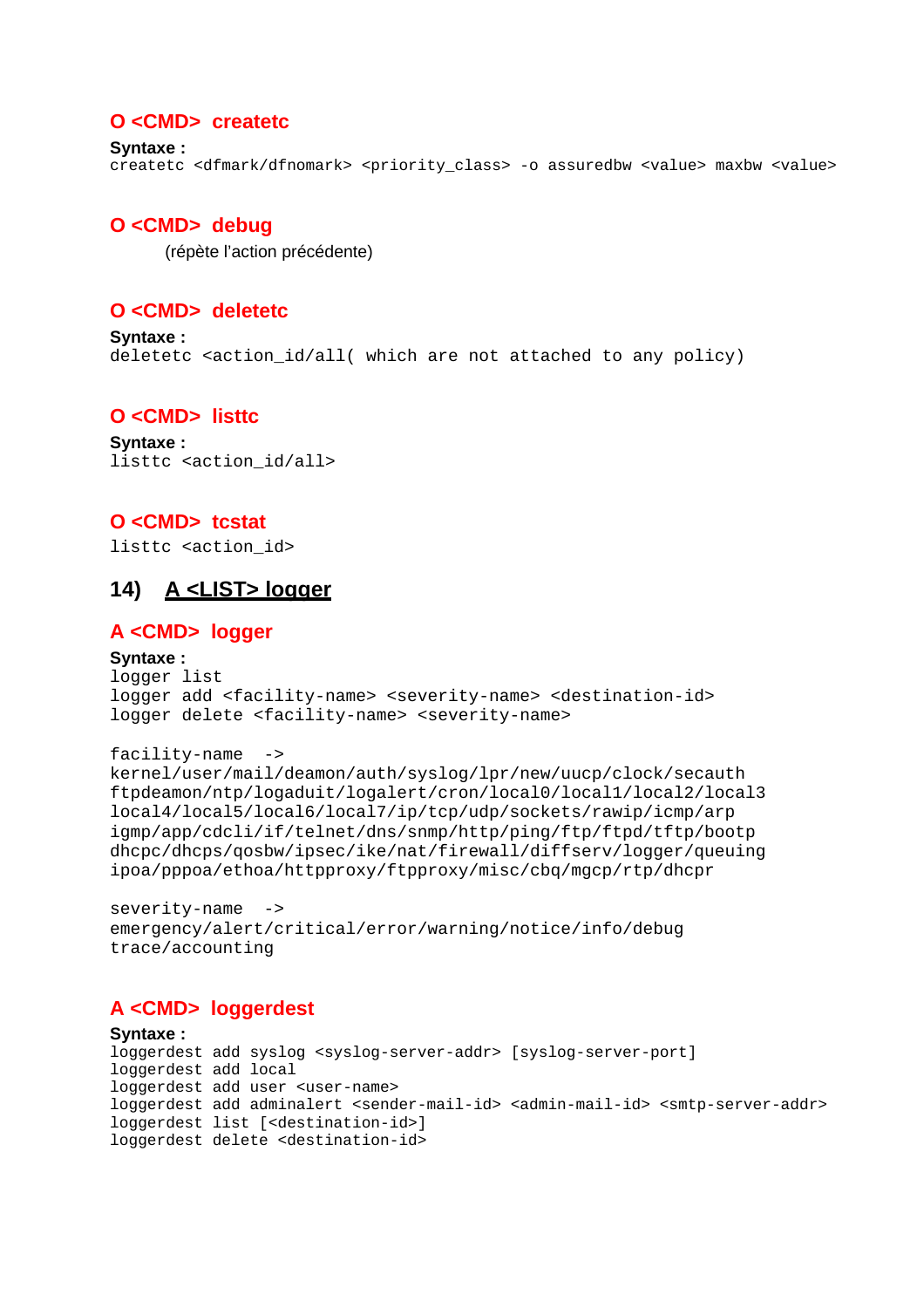### **A <CMD> logmsg**

**Syntaxe :** logmsg list logmsg delete

### **15) A <LIST> rarpd**

### **A <CMD> list**

**Syntaxe :**

H/W ADDR IP ADDRESS

### **A <CMD> add**

**Syntaxe :** add {0xH/Waddress} {IPAddress)

#### **A <CMD> delete**

**Syntaxe :** delete {0xH/Waddress}

### **A <CMD> rarpd**

**Syntaxe :**  rarpd {-a | interface}

## **16) A <LIST> snmp**

### **A <CMD> list**

**Syntaxe :** SNMP Agent ======================================================== STATUS : Running TRANSPORT : 192.168.1.1/161 System Version Description : F@st3202 System Contact : SAGEM SA Phone: 33 1 40 70 63 63<br>System Location : Le Penant de Peris 27 aug Leblar System Location : Le Ponant de Paris, 27, rue Leblanc 75512 PARIS CEDEX 15 System ID : 4242 ======================================================== Trap Server Configurations ========================== -------------------------------------------------------- Index Version IP-Address Community -------------------------------------------------------- 1 SNMP-V1 0.0.0.0 public disable 2 SNMP-V2 0.0.0.0 public disable ------------------------------------------------ Communities =============== ----------------------------------------------------- Index IP-Address Community Access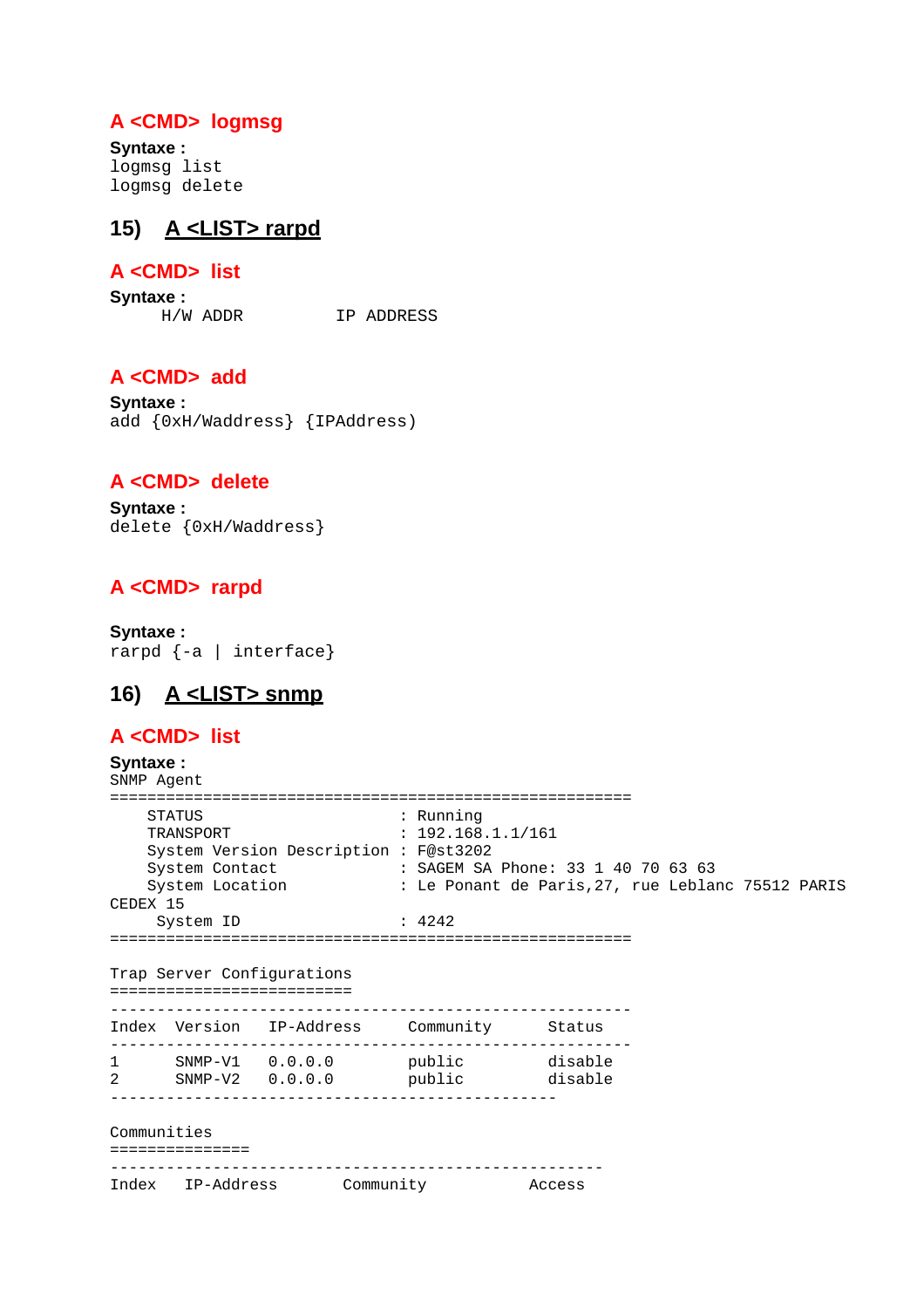-----------------------------------------------------

#### **A <CMD> agconfig**

#### **Syntaxe :**

agconfig \$interface -o \$port \$interface - interface on which agent will run \$port: Port Number ( DEFAULT Port No : 161

### **A <CMD> comconf**

#### **Syntaxe :**

```
comconf $ipaddress $community_name -o $access 
    $ipaddress: IP Address of accessing station 
    $community_name: community string to access MIB 
    $access: 1 - ReadOnly[default]/ 2 – ReadWrite 
comconf @ip-de-ta-machine nom-de-ta-communauté -o readonly (c'est suffisant pour récupérer des 
graphes type MRTG ou PRTG)
```
et ensuite start [root @ snmp]\$ start SNMP Agent Is Already Running[root @ snmp]\$

### **A <CMD> delcomm**

```
Syntaxe :
delcomm $index 
    index: Community index in list
```
#### **A <CMD> shutdown**

#### **Syntaxe :** (Arrête le serveur snmp) Si le serveur est arêté, => SNMP Agent Is Already Stopped

### **A <CMD> start**

#### **Syntaxe :**

 (Démarre le serveur snmp) Si le serveur est démarré, => SNMP Agent Is Already Running

### **A <CMD> sysconf**

#### **Syntaxe :**

sysconf [-d] [-c] [-l] [-i] value -d : System Version Description -c : System Contact -l : System Location

-i : Assigned Enterprise Number

### **A <CMD> trap**

trap [1][2] enable/disable 1 - SNMP Version-1,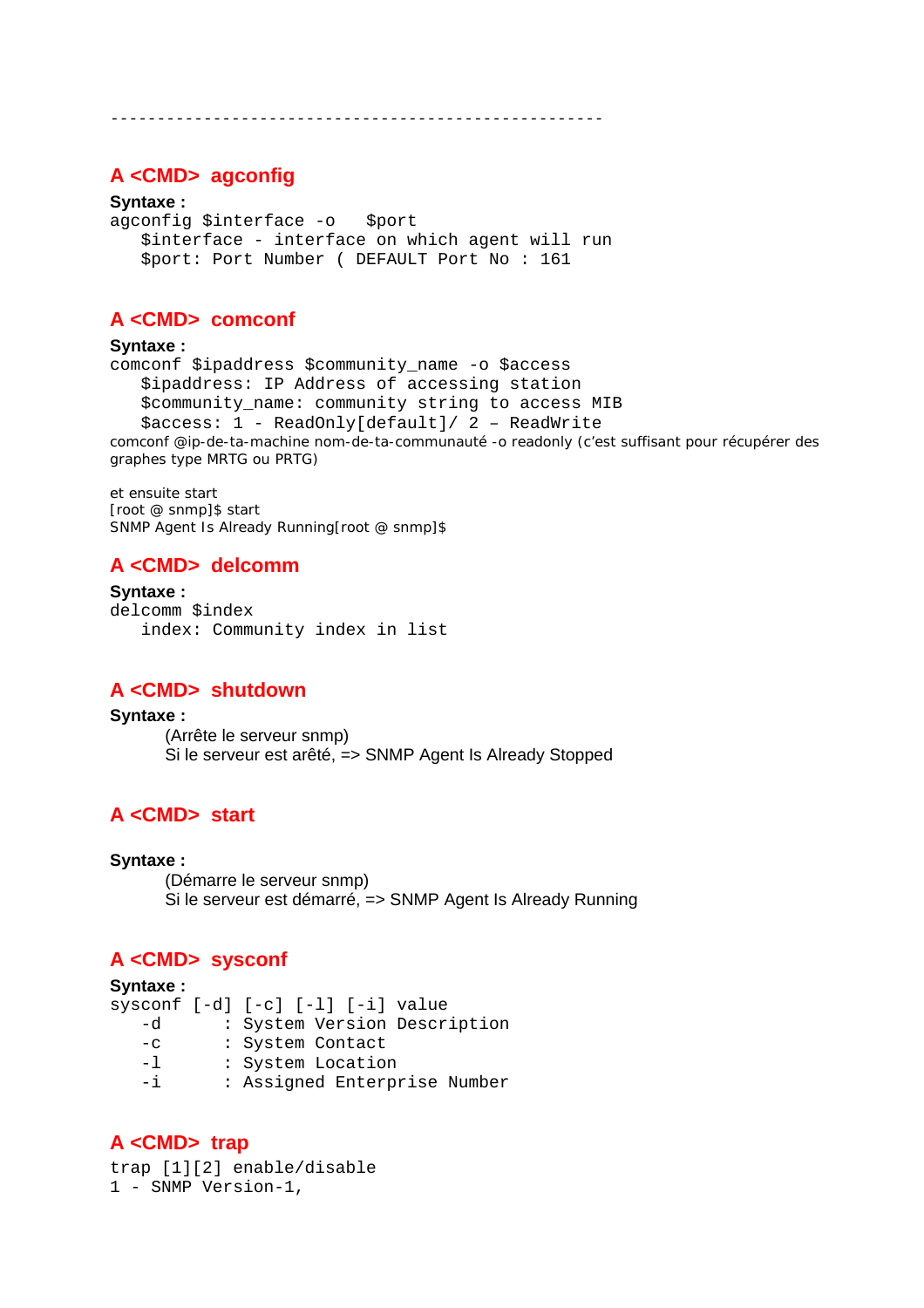2 - SNMP Version-2

### **A <CMD> trapconf**

#### **Syntaxe :**

trapconf [1][2] \$IPADDRESS \$community 1 - SNMP Version-1, 2 - SNMP Version-2 IPADDRESS - IP Address of Trap Server community: community string to authenticate at manager side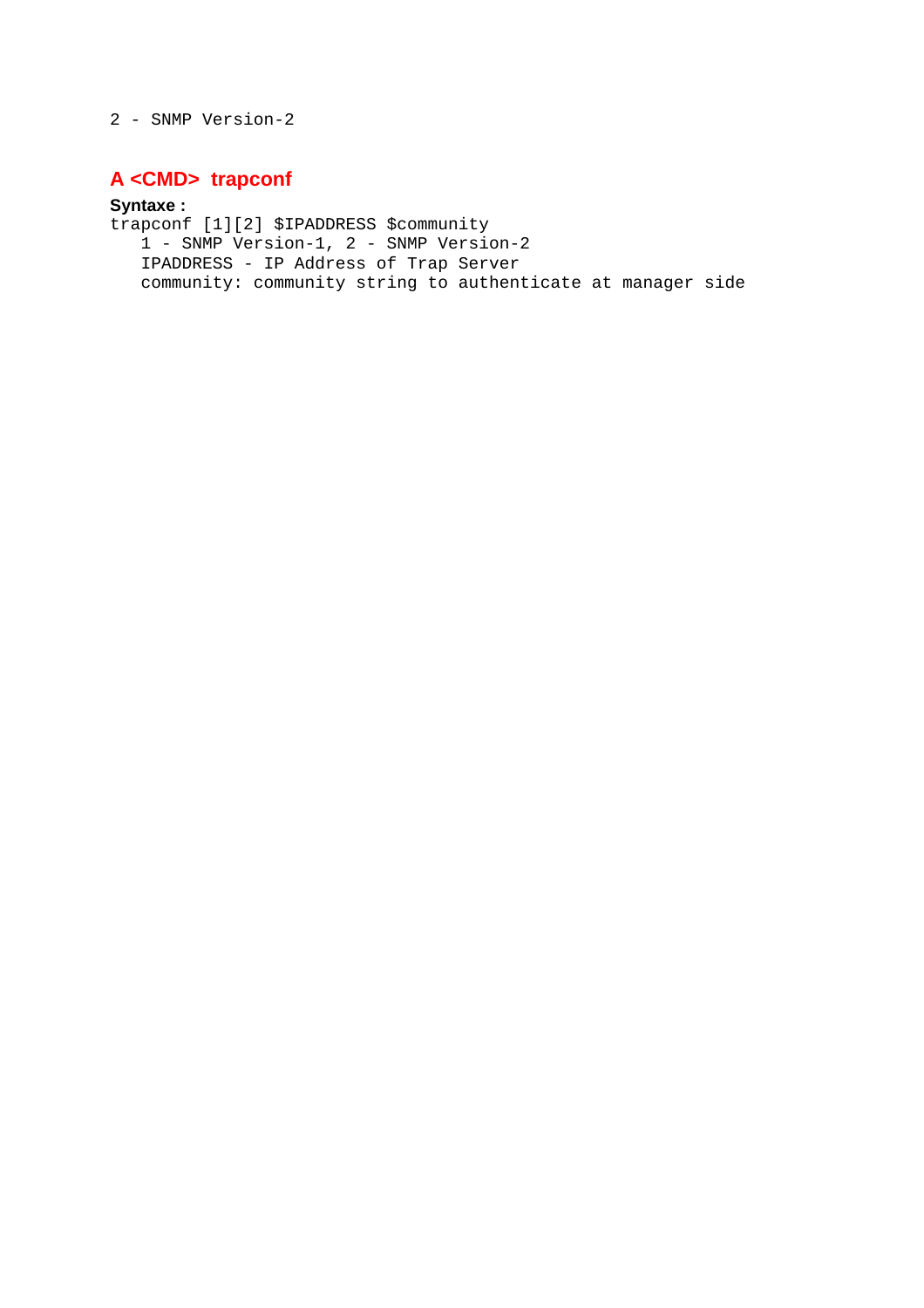## **5. Listing des commandes 'ORDIN'**

#### **1) O <CMD> apregdump**

**Syntaxe :**

\*apregdump <ap\_id> ap  $id - 1 - ETH1$ ,  $2 - ETH2$ ,  $3 - ETH3(ATM)$ ,  $4 - SEC$ ,  $5 - BM$ 

### **2) O <CMD> aread**

**Syntaxe :** 

aread <ap\_id> <offset> <size> <type> ap id - 1 - ETH1, 2 - ETH2, 3 - ETH3, 4 - SEC, 5 - BM, 6 - ATM  $offset = 0x0 - 0x7ff$  $size = 1 - 256$  (decimal) type =  $b - byte$ ,  $w - word$ ,  $1 - long$ 

### **3) O <CMD> awrite**

**Syntaxe :** awrite <ap\_id> <offset> <value> <type>  $ap_id - 1 - ETH1, 2 - ETH2, 3 - ETH3, 4 - SEC, 5 - BM, 6 - ATM$  $offset = 0x0 - 0x7ff$ value =  $0$  - ff for byte,  $0$  - ffff for word,  $0$  - ffffffff for long type =  $b - byte$ ,  $w - word$ ,  $1 - long$ 

### **4) O <CMD> date**

**Syntaxe :** DATE (MM:DD:YYYY) 10:28:2004 TIME (H:M:S) 20:50:55

### **5) O <CMD> list**

**Syntaxe :** list <udp/tcp/routes>

#### **6) O <CMD> memshow**

**Syntaxe :** (pas de message ? ? ?)

#### **7) O <CMD> mread**

**Syntaxe :** mread <offset> <size>  $offset = 0xa0000000 - 0xbfffffff$  $size = 1 - 100$  (decimal)

### **8) O <CMD> mwrite**

**Syntaxe :** mwrite <offset> <value>  $offset = 0xa0000000 - 0xbffffff$ value = 0 - ffffffff (hexadecimal)

### **9) O <CMD> route**

**Syntaxe :** route add -o -dest {dest ip addr} -gateway {gateway ip addr} [{-option value}\*]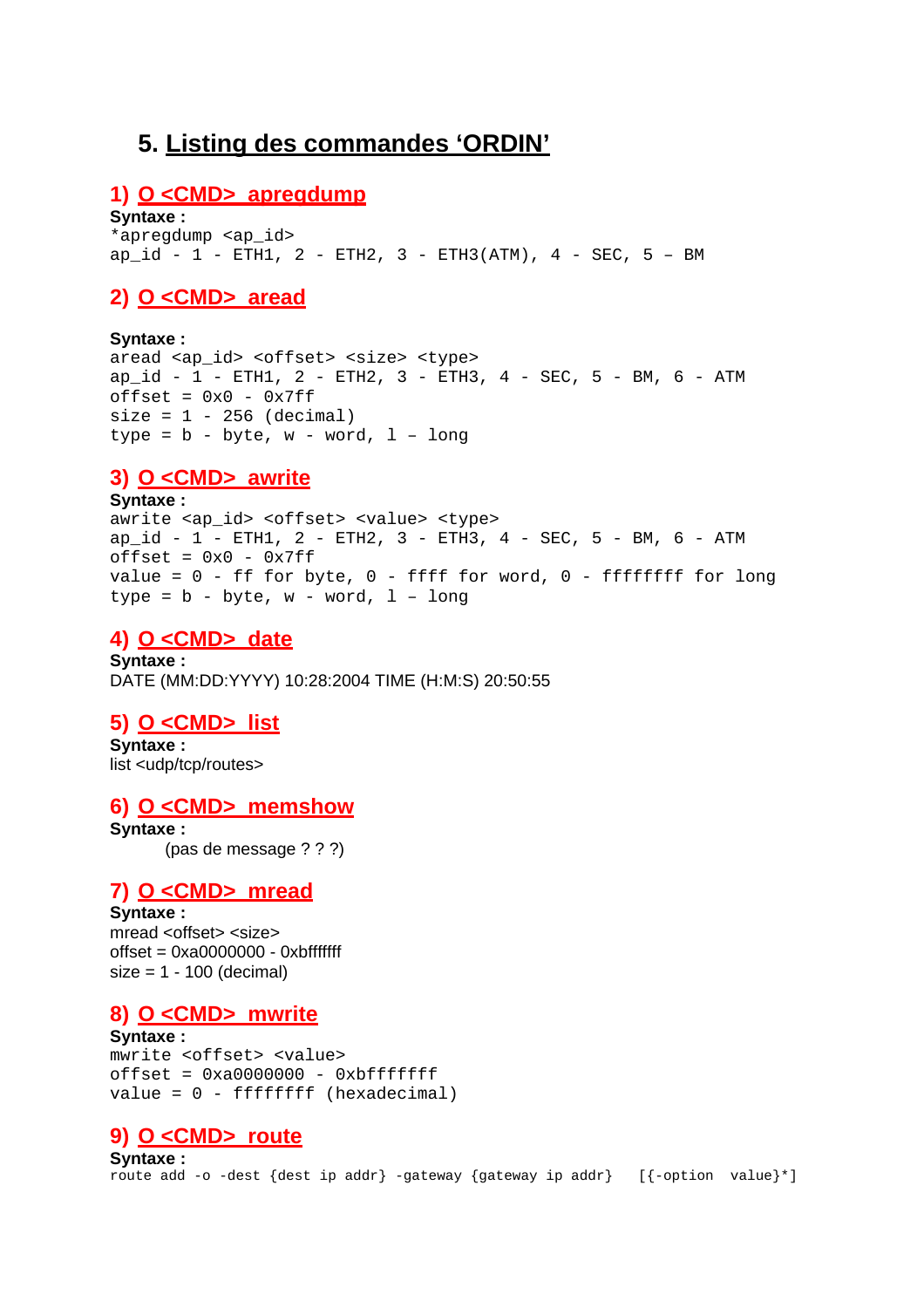route add -o -dest {dest ip addr} -interface {interface name} [{-option value }\*] route delete -o -dest {dest ip addr} route change -o -dest {dest ip addr} -gateway {new ip addr} route flush options : mtu & hopcount &netmask

### **10) O <CMD> stats**

**Syntaxe :** statistic parameter parameters - IP|TCP|UDP|ICMP.

### **11) O <CMD> version**

**Syntaxe :** AD6843 Security Router Software3202\_220108

### **12) O <LIST> acf**

#### **O <CMD> intf**

**Syntaxe :** intf is ppp0

### **O <CMD> loadint**

**Syntaxe :** loadint = 240 hours 0 minuts

### **O <CMD> media**

**Syntaxe :** Invalid number of arguments

### **O <CMD> server**

**Syntaxe :** Invalid number of arguments

### **O <CMD> setmacs**

**Syntaxe :** (pas de message)

#### **O <CMD> trace**

**Syntaxe :** ACF TRACE LEVEL is 0

### **13) O <LIST> adsl**

### **O <CMD> adslup**

**Syntaxe :** (rien ne s'affiche)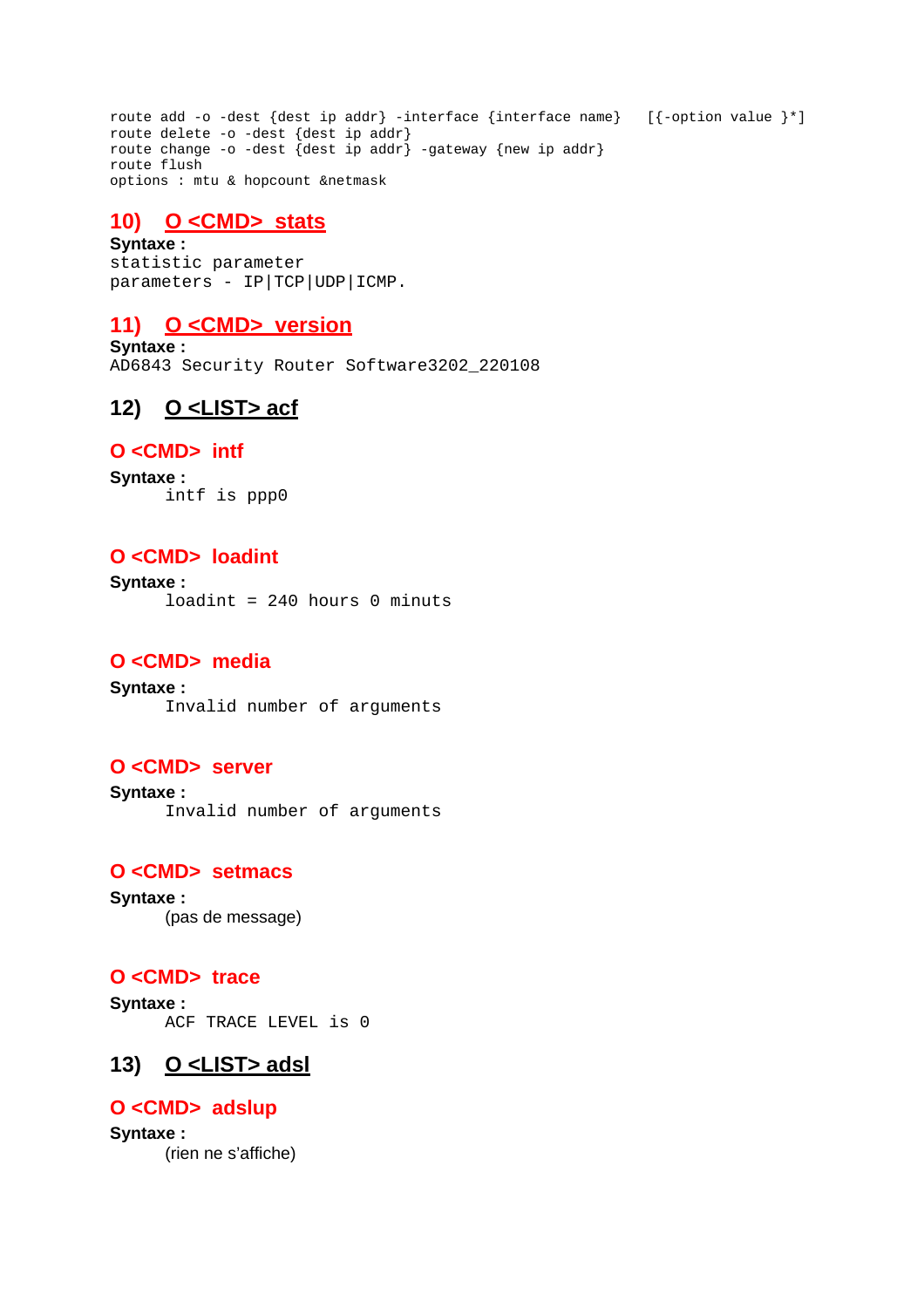#### **O <CMD> adsldown**

**Syntaxe :** (rien ne s'affiche)

#### **O <CMD> setmode**

**Syntaxe :** mode = ansi/gdmt/glite/multi

#### **O <CMD> mon**

```
Syntaxe :
ADSL Monitoring is Successful. 
The values are: 
  adslLineStatus : OPERATIONNEL 
  adslMode : G992_1_A 
  Upstream = 160 Kb ( Intlv[LP0] ) 
  Downstream = 2432 Kb ( Intlv[LP0] ) 
================================================= 
  DIAG Info : 
================================================= 
 Attenuation ( dB ) : 15.5 11.0 (FE)
 SNR margin ( dB ) : 33 31 (FE)
  HEC counter : 0 
 CRC counter : 1
```
RTFirmwareVer : 0x170f060f

#### **O <CMD> cmvhex**

**Syntaxe :** cmvhex <command id> <hex1> .. <hex16>

#### **O <CMD> readcmv**

#### **Syntaxe :**

```
readcmy <cmy name> <address> <index>
cmv index = CNTL/ STAT/ INFO/ TEST /OPTN /RATE /PLAM /CNFG/ 
address = 0 - 65535 (decimal)index = 0 - 65535 (decimal)
```
#### **O <CMD> writecmv**

```
Syntaxe :
writecmy <cmy name> <address> <index> <value>
cmv index = CNTL/ STAT/ INFO/ TEST /OPTN /RATE /PLAM /CNFG/ 
address = 0 - 65535 (decimal)index = 0 - 65535 (decimal)value = value is expected in hexadecimal format
```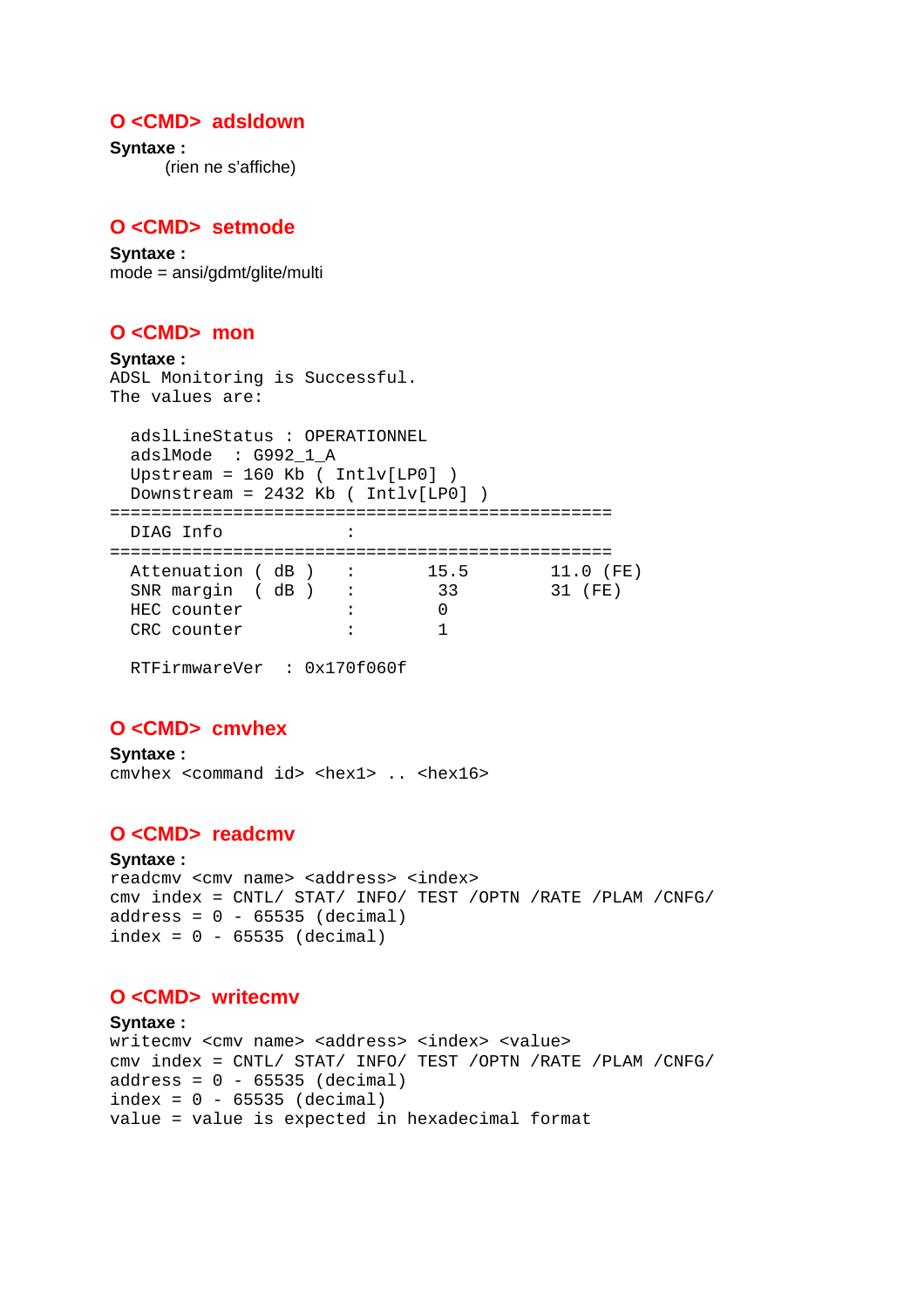#### O <CMD> addusercmv

Syntaxe: addusercmv <cmv name> <address> <index> <value> cmy index = CNTL/ STAT/ INFO/ TEST /OPTN /RATE /PLAM /CNFG/  $address = 0 - 65535 (decimal)$  $index = 0 - 65535 (decimal)$ value = value is expected in hexadecimal format

#### O <CMD> delusercmv

Syntaxe: delusercmv <cmv index> cmv index = Index of CMV as displayed in the "list".

#### O <CMD> listusercmv

Syntaxe:

USER CMVs:

Index CMV Name Address Index Value 

#### O <LIST> arp 14)

#### O<CMD>list

#### Svntaxe:

| IP Address   | MAC Address      |
|--------------|------------------|
| 192.168.1.1  | 0:60:4c:55:aa:ba |
| 192.168.3.10 | 0:60:b3:a8:72:a1 |
| 192.168.5.10 | 0:50:ba:21:be:8b |

### O <CMD> delete

Syntaxe: delete <ipaddr>

### O<CMD> flush

Syntaxe: Après un flush, voici le list précédent obtenu : MAC Address IP Address 192.168.3.10  $0:60:b3:a8:72:a1$ 192.168.3.10  $0: 0: 0: 0: 0: 0$ 192.168.3.10  $0: 0: 0: 0: 0: 0$  $0: 0: 0: 0: 0: 0$ 192.168.3.10 192.168.3.10  $0: 0: 0: 0: 0: 0$  $0: 0: 0: 0: 0: 0$ 192.168.3.10  $0:0:0:0:0:0:0$ 192.168.3.10  $0: 0: 0: 0: 0: 0$ 192.168.3.10 192.168.3.10  $0:0:0:0:0:0:0$  $0: 0: 0: 0: 0: 0$ 192.168.3.10 192.168.3.10  $0: 0: 0: 0: 0: 0: 0$ 192.168.5.10  $0:50:ba:21:be:8b$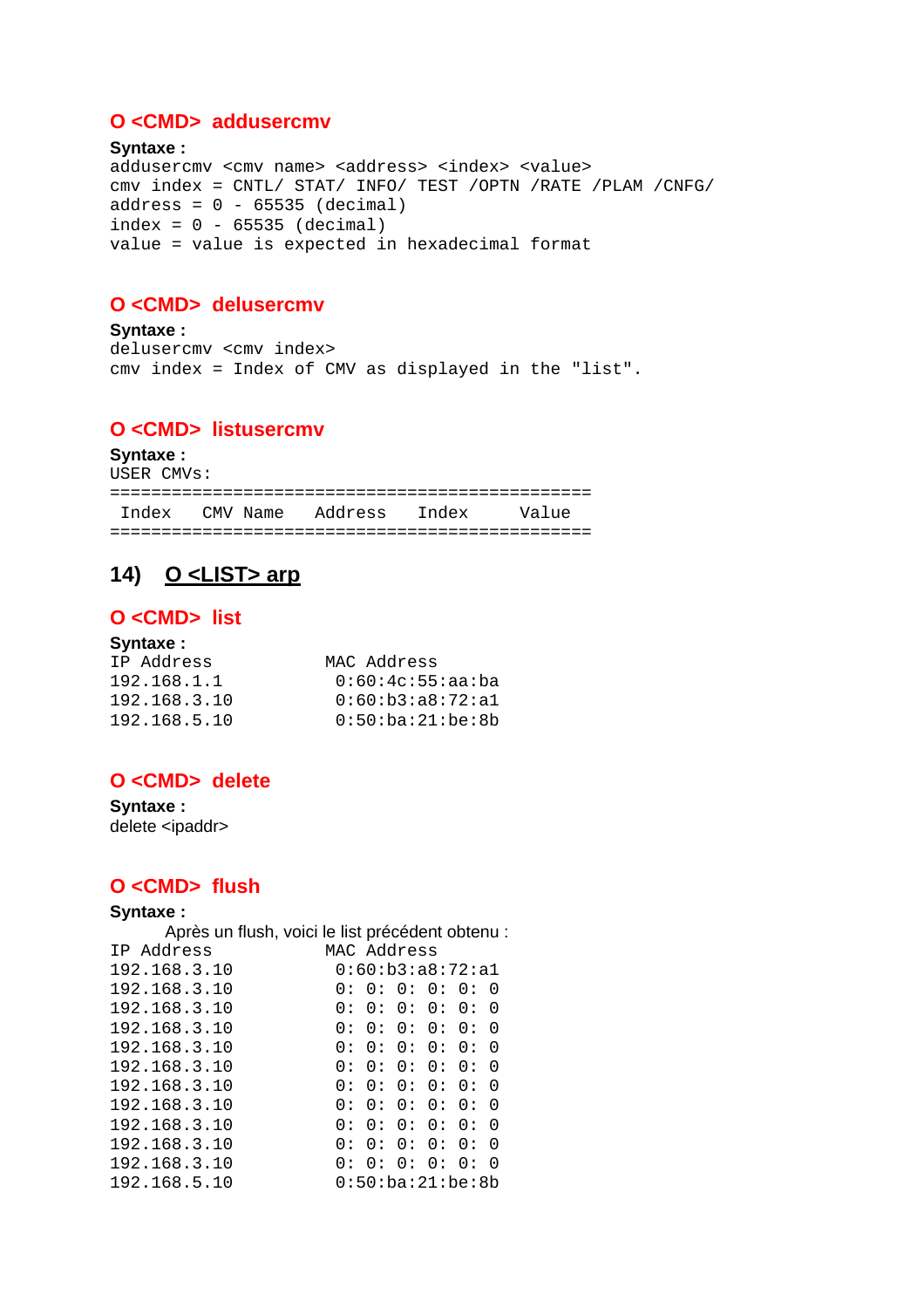(reboot pour revenir à l'état initial)

## **15) O <LIST> bridge**

#### **O <CMD> bridge**

**Syntaxe :** bridge action where action - enable\disable\Delete

#### **O <CMD> cachetimer**

**Syntaxe :** cachetimer timeout where timeout - Host cache timeout in (1-1200) seconds.

#### **O <CMD> group**

**Syntaxe :** group if if -o [-if] where if - Interface name e.g.  $eth0\et{h1\cdot atm7}\wlan0$ 

#### **O <CMD> igmpsnoop**

**Syntaxe :** igmpsnoop enable/disable/flush

#### **O <CMD> list**

#### **Syntaxe :**

| Name | State                      | MacAddr                    |     |     | Priority LinkCost Vci/Vpi/Encap VpnOUI | VpnId    |
|------|----------------------------|----------------------------|-----|-----|----------------------------------------|----------|
| eth0 | Transitaire                | $00:60:4c:55:aa:ba$ 128    |     | 100 | $0/0/LLC$ (VPN)                        | $\Omega$ |
| atml | Transitaire                | 00:00:00:00:00:00          | 128 | 250 | $8/38/LLC$ (VPN)                       | 0        |
| atm2 | Transitaire                | $00:00:00:00:00:00:00$ 128 |     | 250 | $8/39/LLC$ (VPN)                       | $\Omega$ |
| atm3 | Transitaire                | 00:00:00:00:00:00          | 128 | 250 | $8/40/LLC$ (VPN)                       | $\Omega$ |
| atm4 | Transitaire                | 00:00:00:00:00:00 128      |     | 250 | $8/41/LLC$ (VPN)                       | 0        |
|      | Station Cache Timeout: 300 |                            |     |     |                                        |          |

#### **O <CMD> listAll**

#### **Syntaxe :**

Bridge status = Active Spanning Tree status = InActive VLAN status = Active Maximum bridge filters allowed = 1024 Maximum layer2 filters allowed per port = 100 Maximum classify rules allowed per port = 100 Maximum VLANs allowed = 8 Maximum VLANs allowed per port = 8 No of ports in bridge group = 5 bridge timeout (secs) = 600 bridge management Ip Address = 192.168.1.1 igmpsnoop status (V1/V2) = disable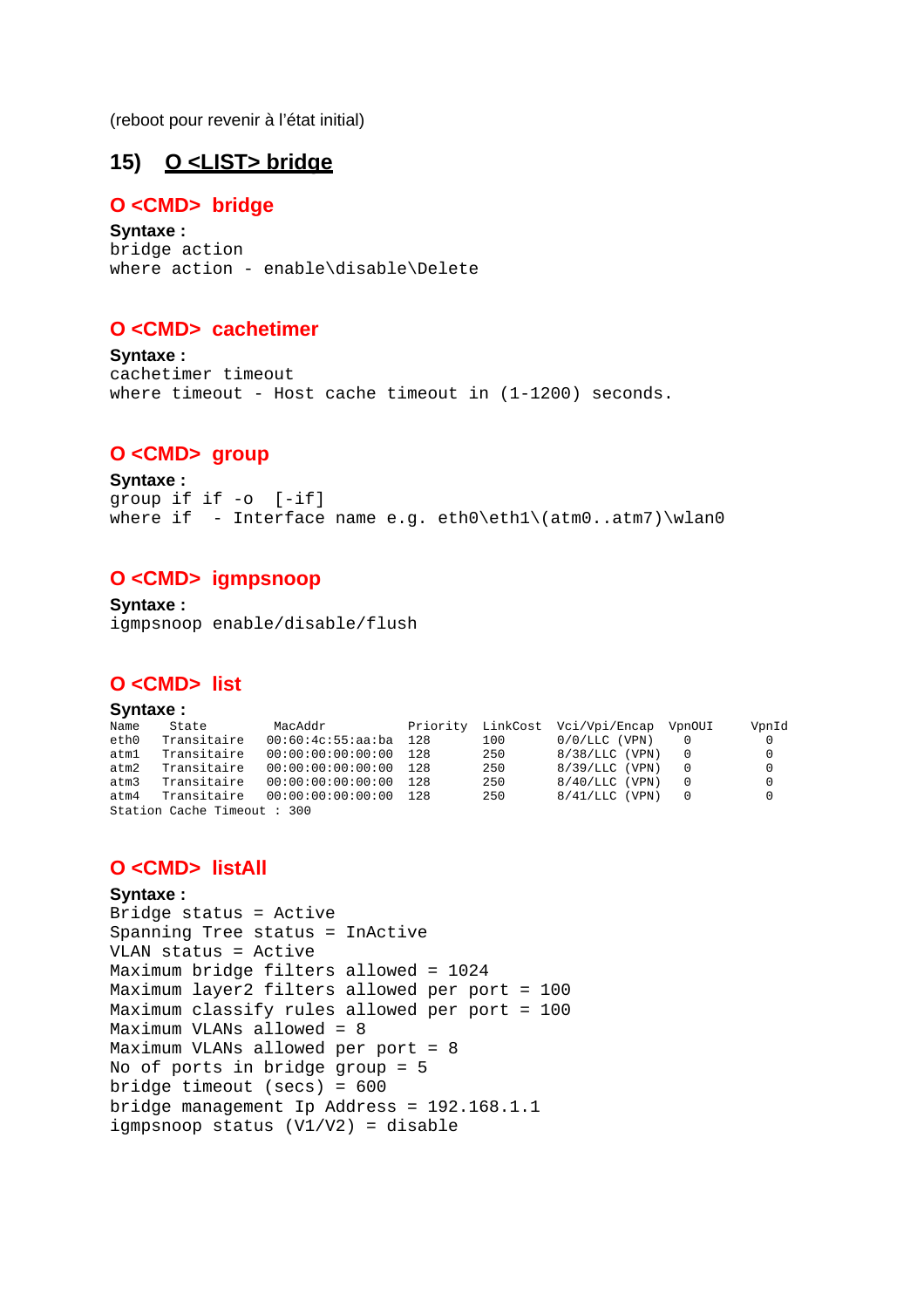### **O <CMD> listmcast**

**Syntaxe :** No Entries present in the filter list

#### **O <CMD> pvc**

#### **Syntaxe :** pvc add/delete port vpi vci encapsulation -o <-vpn OUI vpnId> where  $port$   $(\text{atm0-atm7})$ vpi – (0-255) vci – (0–65535) encapsulation - llc\vc -vpn OUI vpnId - Enable VPN Encapsulation on this interface. OUI : Organizationally Unique Identifier. vpnId : VPN Index

#### **O <CMD> setmultiport**

#### **Syntaxe :**

setmultiport <enable/disable> setmultiport enable allows flooding between ATM pvcs.

#### **O <CMD> stats**

#### **Syntaxe :**

Statistics Summary -----------------

| RxTotal: 9128 |         | TxTotal: 15 | FloodTotal: 3423 |        | DropTotal: 0 | FwdTotal: 3423 |
|---------------|---------|-------------|------------------|--------|--------------|----------------|
| Name          | Rxcount |             | Txcount          | RxFail | TxFail       | SenttoIP       |
| eth0          |         | 9128        |                  |        |              | 3420           |
| atm1          |         |             |                  |        |              |                |
| atm2          |         |             |                  |        |              |                |
| atm3          |         |             |                  |        |              |                |
| atm4          |         |             |                  |        |              |                |

#### **O <CMD> tableflush**

**Syntaxe :**

#### **O <CMD> tablelist**

```
Syntaxe :
Name PortNo/Vid MacAddr Age Action
         0:-1 0:60:4c:55:aa:ba S Fwd
eth0 1:2 0:50:ba:21:be:8b D Fwd 
         _ 0:-1 ff:ff:ff:ff:ff:ff S Fwd 
Maximum Filter Entries : 1024 
Total Filter Entries : 3 
Total Static Entries : 2
Total Dynamic Entries : 1
```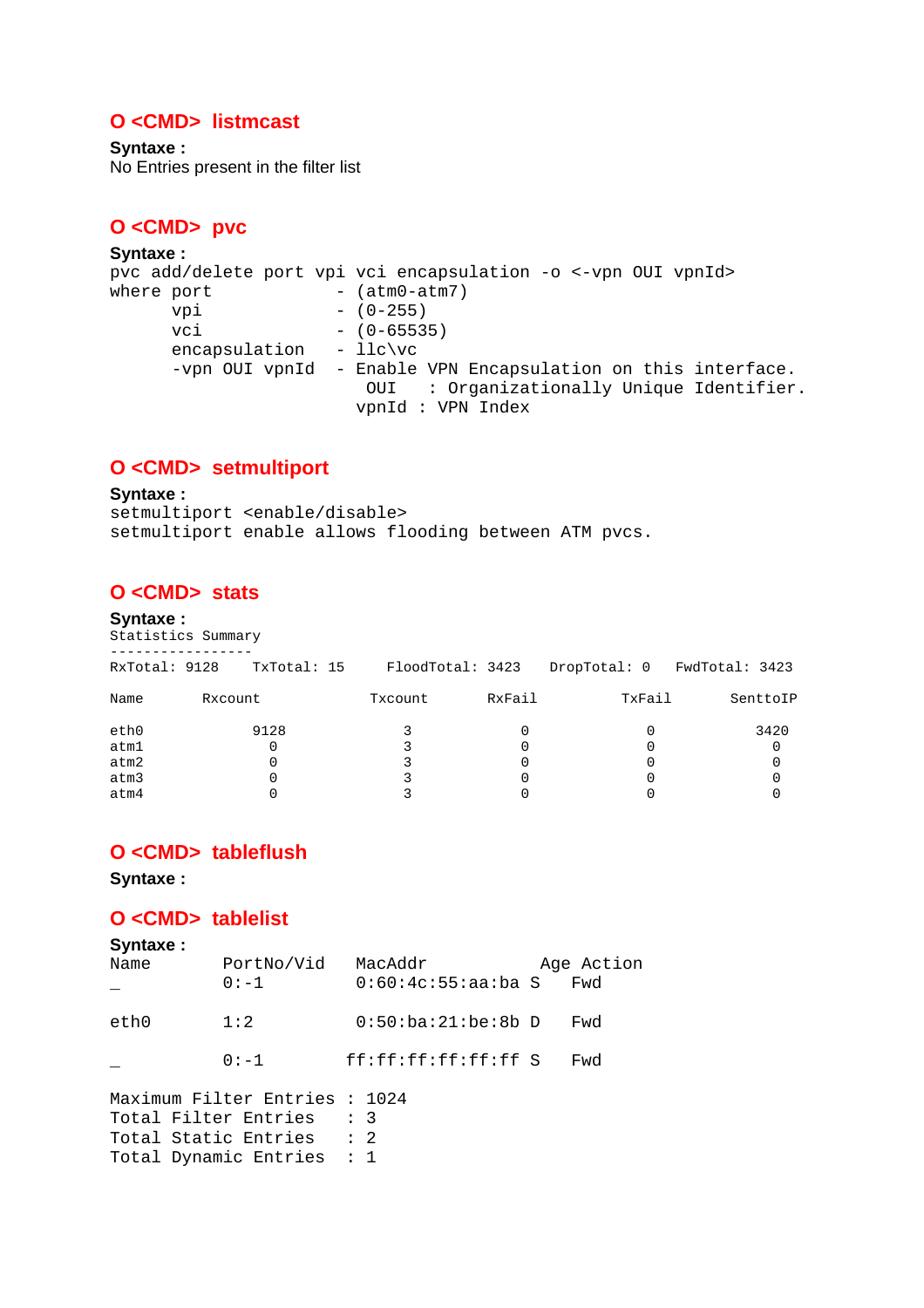#### **O <LIST> l2filter**

**O <CMD> list Syntaxe :** list <filter\_id/all> where filter id - filter id to be listed or all - keyword all to list all 12 filters

#### **O <CMD> add**

**Syntaxe :** add <port\_name> <drop/allow> <priority> -o [ -smac <mac\_value> | -dmac <mac\_value> | bilateralmac <mac\_value> | -ethertype <type\_value> | -ethertype <type\_name> | -vlan <vlan\_name>] - name of a particular port (32 characters) -smac <mac\_value> - if souce mac needs to be dropped or allowed <drop/allow> - drop - to drop and allow - to allow<br>
- priority - priority of the filter rule. It can - priority of the filter rule. It can have values in the range  $0-7$ .<br>or -dmac <mac\_value> - if souce mac needs to be dropped or allowed or -bilateralbmac <mac\_value> - if souce mac needs to be dropped or allowed or -ether\_type <protocol\_value> - if ether type is needs to be dropped or allowed or -ether\_type <protocole\_name> - if ether type is needs to be dropped or allowed. For valid names, please use ethertypes command --vlan <vlan\_name> - vlan name from the existing vlans if VLAN is enabled

The mac addresses should be of the format  $xx:xx:xx:xx:xx$ . The list of valid protocol names can be found using the 'ethertypes' command. The protocol value should be of the format 0xAAAA or 0XAAAA. This command will return a unique Filter Id which can be used in delete and list commands.

#### **O <CMD> delete**

**Syntaxe :** delete <filer id> where filter\_id - filter id returned while adding

#### **O <CMD> deleteall**

**Syntaxe :** deleteall <port name> where port\_name - name of a particular port (32 characters)

#### **O <CMD> ethertypes**

#### **Syntaxe :**

Protocol Names Protocol vlaue Explaination

| arp       | 0x806            | Address Resolution Protocol         |
|-----------|------------------|-------------------------------------|
| rarp      | 0x8035           | Reverse Address Resolution Protocol |
| ip        | 0x800            | Internet Protocol                   |
| btn       | 0x1000           | Berkeley Trailer Negotiation        |
| lan_test  | 0x708            | LAN test                            |
| x25       |                  | 0x805 X.25 level 3                  |
| banyan    | 0xbad            | <b>BANYAN</b>                       |
| cdp       | 0x2000           | CDP                                 |
| xns       | $0x6000$ Dec XNS |                                     |
| mop_dl    |                  | $0x6001$ Dec MOP Dump/Load          |
| mop       | 0x6002           | Dec MOP                             |
| lat       | 0x6004           | Dec LAT                             |
| ethertalk |                  | 0x809b Ethertalk                    |
| aarp      |                  | 0x80f3 appletalk arp                |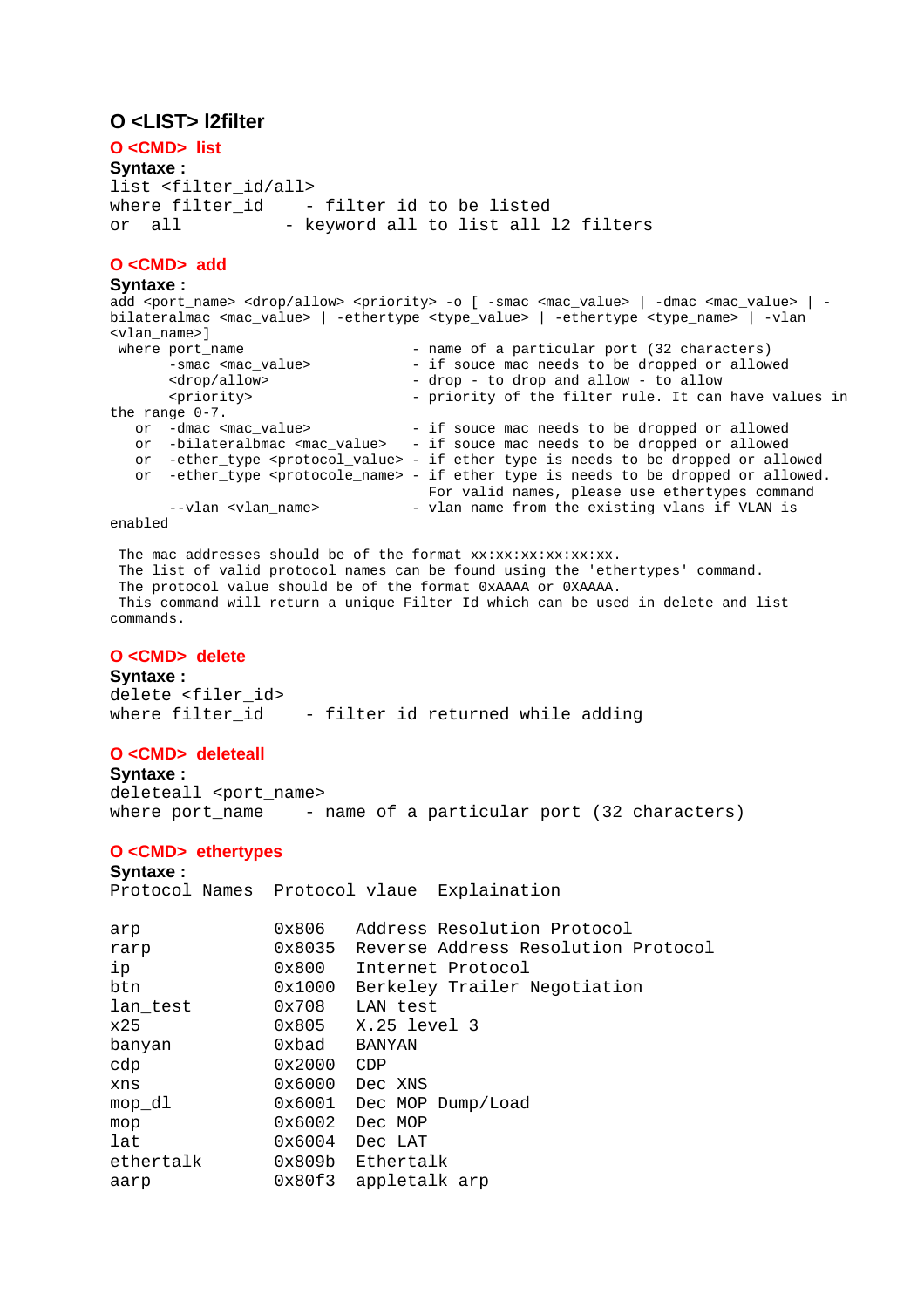| ipx_o      | 0x8137 | Novell IPX (old)      |
|------------|--------|-----------------------|
| ipx_n      | 0x8138 | Novell IPX (new)      |
| eapol_o    | 0x8180 | EAPOL (old)           |
| eapol_n    | 0x888e | EAPOL (new)           |
| txp        | 0x8729 | Telxon TXP            |
| ddp        | 0x872d | Aironet DDP           |
| ect        | 0x9000 | Enet Config Test      |
| netbui     | 0xf0f0 | NETBUI                |
| pppoe_disc | 0x8863 | PPPOE discovery stage |
| pppoe sess | 0x8864 | PPPOE session stage   |

#### **O <LIST> stp**

#### **O <CMD> list**

**Syntaxe :**

Stp : DISABLED ActivePorts:5 BridgeId : 00:00:00:00:00:00 RootId :00:00:00:00:00:00 HelloTime : 2 RootPathCost : 0 Max Age : 20 RootPort : 0<br>FwdDelav : 15 HoldTime : 1 FwdDelay : 15 HoldTime

|            |     |       | Port State PortId LinkCost TxCBpdu RxCBpdu TxTBpdu RxTBpdu Timers |  |  |        |  |
|------------|-----|-------|-------------------------------------------------------------------|--|--|--------|--|
| eth0       | F   | 32769 | 100                                                               |  |  | MeFwHo |  |
| atm1       | F   | 32770 | 250                                                               |  |  | MeFwHo |  |
| atm2       | F   | 32771 | 250                                                               |  |  | MeFwHo |  |
| atm3       | F   | 32772 | 250                                                               |  |  | MeFwHo |  |
| $a \pm m4$ | 一下一 | 32773 | 250                                                               |  |  | MeFwHo |  |

#### **O <CMD> config**

#### **Syntaxe :**

Aucun effet apparent

#### **O <CMD> port**

```
Syntaxe :
port portname -o [-priority] [-linkcost] 
where portname - eth0\text{th1}\text{(atm0-atm7)} priority - (0-255) 
      linkcost - (0-65535)
```
#### **O <CMD> span**

span enable\disable

 Enable stops all network connections for about ~30sec to rebuild the new bridge table based on spanning Tree

### **16) O <LIST> bt**

#### **O <CMD> version**

**Syntaxe :**

#### **O <CMD> mac**

```
Syntaxe :
00:03:C9:4E:43:75
```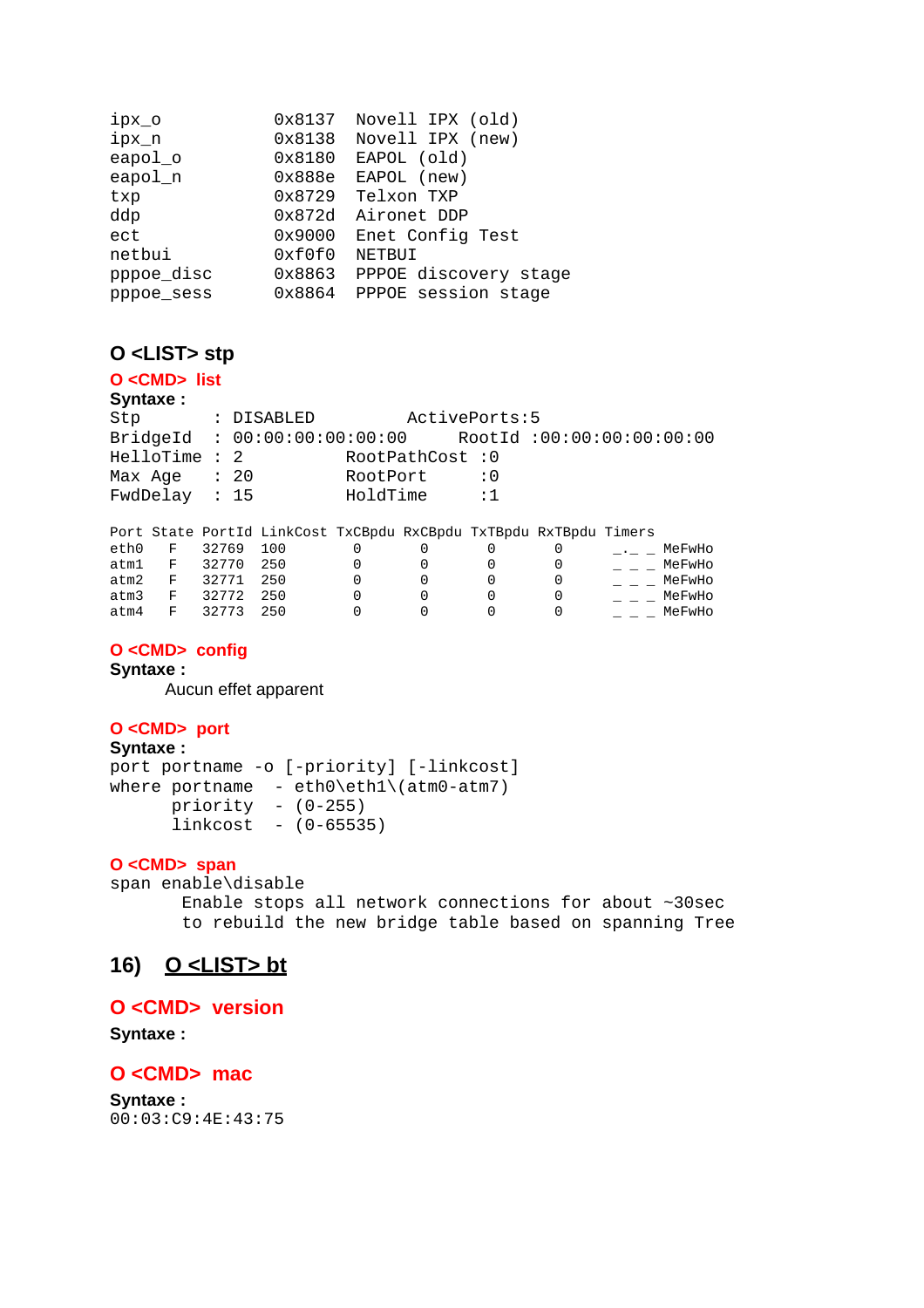## **O <CMD> rdevclass**

**Syntaxe :** (rien)

# **O <CMD> rname**

**Syntaxe :** (rien)

### **O <CMD> rsetvoice**

**Syntaxe :** (rien)

### **O <CMD> testmode**

**Syntaxe :** (rien)

# **O <CMD> total\_debug**

**Syntaxe :** (m'a bloqué Telnet => reboot de la box pour reprendre la main)

# **O <CMD> vendor**

**Syntaxe :** (rien)

#### **O <CMD> wname**

**Syntaxe :** (rien)

**O <CMD> wsetvoice** 

(rien)

# **17) O <LIST> dhcpserver**

#### **O <CMD> host**

```
Syntaxe :
 host add -o -macaddr <mac-address> -ipaddr <ipaddr> 
                     -leasetime <lease time> -broadcast <br/> <br/>broadcast-address>
                     -dns <name-server> -gateway <gateway> -server <server-name>
                      -file <filename> 
         host delete -o -macaddr <mac-address> 
         host list
```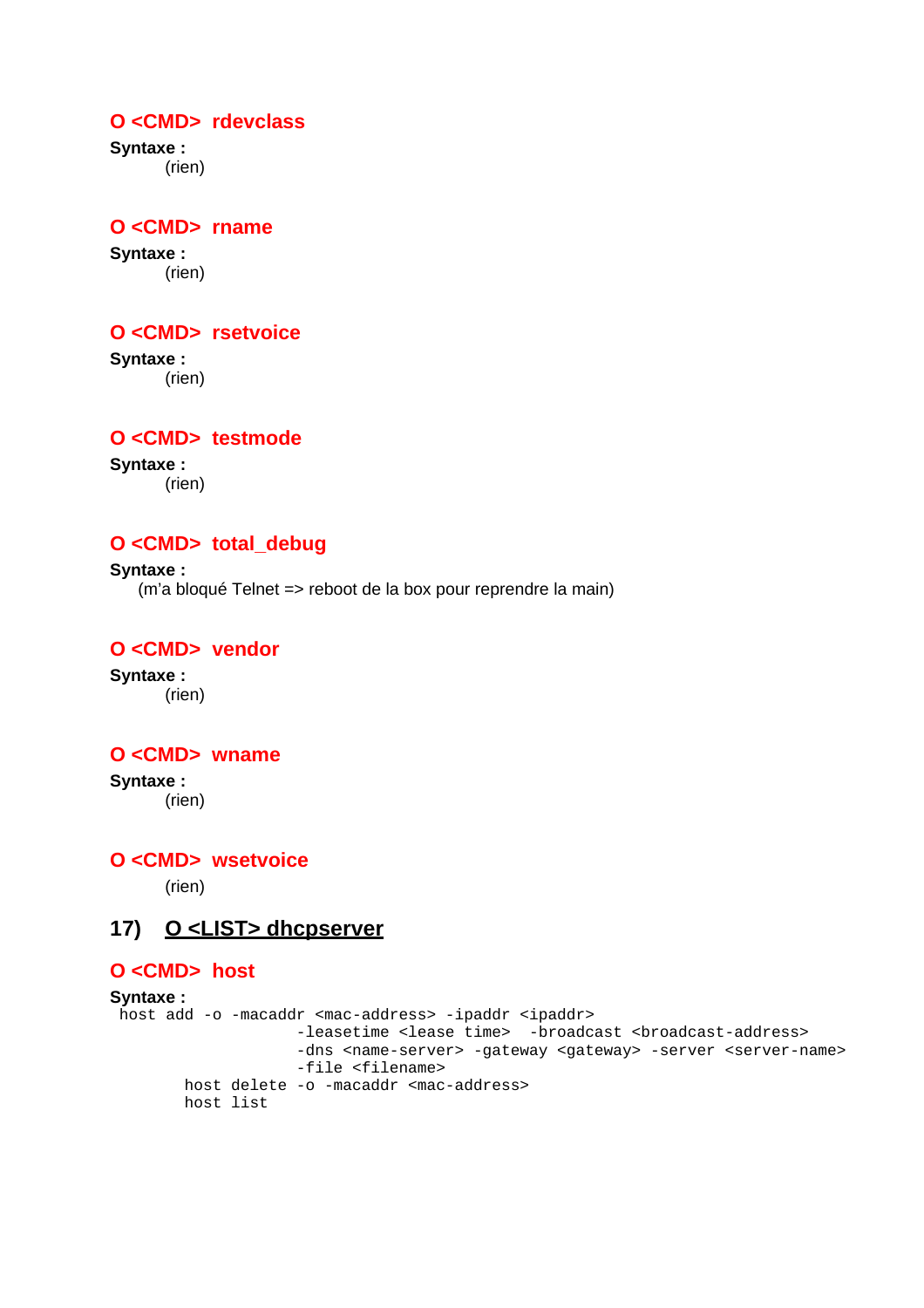## **O <CMD> lease**

**Syntaxe :** lease list

# **O <CMD> start**

**Syntaxe :**

DHCP Server started !!! si démarré => DHCP Server already running.

# **O <CMD> stop**

**Syntaxe :** DHCP Server stopped !!! si stoppé => Command not found.

# **O <CMD> subnet**

```
Syntaxe :
subnet <if> add -o -subnet <subnet> -netmask <mask> -startip <startip>
                          -endip <endip> -leasetime <lease time in days>
                          -broadcast <broadcast-address> -dns <name-server>
                          -secondarydns <name-server> -gateway <gateway>
                           -server <serverip> -file <filename>
```
subnet <if> delete

subnet <if> list

# **18) O <LIST> h323**

# **A <CMD> announce**

```
Syntaxe :
announce <on/off> -o <wrongnum|nwfail|busy>
```
# **A <CMD> clearstat**

**Syntaxe :** (pas d'affichage)

# **A <CMD> configdest**

```
Syntaxe :
configdest <destip> <destE164alias> 
  destip - Destination IP address.
  destalias - Destination E.164 alias address.
                   This address is used in case of direct call.
```
# **A <CMD> configdtmf**

```
Syntaxe :
configdtmf <phone_portno> <inband/outband/2833> 
   phone_portno - RJ11 port number. 1 to maximum no of RJ11 ports on RG.
```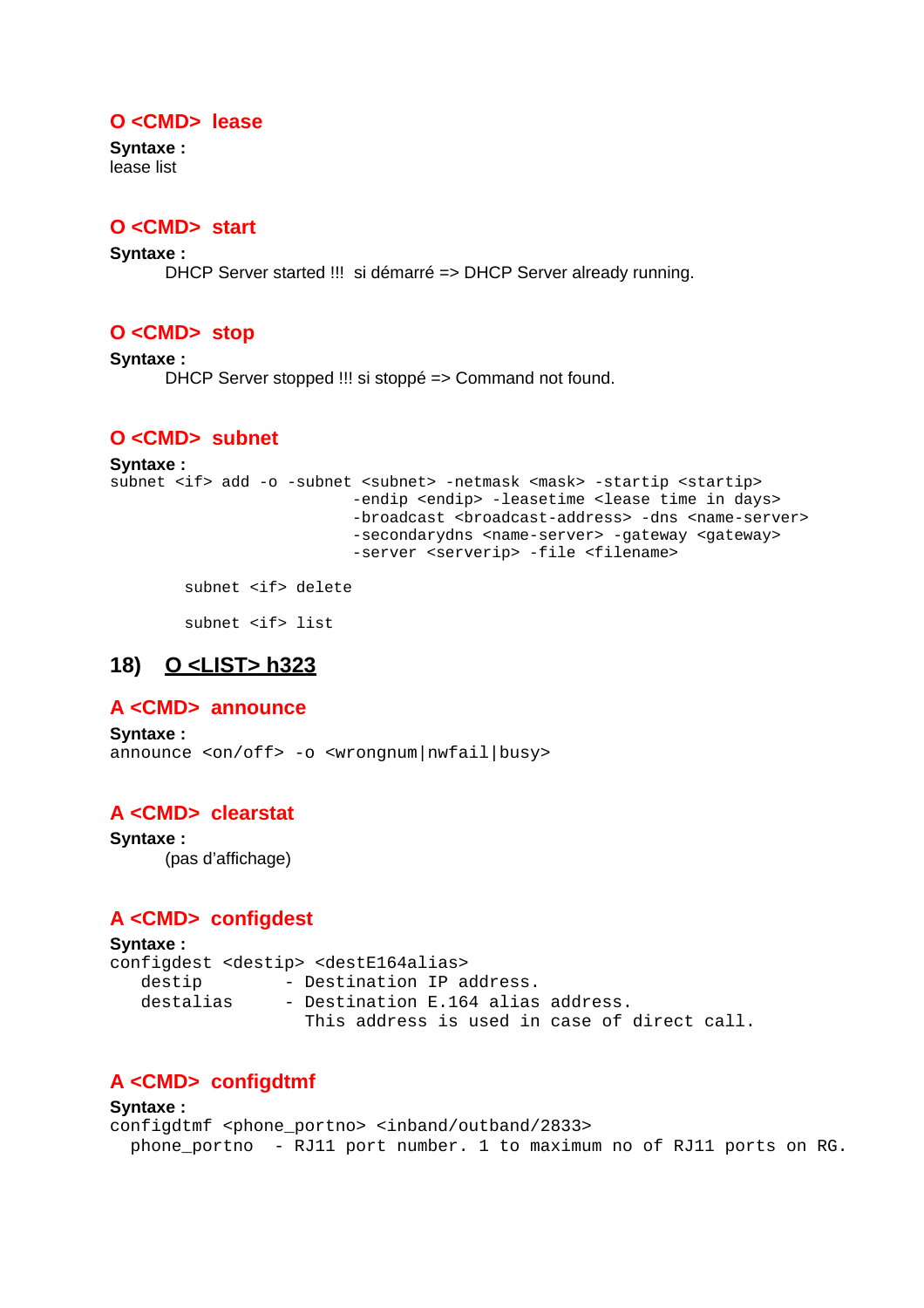# **A <CMD> configep**

#### **Syntaxe :**

configep <phone\_portno> <e164\_addr> -o -id <h323id> -c <codecs>:<pack\_period>... MAX\_NUM\_SUPPORTED codecs phone\_portno - RJ11 port number. 1 to maximum no of RJ11 ports on RG. e164\_addr - Phone number that has to be registered with GK/known to peer end. h323id - h323ID that has to be registered with GK. codecs - Specifies the codec type to be used in negotiation with peer. Codecs can be PCMU/PCMA/G723/G729A/G729AB. G729A is with AneexA and G729AB is G729 with Aneex A&B.

```
 pack_periof - Specifies the packetization period.
```
# **A <CMD> configprefix**

#### **Syntaxe :**

|     | configprefix <in out=""> <add delete=""> <prefix> -o <length></length></prefix></add></in> |
|-----|--------------------------------------------------------------------------------------------|
| in  | - Indicates prefix for inbound calls.                                                      |
| out | - Indicates prefix for outbound calls.                                                     |
| add | - Indicates prefix to be added.                                                            |
|     | delete - Indicates prefix to be deleted.                                                   |
|     | prefix - String to be used as prefix for inbound/outbound calls.                           |
|     | Incase of delete configuration 'any' only is allowed. In this                              |
|     | case user has to configure the length of prefix to be                                      |
|     | deleted as optional parameter                                                              |
|     | length - Length of prefix to be deleted.                                                   |
|     |                                                                                            |

# **A <CMD> configretry**

**Syntaxe :** (pas de message)

# **A <CMD> configrg**

**Syntaxe :** configrg <ifname> ifname - interface name

# **A <CMD> configtimer**

**Syntaxe :** (pas de message)

# **A <CMD> configttl**

**Syntaxe :** configttl <ttlValue>

# **A <CMD> configVDN**

#### **Syntaxe :**

configVDN <portno> <yes/no> -o <number><br>portno - RJ11 port on RG. - RJ11 port on RG. yes/no - yes - enable no- disable. Optional parameter is mandatory to enable VDN.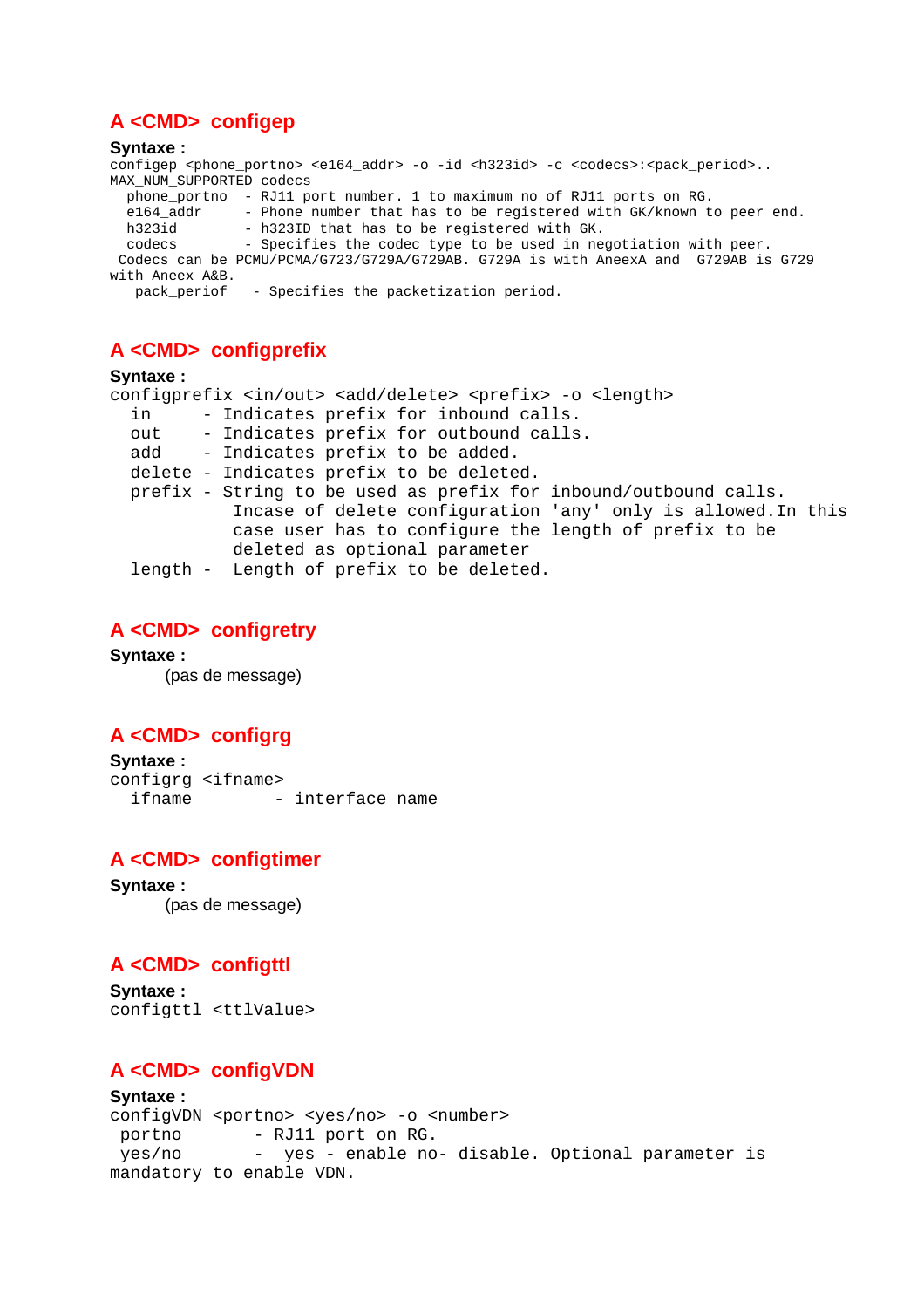number - VirtualDialNumber(VDN) used for this port.

#### **A <CMD> debugport**

**Syntaxe :** debugport <port>  $port$  - RG Port  $(1--2)$ 

### **A <CMD> deletedest**

**Syntaxe :**

 Do you want to delete all the entries? (Y/N) (et la suite)

#### **A <CMD> dellock**

#### **Syntaxe :**

dellock {area|phone}.

#### **Example :**

Pour supprimer un verrou, il suffit d'utiliser la commande dellock suivit du numéro. [root @ h323]\$ dellock 0620

### **A <CMD> displayci**

#### **Syntaxe :** displayci <yes/no> -o <portno> yes - Displayss calling party number if presentation is allowed no - Doesn't display the calling party number even if presentation is allowed portno - RJ11 port on which gateway receives

### **A <CMD> dsptimer**

**Syntaxe :** dsptimer <interdigtimervalue(in secs)

## **A <CMD> faststart**

**Syntaxe :** faststart <on/off> faststart - Enable fast connect procedures. OFF/off indicates disable faststart. ON/on indicates enable faststart.

## **A <CMD> fasttunnel**

**Syntaxe :** fasttunnel <on/off> fasttunnel - Enables h.245 tunneling in parallel with fast connect.. off disables h.245 tunneling in parallel with fast connect. on enables h.245 tunneling in parallel with fast connect.

### **A <CMD> faxpassthru**

**Syntaxe :** faxpassthru <port> <enable/disable>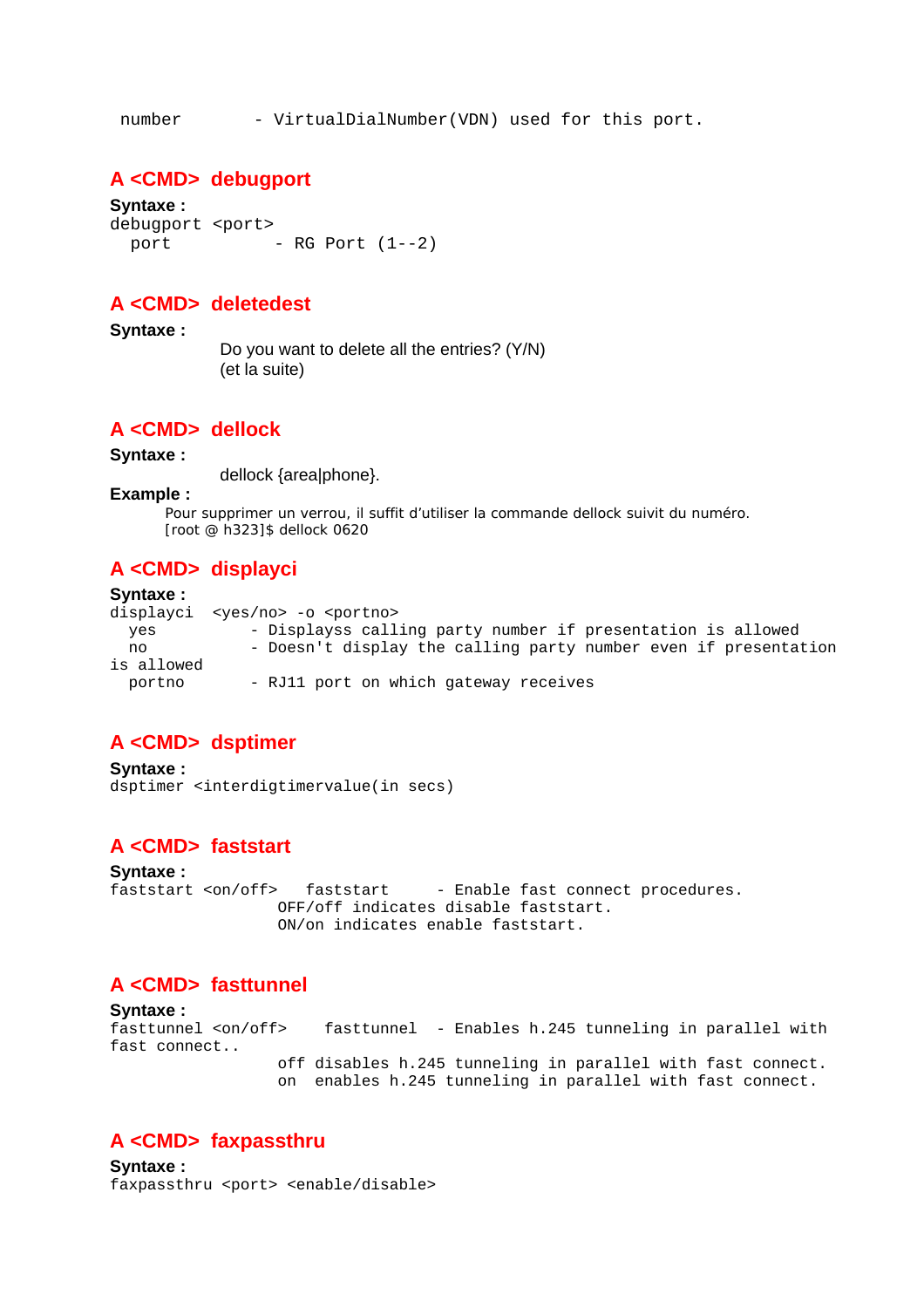port - FXS Number (1 or 2). enable - Enables fax passthrough on given port.

disable - Disables fax passthrough on given port.

# **A <CMD> framenego**

| Syntaxe: |                                               |
|----------|-----------------------------------------------|
|          | framenego <auto manual=""></auto>             |
| auto     | - Number of frames will be auto negotiated.   |
| manual   | - Number of frames will be set according to   |
|          | configured value of number frames with codec. |

# **A <CMD> useport**

#### **Syntaxe :** useport <port> <yes/no> portno - Activates/deactivates port to register to gatekeeper. (1 to maximum number of ports). yes - Activates port number.This port (alias address) will be . registered to gatekeer if the user executes 'usegk' command with appropriate parameters no - Deactivates port number.This port(alias address) will not be registered to gatekeeper

# **O <CMD> listepinfo**

**Syntaxe :**

\*\*\*\*\*\*\*\*\*\*\*\*\* RG Endpoint Information \*\*\*\*\*\*\*\*\*\*\*

+------------------------------+

PortNo : 1 PhoneNo : 20000133871229449 H323Id : VDN : None CallerID : Enabled Prefix : 831 Codecs : G729:4 G729A:4 PCMU:2 DTMF Sinaling: out-of-band Pass Through : Disabled

+------------------------------+

PortNo : 2 PhoneNo : H323Id : VDN : None CallerID : Disabled Prefix : Codecs : DTMF Sinaling: in-band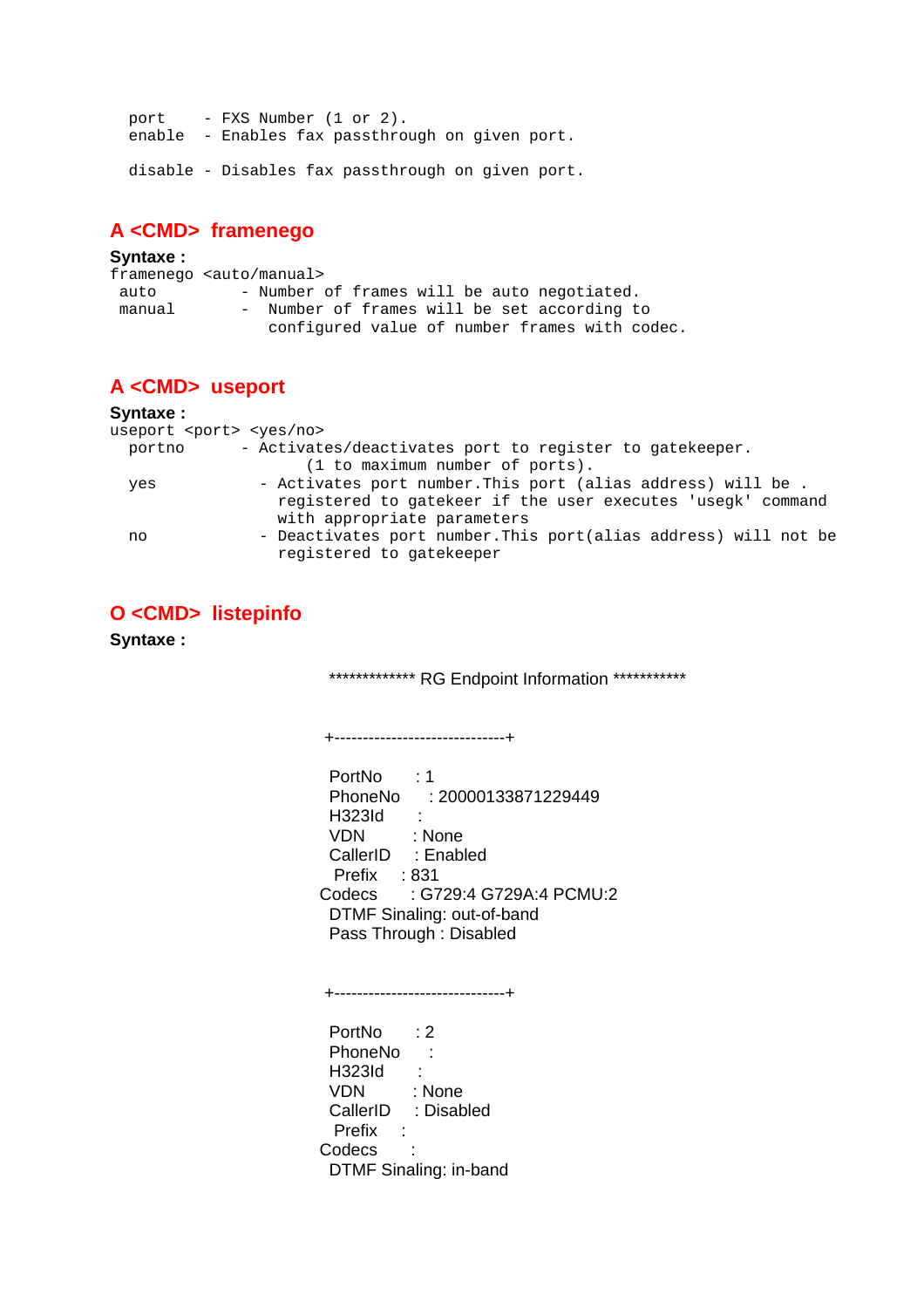Pass Through : Disabled

<<< PRESS q TO QUIT >>>

 +------------------------------+ PortNo : 3 PhoneNo : H323Id : VDN : None CallerID : Disabled Prefix : Codecs : DTMF Sinaling: in-band Pass Through : Disabled

### **O <CMD> listdest**

**Syntaxe :**

Destination Configurations:

=========================== ----------------------------------------

SINo | DestIP | DestE164Alias

----------------------------------------

No Entry Found

## **O <CMD> listlock**

**Syntaxe :**

Restricted calls:

========================== --------------------------------------

number | TypeOfNumber --------------------------------------

No Entry Found

#### **Example :**

Pour visualiser les restrictions d'appel mises en place, il faut utiliser la commande listlock

[root @ h323]\$ listlock Restricted calls: ==========================

------------------------------------- number | TypeOfNumber

-------------------------------------- 06 | area 0620 | area 0492156436 | phone

# **O <CMD> listrginfo**

#### **Syntaxe :**

RG Configuration

| ************************************** |            |  |  |  |  |  |
|----------------------------------------|------------|--|--|--|--|--|
| Interface                              | $:$ ppp0   |  |  |  |  |  |
| FastStart                              | : disabled |  |  |  |  |  |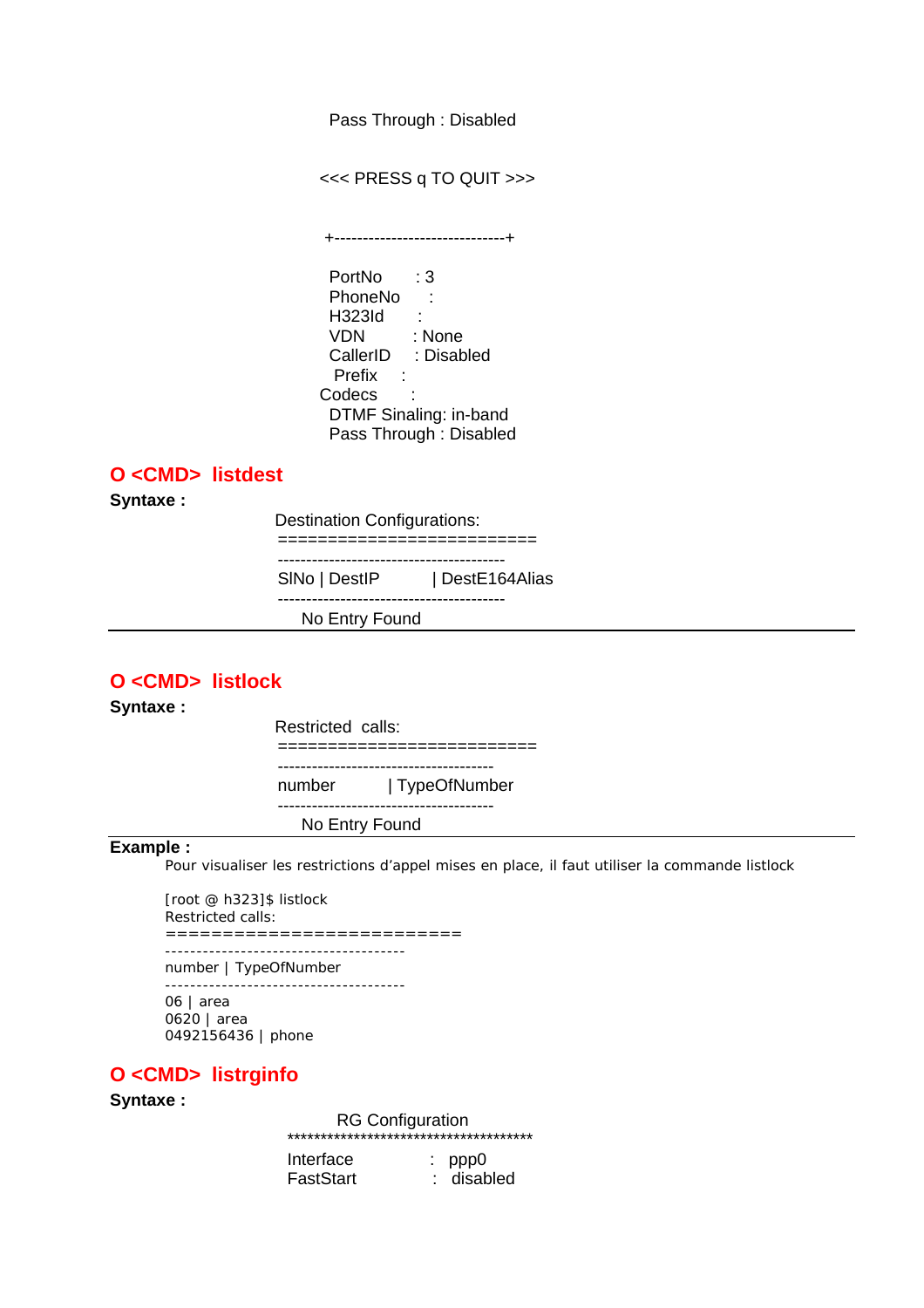Tunnel : disabled Tunnel : disabled<br>FastTunnel : disabled VDN :

\*\*\*\*\*\*\*\*\*\* Announcement Status \*\*\*\*\*\*\*\*\*\*\*

| WrongNo            | : disabled |
|--------------------|------------|
| <b>NetWorkFail</b> | : disabled |
| LineBusy           | : disabled |

\*\*\*\*\*\*\*\*\*\*\*\*\*\* Outbound Prefix \*\*\*\*\*\*\*\*\*\*\*\*

| Add Prefix    | : disabled                               |
|---------------|------------------------------------------|
| Delete Prefix | : disabled                               |
| Length        | ∙ ∩                                      |
|               | ************* Inbound Prefix *********** |

| Add Prefix    | : disabled     |
|---------------|----------------|
| Delete Prefix | : disabled     |
| Length        | $\therefore$ 0 |

<<< PRESS q TO QUIT >>>

### **A <CMD> lock**

#### **Syntaxe :**

lock {area|phone} < areacode|phoneno> area|phone - whether you need to lock areacode or specifc phone number areacode|phoneno Area code or phone number which has to be locked. **Example :** 

[root @ h323]\$ lock area 06 Il devient impossible d'appeler les portables depuis la LiveBox.

[root @ h323]\$ lock area 0620 Il devient impossible d'appeler certains portables SFR depuis la LiveBox.

Plages de numéros des principaux opérateurs SFR 0603 0609 0610 0611 0612 0613 0614 0615 0616 0617 0618 0619 0620 0621 0622 0623 0624 0625 0626 0627

Bouygues Télécom 0660 0661 0662 0663 0664 0665 0666 0667 0668 0698 0699

Orange 0607 0608 0630 0632 0633 0634 0670 0671 0672 0673 0674 0675 0676 0677 0678 0679 0680 0681 0682 0683 0684 0685 0686 0687 0688 0689 Tous les numéros appartenant à chaque plage ne pourront être appellés

[root @ h323]\$ lock phone 0492156436 Il devient impossible d'appeler le numéro 0492156436 depuis la LiveBox

Pour visualiser les restrictions mises en place, il faut utiliser la commande listlock

[root @ h323]\$ listlock Restricted calls: ========================== ------------------------------------- number | TypeOfNumber --------------------------------------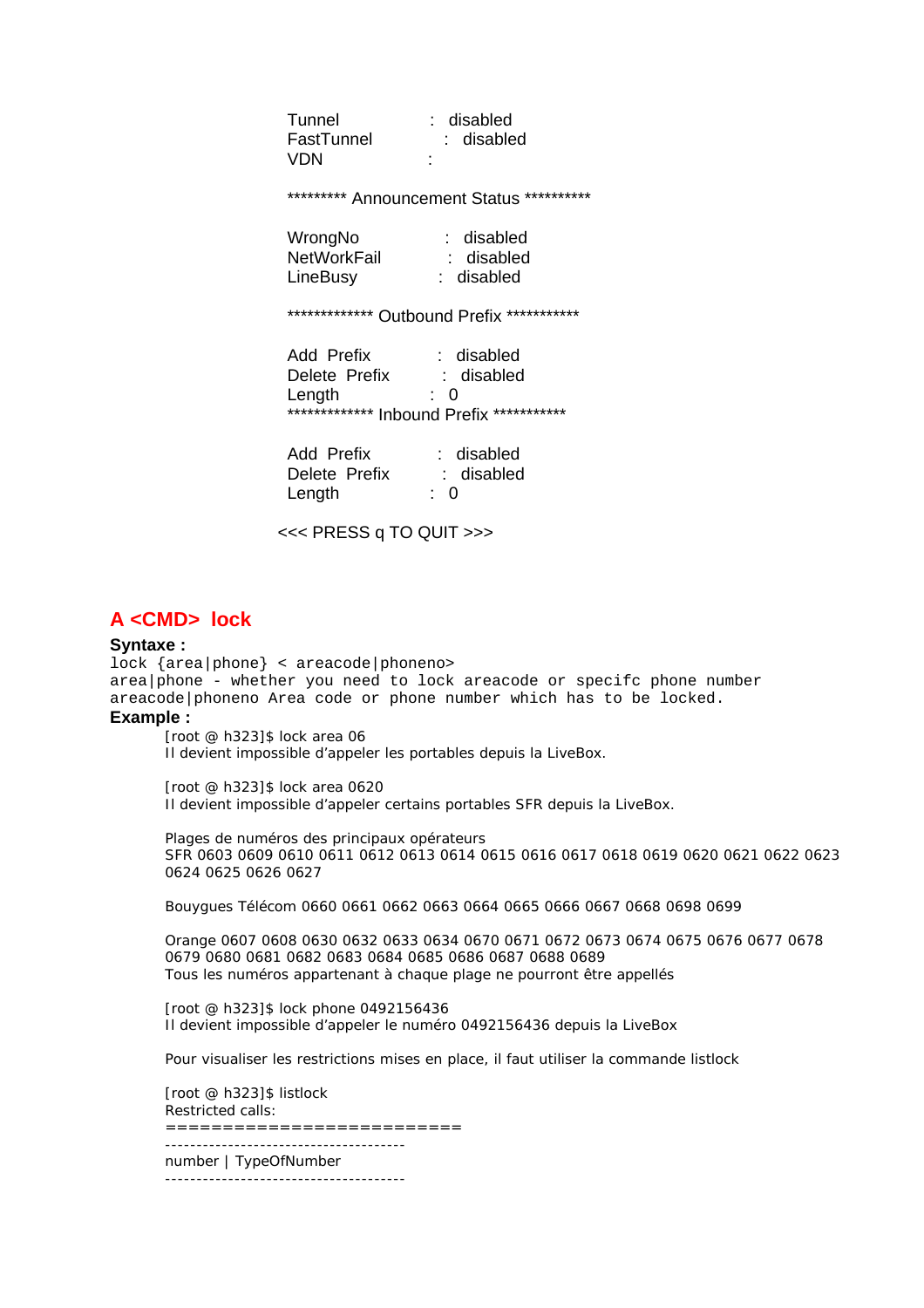06 | area 0620 | area 0492156436 | phone

Pour supprimer un verrou, il suffit d'utiliser la commande dellock suivit du numéro, comme pour lock

[root @ h323]\$ dellock 0620 Vérification : [root @ h323]\$ listlock Restricted calls: ==========================

------------------------------------- number | TypeOfNumber -------------------------------------- 06 | area 0492156436 | phone

## **A <CMD> maxdigits**

**Syntaxe :**

maxdigits <1-17>. Default value is 4. if Less than maxdigits, then use '#' at the end of digit string

## **A <CMD> memalloc**

**Syntaxe :**

| pcibitmap   |                      | Used        | $=$ | 0 | $Max =$     |       | - 9  |
|-------------|----------------------|-------------|-----|---|-------------|-------|------|
| pcbbitmap   |                      | Used        | $=$ | 0 | $Max =$     |       | 10   |
| q931msqs    |                      | Used        | $=$ | 0 | $Max = 20$  |       |      |
| rtpsess     | $\ddot{\cdot}$       | Used        | $=$ | 0 | $Max =$     |       | 9    |
| H245CtlBlks | $\ddot{\cdot}$       | Used        | $=$ | 0 | $Max = 20$  |       |      |
| H245BigBufs | ፡                    | Used        | $=$ | 1 | $Max =$     |       | - 2. |
| H245Regs    | $\ddot{\phantom{a}}$ | Used        | $=$ | 0 | $Max =$     |       | 20   |
| Cap2CM      |                      | Used        | $=$ | 0 | $Max =$     |       | -20  |
| Lcs2CM      | $\ddot{\cdot}$       | $Used =$    |     | O | $Max =$     |       | -20  |
| RlcPams     | $\ddot{\phantom{a}}$ | $Used =$    |     | O | $Max =$     |       | - 20 |
| LcsAck2CM   | $\ddot{\phantom{a}}$ | $Used =$    |     | 0 | $Max =$     |       | - 20 |
| H245Respses |                      | Used        | $=$ | 0 | $Max = 20$  |       |      |
| CMD MODE    |                      | $Used =$    |     | 0 | $Max = 2$   |       |      |
| TunPDU      |                      | $Used =$    |     | 0 | $Max = 10$  |       |      |
| RegMode     | $\ddot{\phantom{a}}$ | Used        | $=$ | 0 | Max         | $= 5$ |      |
| AudioMode   | $\ddot{\cdot}$       | Used        | $=$ | 0 | Max         | $=$   | -25  |
| VoiceBufs   |                      | Used        | $=$ | 0 | Max         | $=$   | 100  |
| Timers      |                      | $Used = 19$ |     |   | $Max = 100$ |       |      |

# **A <CMD> prefix**

**Syntaxe :**

|     |  | prefix <in out=""> <add delete=""> <on off=""></on></add></in> |  |  |  |
|-----|--|----------------------------------------------------------------|--|--|--|
| in  |  | - Indicates prefix for inbound calls.                          |  |  |  |
| out |  | - Indicates prefix for outbound calls.                         |  |  |  |
| add |  | - Indicates prefix to be added.                                |  |  |  |
|     |  | delete - Indicates prefix to be deleted.                       |  |  |  |
| on  |  | - Indicates configuration is active.                           |  |  |  |
| off |  | - Indicates configuration is inactive.                         |  |  |  |

# **A <CMD> presentci**

**Syntaxe :**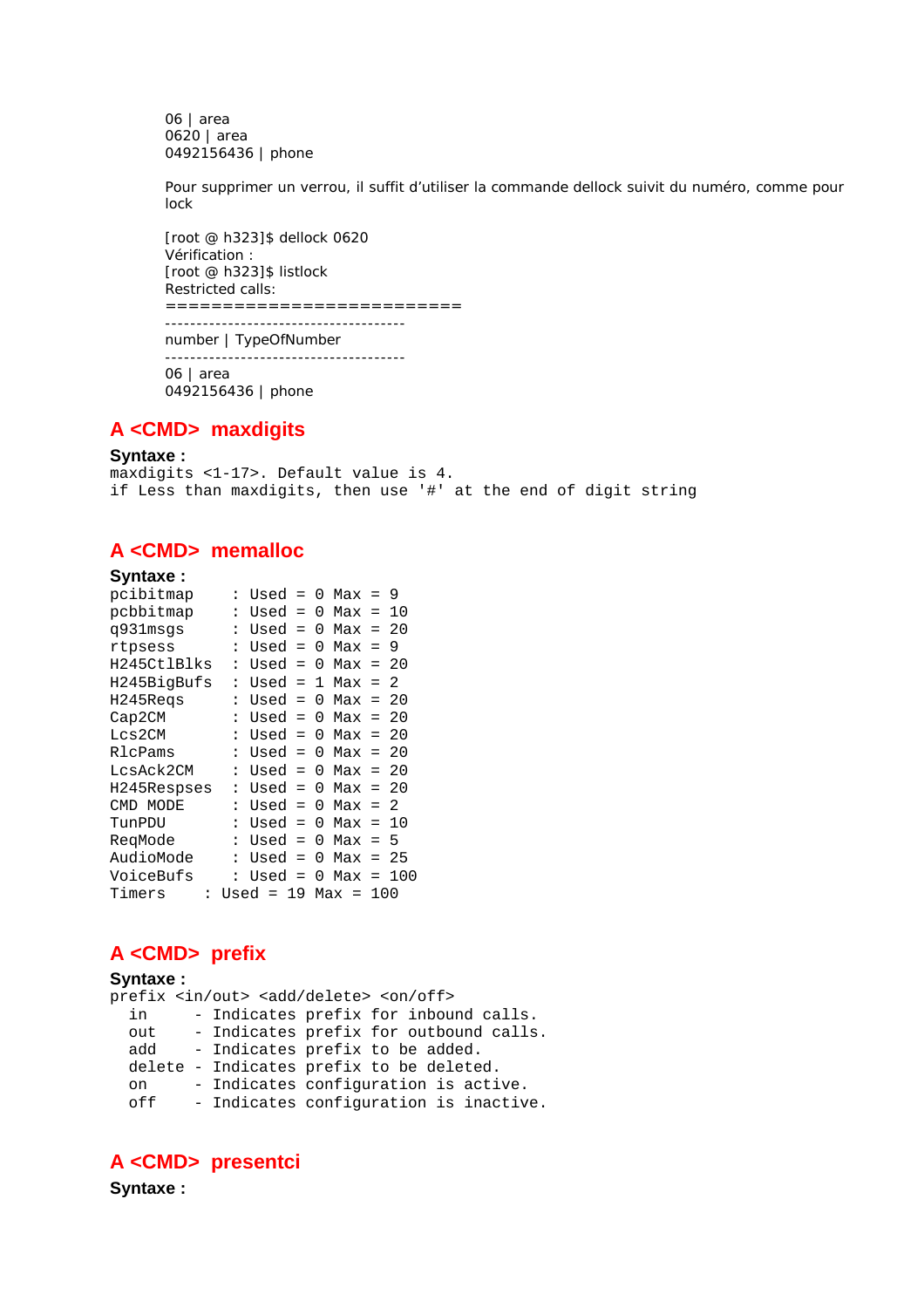presentci <yes/no> -o <port> <prefix> yes - Gives the authority to Called Party to display Calling Number no - Restricts the Called Party from displaying Calling Number portno - RJ11 port on which calling party number display has to be enabled/disabled

## **A <CMD> sendGRQ**

**Syntaxe :** sendGRQ yes/no

# **A <CMD> tracecall**

**Syntaxe :** tracecall <on/off>

### **A <CMD> tracemsg**

**Syntaxe :** tracemsg <ras/q931/h245> <on/off>

# **A <CMD> tunnel**

**Syntaxe :**<br>tunnel <on/off> tunnel - Enable encapsulation procedures. NO/no indicates disable tunnel mode. YES/yes indicates enable tunnel mode.

# **A <CMD> usegk**

**Syntaxe :** usegk <flag> -o primary <GKADDR> port <portno1> secondary <GKADDR1><port><portno2> flag - flag specifies if the specific RG has to be registered or unregistered with GateKeeper. - NO/no indicates unregister with GateKeeper. - YES/yes indicates register with GateKeeper.<br>GKADDR - Primary GateKeeper IPV4 Address. - Primary Gatekeeper IPV4 Address. portno1 - Primary Gatekeeper's port no.If not specified it will assume default port number. GKADDR1 - Secondary Gatekeeper IPV4 Address. portno2 - Secondary Gatekeeper's Port no.If not specified it will assume default port number.

# **A <CMD> h323id**

**Syntaxe :** h323id <h323-id>

# **A <LIST> h450**

**A <CMD> activate Syntaxe :** activate \$port \$destination -o \$forwarding\_type forwarding\_type: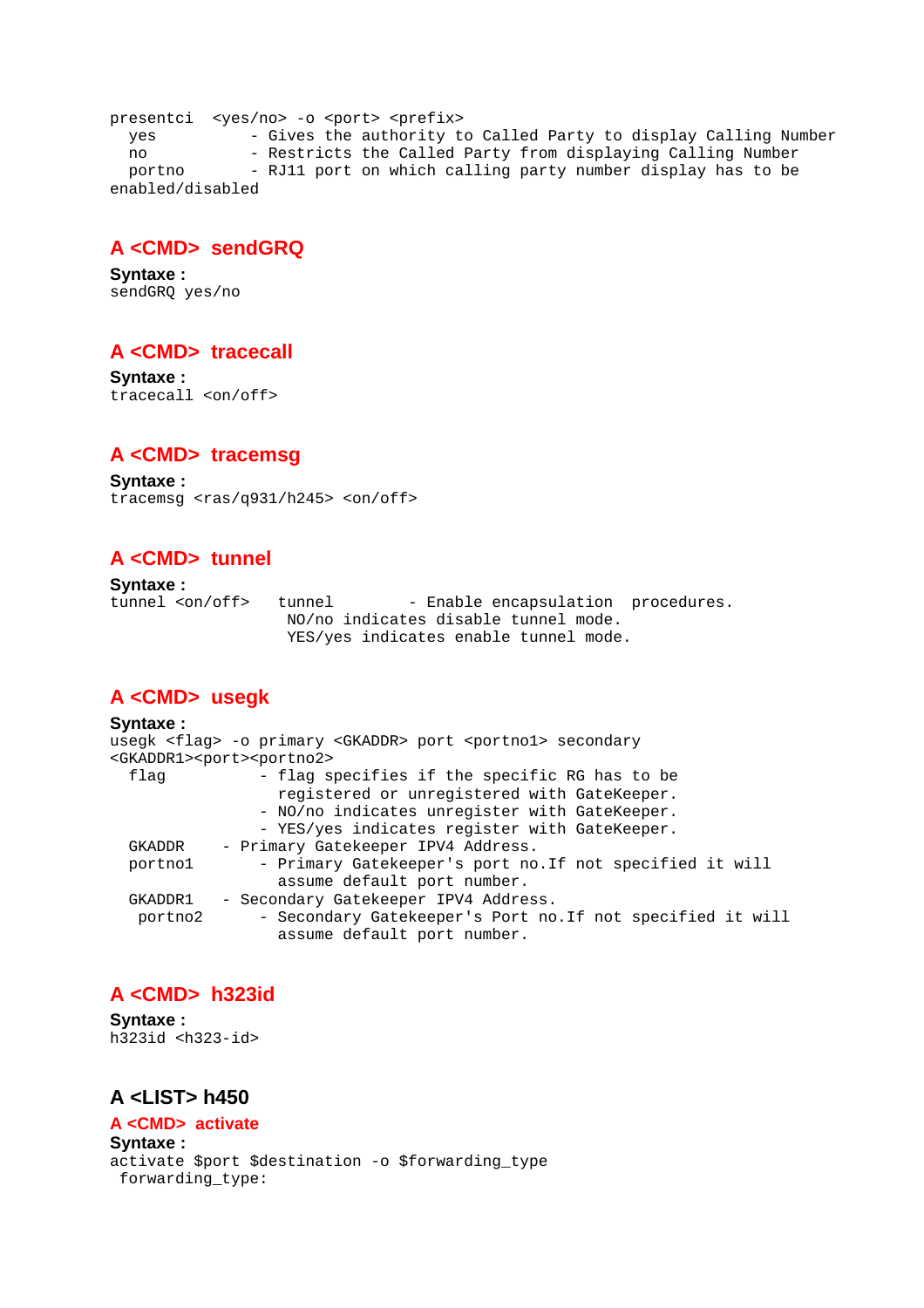- 1 Forward UnConditional
- 2 Forward On Busy
- 3 Forward on No Answer

### **A <CMD> CFNR**

**Syntaxe :** CFNR \$port \$no\_of\_rings

#### **A <CMD> deactivate**

**Syntaxe :** deactivate \$port

#### **A <CMD> history**

**Syntaxe :** Diversion Table Empty

#### **A <CMD> listCFNR**

#### **Syntaxe :**

============================================== Port Number CFNR Value

| ---------------- |  |
|------------------|--|
| $\mathbf{1}$     |  |
| $\overline{2}$   |  |
| 3                |  |
|                  |  |

#### **A <CMD> listdvr**

**Syntaxe :** No Entry

### **A <LIST> voice**

#### **A <CMD> countryopt Syntaxe :**

Country : FRANCE

#### **A <CMD> portdiag**

#### **Syntaxe :**

Make sure that port considered for diagnosis should be in on-hook state. Enter the port number<1-3> 1 Enter one of the options. 1. Dial Tone. 2. Busy Tone. 3. Ringback Tone. 4. Dial Number. 5 or 6. Apply Ring. 7 Apply ROC Ring. 8. ROC Busy TOne. 9. Spl. Dial Tone. 10. Mesg Waiting Indicator Tone. 11.Spl.Information Tone. 12.VOIP Dial Tone. 13 or 14.On-HOOK Caller ID Display.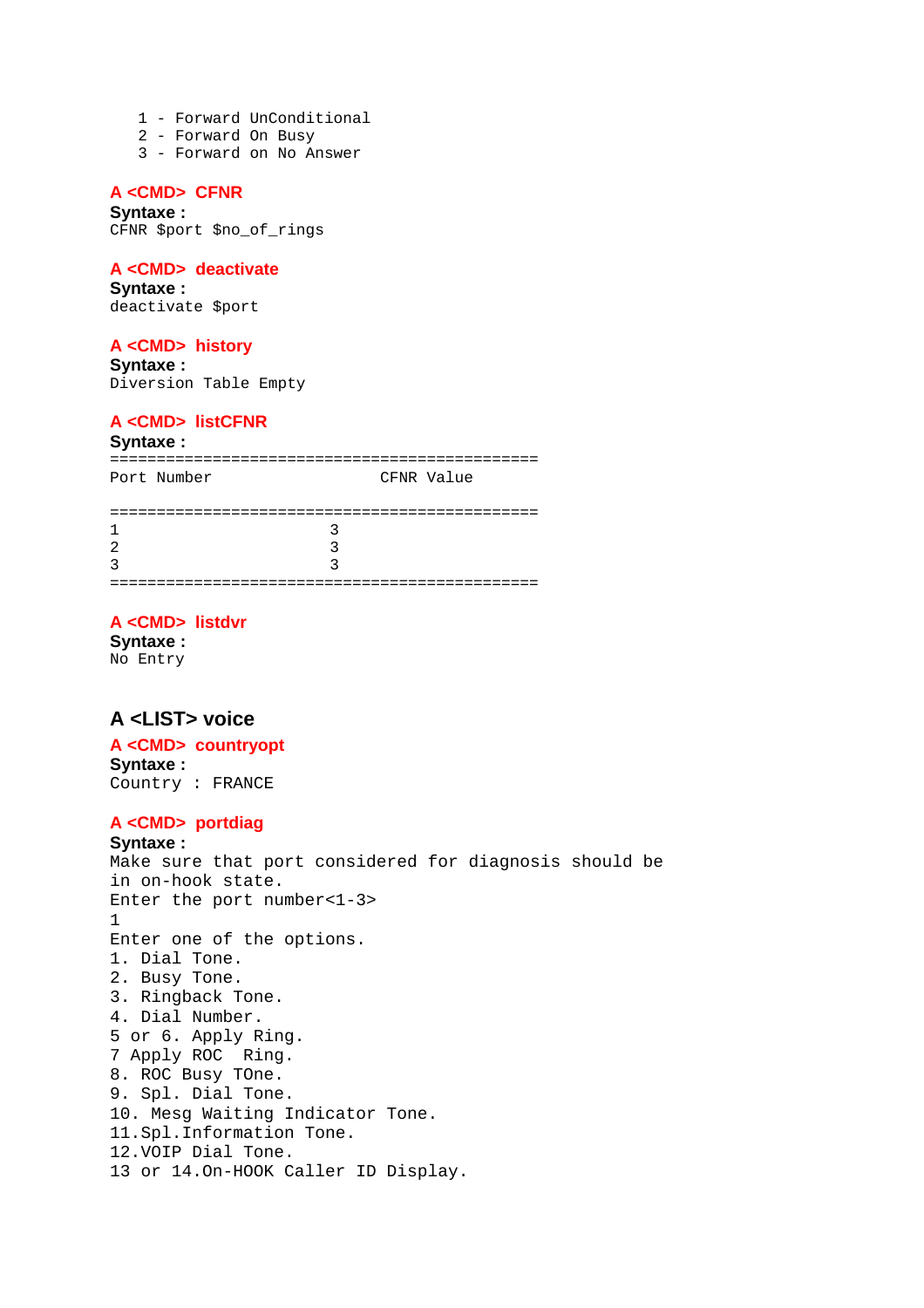15.OFF-HOOK Caller ID Display. 0. Quit from 1-15 actions . q Quit from port diagnosis . To perform actions from 1-4 & 8-12,15 the phone should be in off-hook. To perform actions from 5-7 and 13 the phone should be in on-hook.

#### **O <CMD> 1si3216**

**Syntaxe :** (pas de message)

#### **O <CMD> 2si3050**

**Syntaxe :** (pas de message)

#### **O <CMD> 3si3216**

**Syntaxe :** (pas de message)

#### **O <CMD> codecdownload**

**Syntaxe :**

(pas de message)

#### **O <CMD> DetectTone**

#### **Syntaxe :**

DetectTone <portNum> -o [-t <Tone\_type> -t <Tone type> - Tone type to be detected

#### **O <CMD> DSPConnect**

**Syntaxe :** (pas de message)

#### **O <CMD> dspdownload**

**Syntaxe :** (pas de message)

#### **O <CMD> DSPQuit**

**Syntaxe :** (pas de message)

#### **O <CMD> Dtmfenable**

**Syntaxe :** Dtmfenable <portNum> -o [-t <enable/disable>

#### **O <CMD> ecparams**

```
Syntaxe :
ecparams <port> -o -nlp <value> -hreg <value> -conv <value> -beta<value>
-dthr <value> 
   port - RJ11 port 
  nlp - NLP Enable(1) or Disable(0)
  hreg - H-registers Reset (1-reset)
    conv - Convergence(1) Enable/Disable(0) . 
  Beta - Beta Factor(Value 5 to 64).
   dthr - Config Doubletalk Fact[Value:3 to 15].
```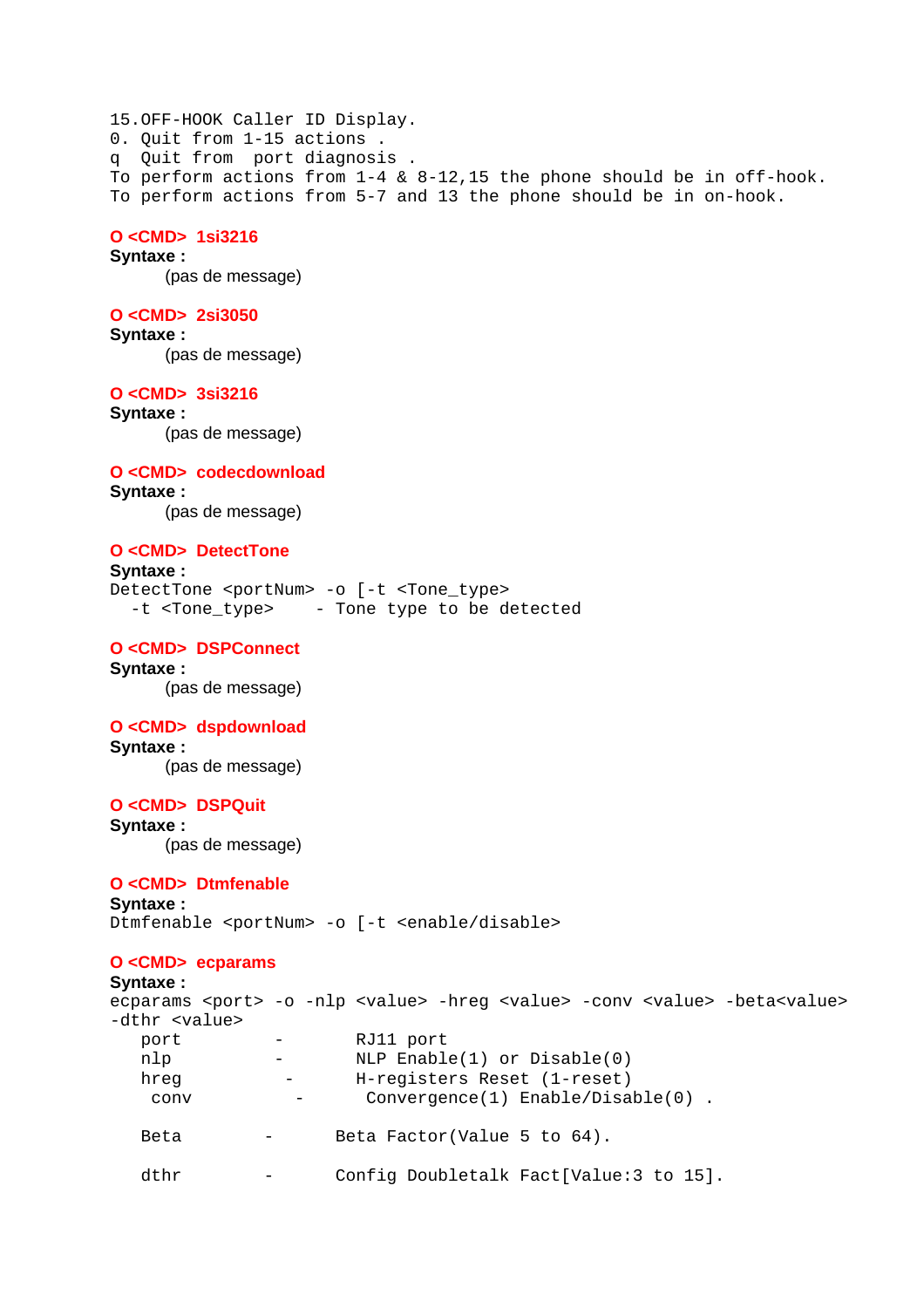## **O <CMD> gc**

**Syntaxe :**

gc <port> -o -gtx <value> -grx <value> -gec <value> port - RJ11 port(1 or 2)<br>
atx - Transmission Gain gtx - Transmission Gain grx - Receiver Gain. gec - Ec Bulk Delay Fact.

### **O <CMD> jitter**

**Syntaxe :**

JITTER PARAMETERS =================

JITTER BUFFER SCHEME : ADAPTIVE

#### **O <CMD> listgc**

#### **Syntaxe :**

| Port    | Gtx | Grx | Gec |  |
|---------|-----|-----|-----|--|
| 2<br>્ર |     |     |     |  |

#### **O <CMD> QuitTone**

**Syntaxe :**

(pas de message)

#### **O <CMD> TestTone**

**Syntaxe :**

TestTone <frequence> <amplitude>

#### **O <CMD> voiceopt**

**Syntaxe :** VOICE PARAMETERS ================

| TAIL LENGTH |  |                             |                        |
|-------------|--|-----------------------------|------------------------|
|             |  | : ON<br>ECHO CANCELLER : ON | $:$ OFF<br>$: 22$ msec |

## **O <CMD> callstat**

```
Syntaxe :
Call Statistics: 
================= 
Total Calls Orginated: 0 
Total Calls Received: 0 
Total Calls Completed: 0 
Total Calls Dropped: 0
```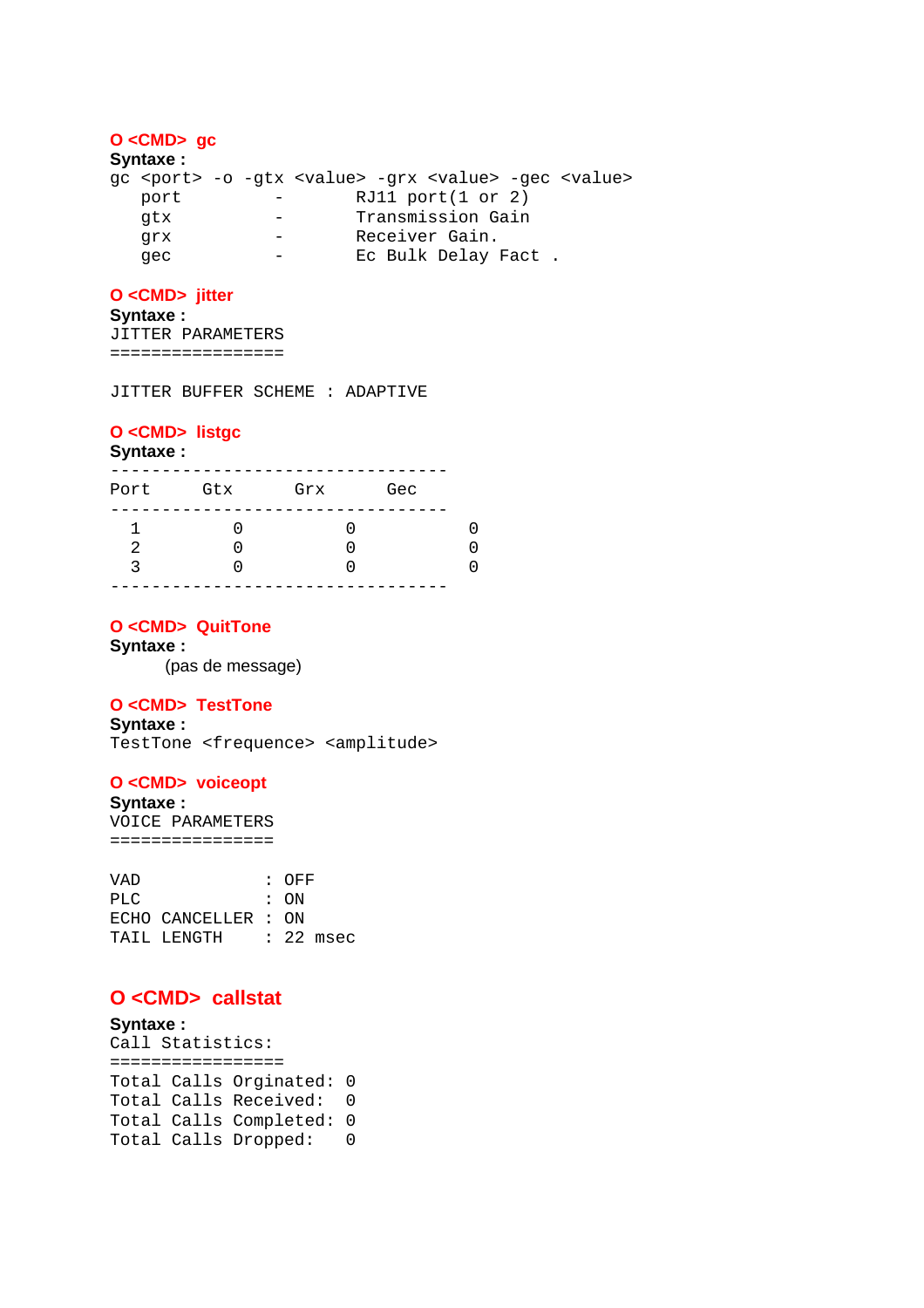# **O <CMD> listdest**

**Syntaxe :** Destination Configurations: ========================== ---------------------------------------- SlNo | DestIP | DestE164Alias ---------------------------------------- No Entry Found ----------------------------------------

# **O <CMD> listepinfo**

**Syntaxe :** \*\*\*\*\*\*\*\*\*\*\*\*\* RG Endpoint Information \*\*\*\*\*\*\*\*\*\*\*

PortNo : 1 PhoneNo : 20000133871229449 H323Id : VDN : None CallerID : Enabled Prefix : 831 Codecs : G729:4 G729A:4 PCMU:2 DTMF Sinaling: out-of-band Pass Through : Disabled +------------------------------+ PortNo : 2 PhoneNo :<br>H323Id : H323Id :<br>WDN : None VDN : None CallerID : Disabled Prefix : Codecs : DTMF Sinaling: in-band Pass Through : Disabled <<< PRESS q TO QUIT >>> +------------------------------+ PortNo : 3 PhoneNo : H323Id :

+------------------------------+

```
 VDN : None 
 CallerID : Disabled 
 Prefix : 
Prefix<br>Prefix<br>Codecs :
  DTMF Sinaling: in-band
```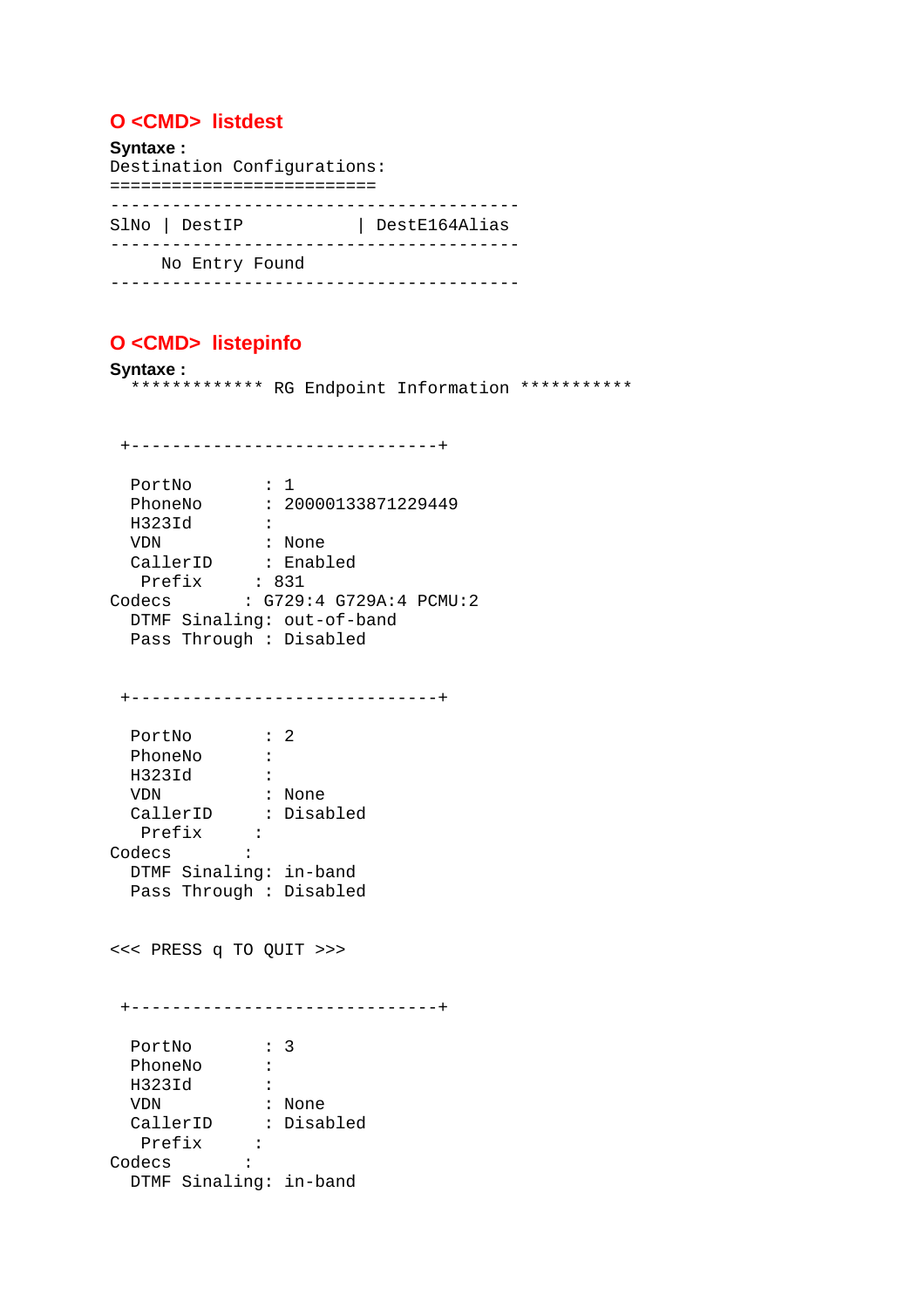Pass Through : Disabled

# **O <CMD> listlock**

#### **Syntaxe :**

Restricted calls: ========================== ------------------------------------- number | TypeOfNumber -------------------------------------- No Entry Found -------------------------------------

# **O <CMD> listrginfo Syntaxe :** RG Configuration \*\*\*\*\*\*\*\*\*\*\*\*\*\*\*\*\*\*\*\*\*\*\*\*\*\*\*\*\*\*\*\*\*\*\*\*\* Interface  $\begin{array}{ccc} \text{I} & \text{I} & \text{I} & \text{I} \\ \text{F} & \text{I} & \text{I} & \text{I} \\ \text{I} & \text{I} & \text{I} & \text{I} \end{array}$ FastStart Tunnel : disabled FastTunnel : disabled VDN : \*\*\*\*\*\*\*\*\* Announcement Status \*\*\*\*\*\*\*\*\*\* WrongNo : disabled NetWorkFail : disabled LineBusy : disabled \*\*\*\*\*\*\*\*\*\*\*\*\* Outbound Prefix \*\*\*\*\*\*\*\*\*\*\* Add Prefix : disabled Delete Prefix : disabled Length : 0 \*\*\*\*\*\*\*\*\*\*\*\*\* Inbound Prefix \*\*\*\*\*\*\*\*\*\*\*

Add Prefix : disabled<br>Delete Prefix : disabled Delete Prefix Length : 0

<<< PRESS q TO QUIT >>>

## **O <LIST> h235**

**A <CMD> security Syntaxe :** security <enable/disable>

# **A <CMD> subscript**

**Syntaxe :** subscrpt <subscrption id> <password> <gatekeeper id>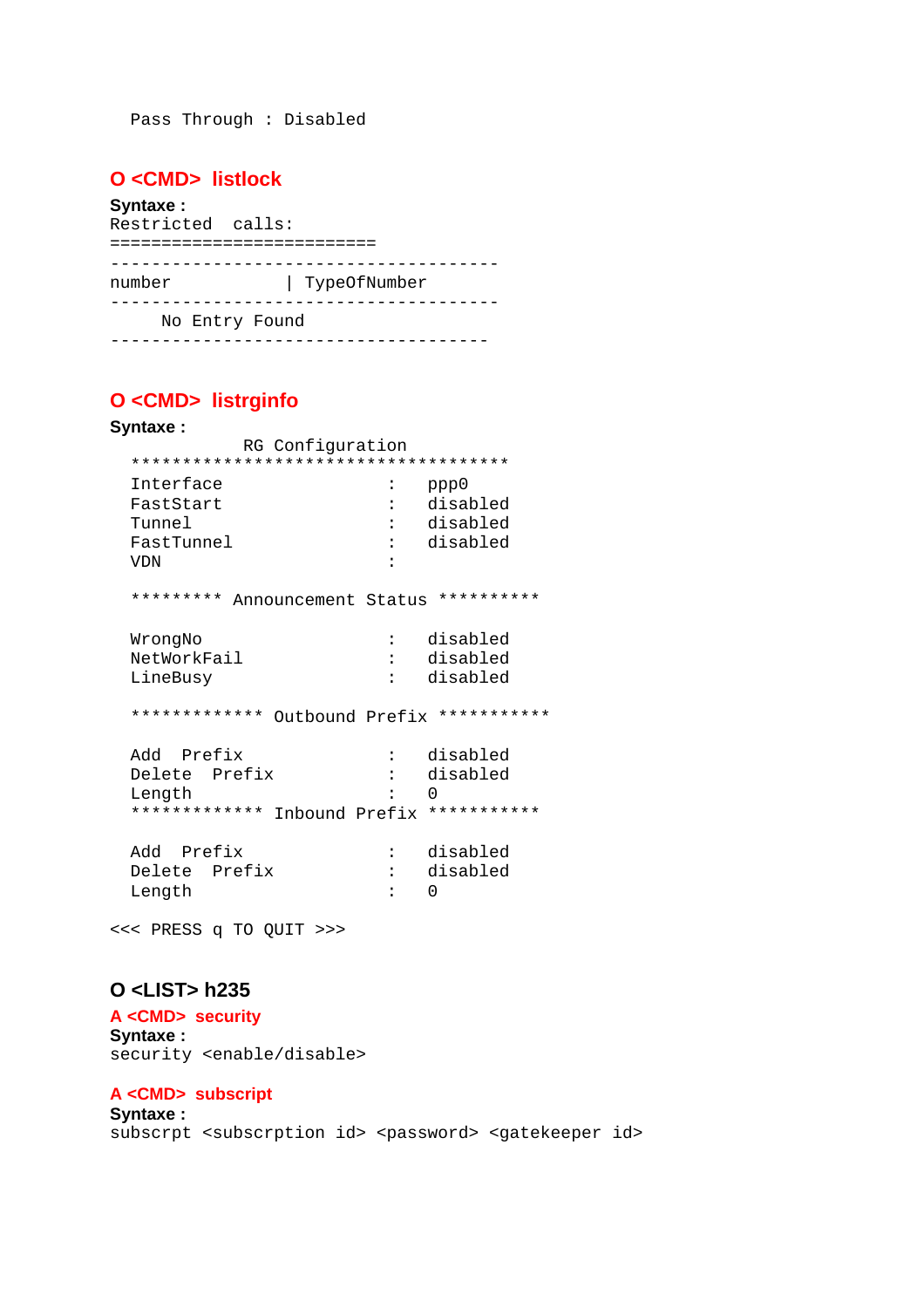#### **A <CMD> list**

```
Syntaxe :
   ********* Security Configuration *********
```
Security : enabled ------------------------------------------------------------------------ -------- Subscription Id Password Gatekeeper Id ------------------------------------------------------------------------ -------- 00:60:4C:55:AA:BA 6091d4236197bc6b woof\_gkrasgrp 04 ------------------------------------------------------------------------

--------

# **19) O <LIST> http**

### **O <CMD> language**

**Syntaxe :** language [FR EN NL]

## **O <CMD> url**

**Syntaxe :**  url on / off

# **20) O <LIST> pstnclass**

### **O <CMD> clear**

**Syntaxe :** clear <all/default/prefix>

# **O <CMD> clip**

**Syntaxe :** clip <on/off>

# **O <CMD> default**

**Syntaxe :** Default <FRANCE/HOLLANDE> -o -local <local area code>

# **O <CMD> incall**

**Syntaxe :** incall <on/off>

# **O <CMD> info**

**Syntaxe :** info <debug/pstn>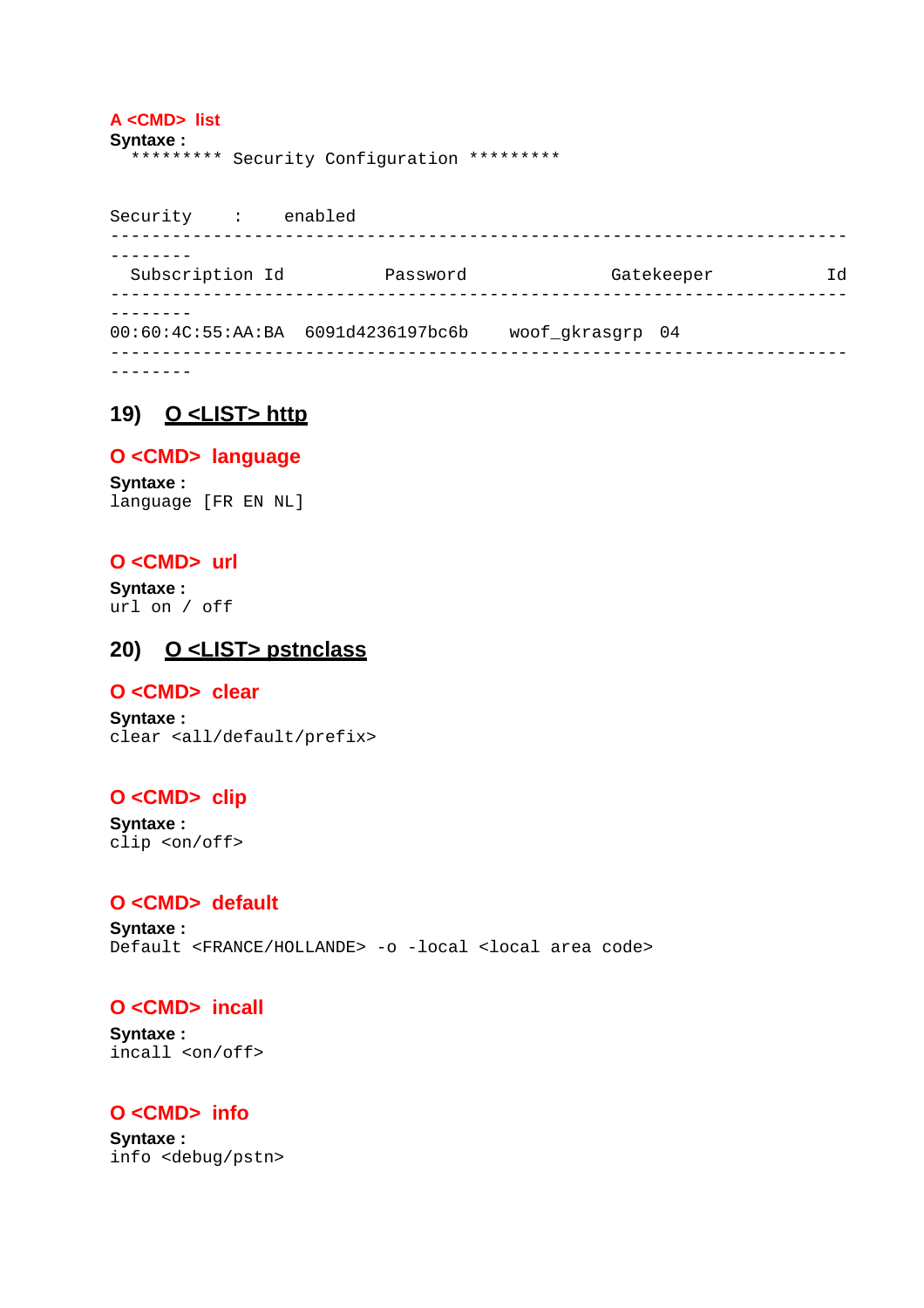# **O <CMD> list**

**Syntaxe :** (pas d'affichage)

# **O <CMD> localcode**

**Syntaxe :** localcode <6 digits max/clear>

# **O <CMD> set**

```
Syntaxe :
set <prefix (6 digits max)/default, -o 
              -d delete number (0 to 6), 
              -a add digits (6 digits max)> 
              -l nb length (0 to 16)> 
              -out <voip/pstn>
```
# **O <CMD> test**

**Syntaxe :** test <Call Number>

## **O <CMD> timer**

**Syntaxe :** timer <on/off>

# **O <CMD> trace**

**Syntaxe :** trace <on/off>

# **21) O <LIST> relayvoice**

### **O <CMD> force**

**Syntaxe :** force <onV/onP/none>

# **O <CMD> icall**

**Syntaxe :** icall <on/off>

# **O <CMD> status**

**Syntaxe :** (pas de message)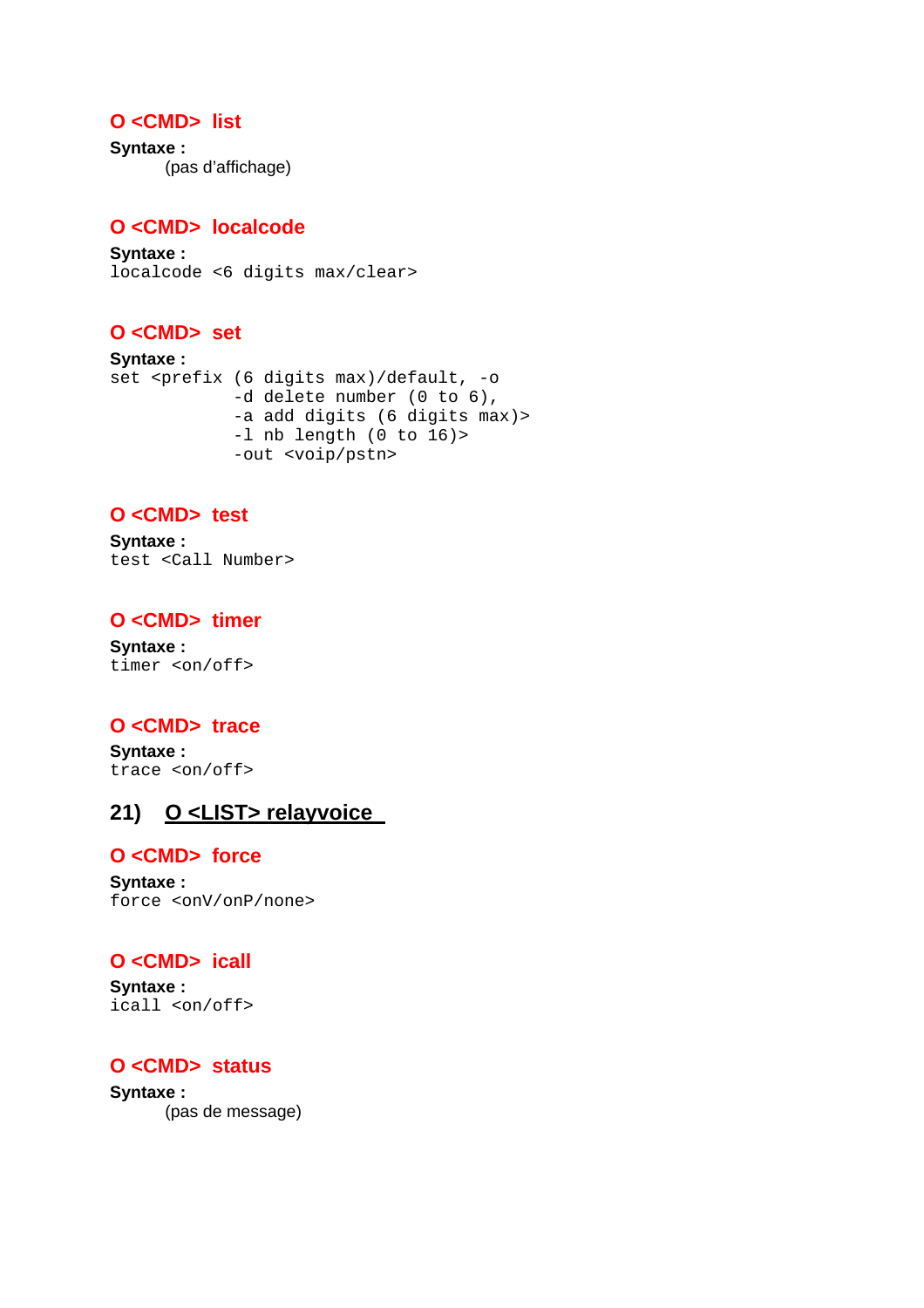### **O <CMD> trace**

**Syntaxe :** trace <on/off>

# **22) O <LIST> rip**

# **O <CMD> list**

**Syntaxe :**

| Destination<br>Metric | Gateway     | Netmask         |                | Interface |  |
|-----------------------|-------------|-----------------|----------------|-----------|--|
|                       |             |                 |                |           |  |
| 0.0.0.0               | 80.13.5.129 | 0.0.0.0         | ppp0           | 0         |  |
| 80.10.246.130         | 80.13.5.129 | 0.2.0.0         | ppp0           | 0         |  |
| 80.13.5.147           | 127.0.0.1   | 255.255.255.255 | 1 <sub>0</sub> | 0         |  |
| 80.13.11.53           | 127.0.0.1   | 255.255.255.255 | 1 <sub>0</sub> | 0         |  |
| 80.13.11.164          | 127.0.0.1   | 255.255.255.255 | 1 <sub>0</sub> | 0         |  |
| 80.13.40.32           | 127.0.0.1   | 255.255.255.255 | 1 <sub>0</sub> | 0         |  |
| 80.13.40.161          | 127.0.0.1   | 255.255.255.255 | 1 <sub>0</sub> | 0         |  |
| 193.252.19.123        | 80.13.5.129 | 0.2.0.0         | ppp0           |           |  |

### **O <CMD> rip**

**Syntaxe :** RIP is OFF RIP is ON

## **O <CMD> ver**

**Syntaxe :** RIP version 1

# **23) O <LIST> sndcp**

### **O <CMD> ipoa**

#### **Syntaxe :**

```
ipoa <interface> <disable> <vpi> <vci> -o <default> <-nhp ipaddress>
  ipoa <interface> <enable> <vpi> <vci> -o <-enc encapulation>
                                         <default> 
                                        <-nhp ipaddress> 
                                         <-vpn OUI vpnId> 
            interface - interface number
             enable/disable - enables or disable the bridge module 
            vpi - vpi
            vci – vci
            -enc encapsulation - encapsulation type LLC/VC
           default - use default PVC
           -nhp ipaddress - next hop ip address
           -vpn <OUI> <vpnId> - Enable VPN encapsulation
                                OUI : Organizationally Unique 
Identifier. 
                                vpnId : VPN Index.
```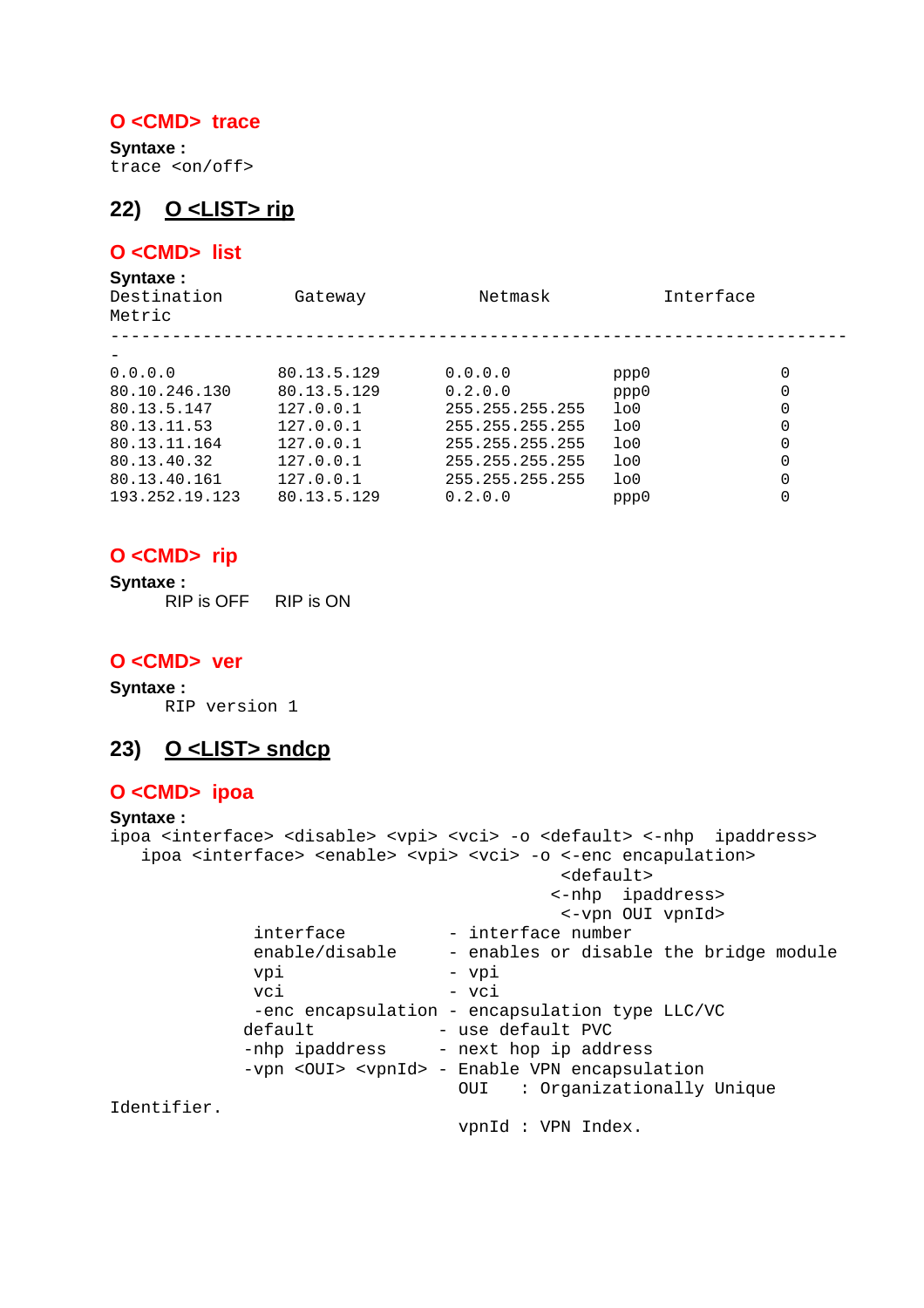### **O <CMD> list**

**Syntaxe :** list <param> param - routedbridge (diplays Routed Bridge parameters) Routed Bridge is not configured - ipoa (diplays IPoA parameters)

### **O <CMD> liststat**

**Syntaxe :** param - routedbridge (diplays Routed Bridge parameters) - ipoa (diplays IPoA parameters) - pppoa (diplays PPPoA parameters) - pppoe (diplays PPPoE parameters)

### **O <CMD> pppoa**

#### **Syntaxe :**

pppoa <profile> -o <-if Interface> <-encap Encapsulation> <-restarttime Timeout> <-auth Auth> <-myaddr IPAddr> <-peer PeerIPAddr> <-mtu MTU> <-mru MRU> <-user Username> <-pass Password> <-vpi Vpi> <-vci Vci> <-nat [enable/disable]> <-netmask mask> <-vpn OUI vpnId> Interface - interface name with unit number (eg ppp0 or ppp1) Encapsulation - encapsulation type (LLC or VC) Timeout - timeout (in milliseconds) Auth - authentication (PAP, CHAP, MSCHAPV1, MSCHAPV2) IPAddr - Desired self IP address (in dotted decimal)<br>PeerIPAddr - Peer IP Address (in dotted decimal) - Peer IP Address (in dotted decimal) MTU - Maximum Transmission Unit MRU - Maximum Receive Unit, negotiated in LCP Username - Username Password - Password Vpi - Vpi Vci - Vci nat - enable/disable(default- disable) netmask - netmask for IP address received from Server vpn - Enable VPN encapsulation OUI : Organizationally Unique Identifier. vpnId : VPN Index.

### **O <CMD> pppoadefault**

**Syntaxe :** pppoadefault <Profile> Profile - Profile to be set as default. It should be already configured profile with AUTO mode.

### **O <CMD> pppoadel**

**Syntaxe :** pppoadel [profile\_number/all]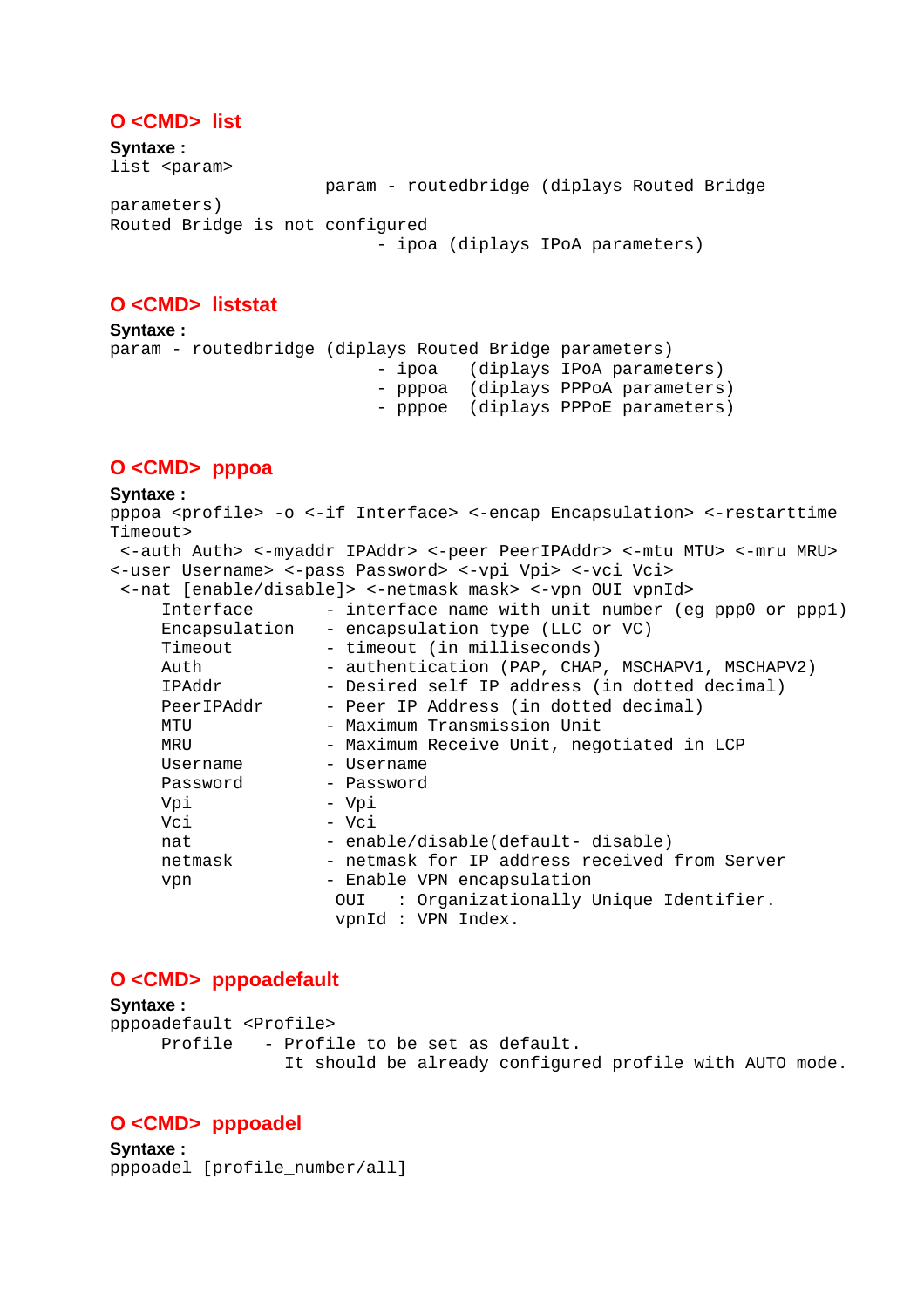#### **O <CMD> pppoalist**

**Syntaxe :** Available free PPPOA Profiles : 0 1 2 3 4 5 6 7 No Default Profile Available No PPPoA Configured Profile Available

#### **O <CMD> pppoastart**

**Syntaxe :** pppoastart <Profile>

Profile - Profile number to be started. It should be already configured and all mandatory parameters should be present.

### **O <CMD> pppoastop**

**Syntaxe :**  pppoastop <Profile> Profile - Profile number to be stopped. It should be already running.

# **O <CMD> pppoe**

#### **Syntaxe :**

```
pppoe <profile> -o <-if Interface> <-encap Encapsulation> <-restarttime Timeout> 
 <-auth Auth> <-myaddr IPAddr> <-peer PeerIPAddr> <-mtu MTU> <-mru MRU> 
  <-hwaddr Ethaddr> <-service ServiceName> <-acname ACName> <-tag HostTag> 
  <-user Username> <-pass Password> <-vpi Vpi> <-vci Vci> <-mode Mode> 
  <-idletime idleTimeout> <-nat [enable/disable]> <-netmask mask> <-vpn OUI vpnId> 
      Interface - interface name with unit number (eg ppp0 or ppp1) 
      Encapsulation - encapsulation type (LLC or VC) 
                     - timeout (in milliseconds)
     Auth - authentication (PAP, CHAP, MSCHAPV1, MSCHAPV2)<br>IPAddr - Desired self IP address (in dotted decimal)
                     - Desired self IP address (in dotted decimal)
     PeerIPAddr - Peer IP Address (in dotted decimal)
     MTU - Maximum Transmission Unit<br>MRII - Maximum Receive Unit neg
                      - Maximum Receive Unit, negotiated in LCP
     Ethaddr - Ethernet hw addr (specify bytes in decimal and use ':'
     as delimiter, eg 10:11:12:13:14:15)<br>ServiceName - Service Name
                     - Service Name
     ACName - Access Concentrator name<br>HostTag - Use Host unique tag
     HostTag - Use Host unique tag<br>Username - Username
                       Username - Username 
     Password - Password
      Vpi - Vpi 
     Vci - Vci<br>Mode - Mod
                     - Mode in which PPP will run (AUTO, DIRECT)
     idleTimeout - The idle timeout value (in minutes)
     nat - enable/disable(default- disable)
      netmask - netmask for IP address received from Server 
     vpn - Enable VPN encapsulation
                       OUI : Organizationally Unique Identifier. 
                        vpnId : VPN Index.
```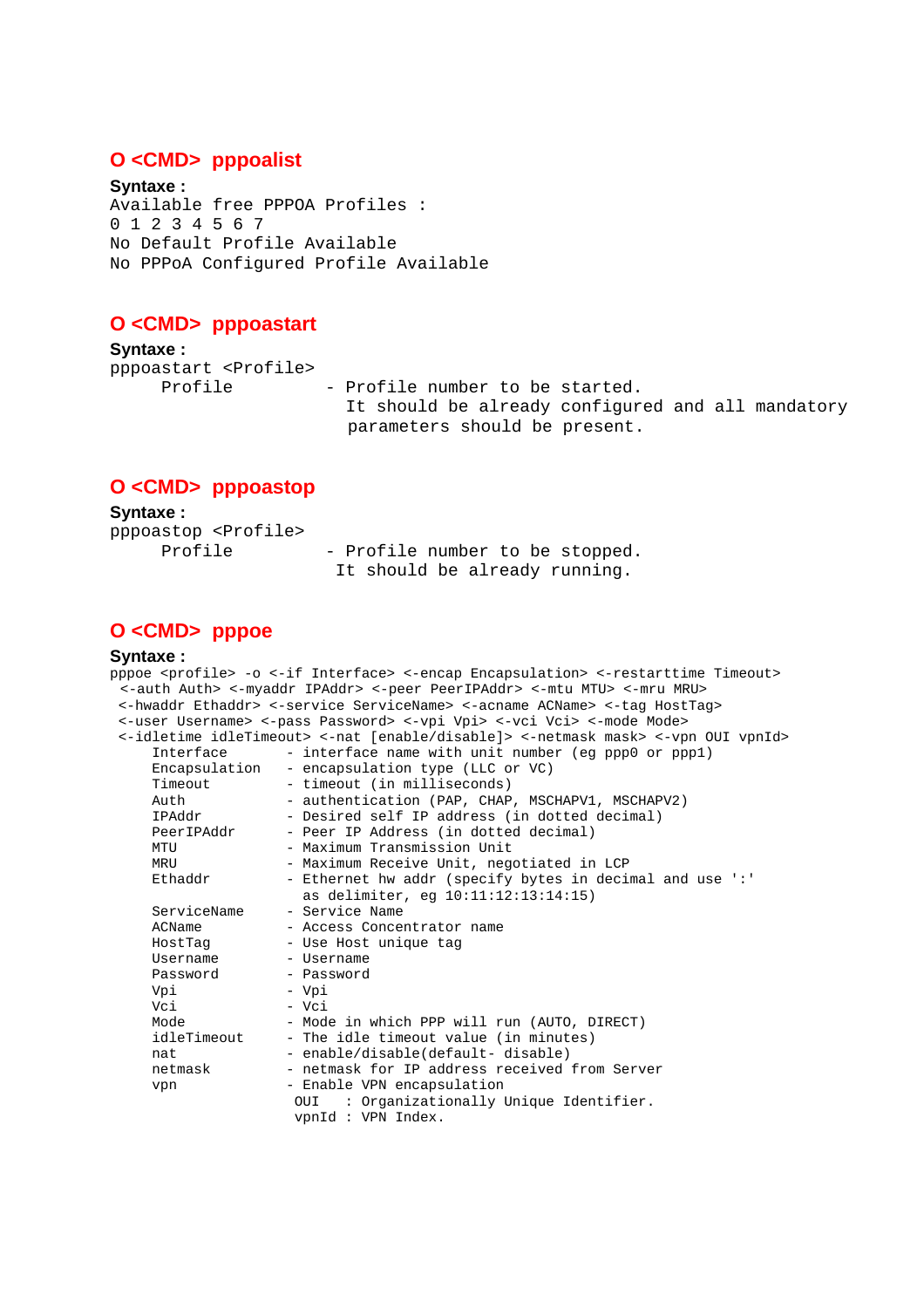### **O <CMD> pppoedefault**

```
Syntaxe : 
pppoedefault <Profile> 
      Profile - Profile to be set as default. 
      It should be already configured profile with AUTO mode.
```
### **O <CMD> pppoedel**

**Syntaxe :** pppoedel [profile\_number/all]

### **O <CMD> pppoelist**

**Syntaxe :** Available free PPPOE Profiles : 1 2 3 4 5 6 7

No Default Profile Available Configured PPPOE Profiles : Profile# 0 [ACTIVE]: INTERFACE: ppp0 MRU: 1492 MTU: 1492 ENCAPSULATION: LLC IPADDR: 0.0.0.0 PEERIPADDR: 0.0.0.0 NETMASK: 255.255.255.0

 RESTARTTIME: 3000 HWADDR: 0:96:76:85:170:186 ACNAME: SERVICE: HOSTTAG: 0 IDLETIMEOUT: 1<br>MODE: DIRECT USER: fti/fvwpqy4 PASSWORD: \*\*\*\*\*\*\* VPI: 8 VCI: 35 MODE: DIRECT USER: fti/fvwpgy4 AUTHENTICATION: CHAP NAT: enable VPN ENCAPSULATION: disable VPN OUI: 0 VPN Index: 0

# **O <CMD> pppoestart**

**Syntaxe :**  pppoestart <Profile> Profile - Profile number to be started. It should be already configured and all mandatory parameters should be present.

### **O <CMD> pppoestop**

**Syntaxe :**  pppoestop <Profile> Profile - Profile number to be stopped. It should be already running.

### **O <CMD> ppptrace**

**Syntaxe :**  ppptrace [on | off] Enables or Disables PPP console messages.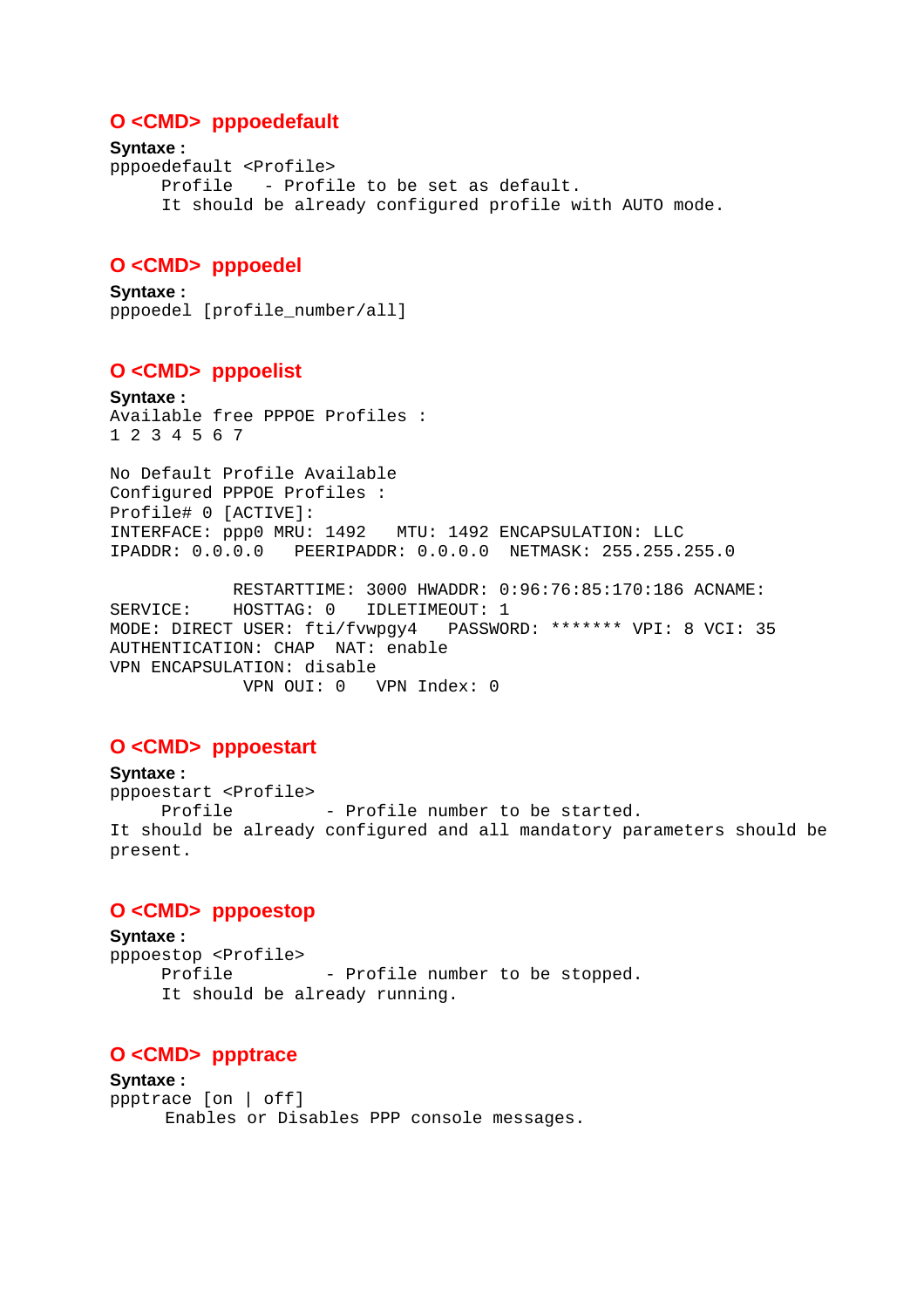# **O <CMD> routedbridge**

```
Syntaxe :
routedbridge <interface> <disable> <vpi> <vci> 
routedbridge <interface> <enable> <vpi> <vci> -o <-enc encapulation> <-vpn OUI vpnId><br>interface - interface number
                interface - interface number<br>enable/disable - enables or disab
                 enable/disable - enables or disable the bridge module 
                vpi - vpi<br>vci - vci
                                        vci - vci 
                 -enc encapsulation - encapsulation type LLC/VC 
                 -vpn <OUI> <vpnId> - Enable VPN encapsulation 
                                       OUI : Organizationally Unique Identifier. 
                                        vpnId : VPN Index.
```
# **O <LIST> pppreset**

### **O <CMD> add**

**Syntaxe :**  add \$actionNumber \$delay \$bip \$actionNumber: 0 ... 9 \$delay: waiting minutes before perform the action \$bip: yes/no

#### **O <CMD> del**

**Syntaxe :**  del \$actionNumber \$actionNumber: 0 ... 9

#### **O <CMD> list**

| Syntaxe:             |  |                                       |  |                  |  |
|----------------------|--|---------------------------------------|--|------------------|--|
|                      |  | Action num: 0 Delay: 1320 min Bip: no |  |                  |  |
| Action num: 1 Delay: |  |                                       |  | 105 min Bip: yes |  |
| Action num: 2 Delay: |  |                                       |  | 14 min Bip: yes  |  |
| Action num: 3 Delay: |  |                                       |  | 1 min Bip: no    |  |

#### **O <CMD> trace**

```
Syntaxe :
```

```
trace <on|off>
```
#### **O <LIST> pppresettest**

#### **O <CMD> list**

#### **Syntaxe :**

| Test                  | state: off. |  |
|-----------------------|-------------|--|
| PPP                   | state: off. |  |
| PPP unreg state: off. |             |  |
| Hook                  | state: off. |  |
| VoIP                  | state: off. |  |

#### **O <CMD> state**

#### **Syntaxe :**

```
state $type $value 
  $type: test/ppp/voip/hook/unreg 
 $value: on/off
```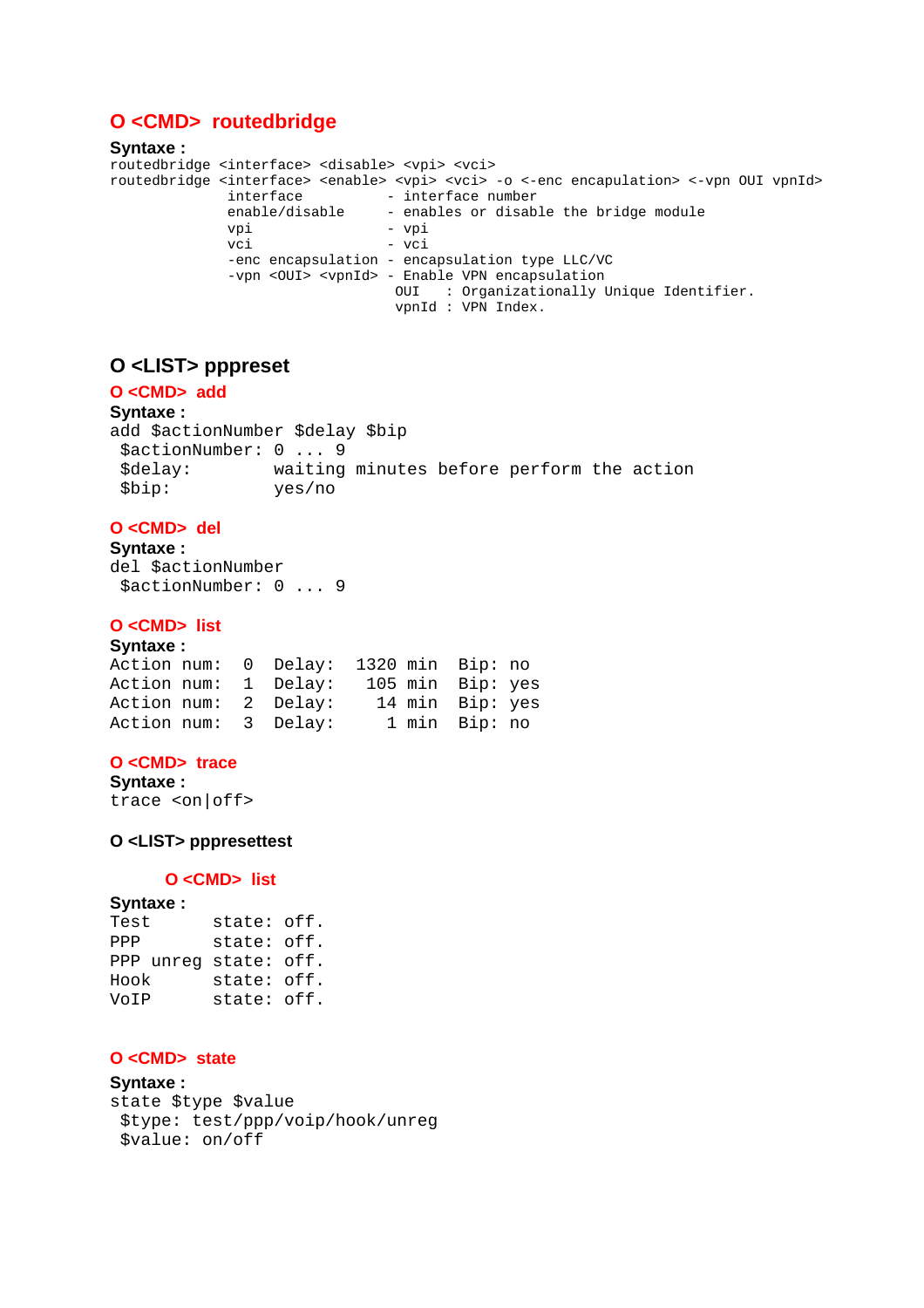#### **O <CMD> coef**

**Syntaxe :**  coef \$value \$value: 1 .. 1000

## **O <LI ST> relay**

**O <CMD> list Syntaxe :** Relay Status : DISABLE Maximum Supported Sessions : 256 Active Sessions : 0 Session Idle Time(In Seconds): 600

No interfaces are configured.

#### **O <CMD> relay**

**Syntaxe :** relay client -o <-if Interface> relay server -o [<-if Interface>] [<-pvc vpi vci> <-encap encapsulationtype>]

```
relay delete -o [<-if Interface>] [<-pvc vpi vci>] 
  relay [<enable>] <disable>]
```
#### **O <CMD> relayparams**

**Syntaxe :** relayparams -o -max maximum supported sessions -idletime idletime

### **O <CMD> adsl2link adsl2link UP[DOWN]**

**Syntaxe :** list <param>

 param - routedbridge (diplays Routed Bridge parameters) - ipoa (diplays IPoA parameters)

# **24) O <LIST> sntp**

#### **O <CMD> sntp**

**Syntaxe :** sntp delete -o -index <index value> config -o -ip <Server IP Address> config -o -name <Server Domain Name> list start stop

### **O <CMD> timezone\_set**

**Syntaxe :** timezoneset <index> -- sets the timezone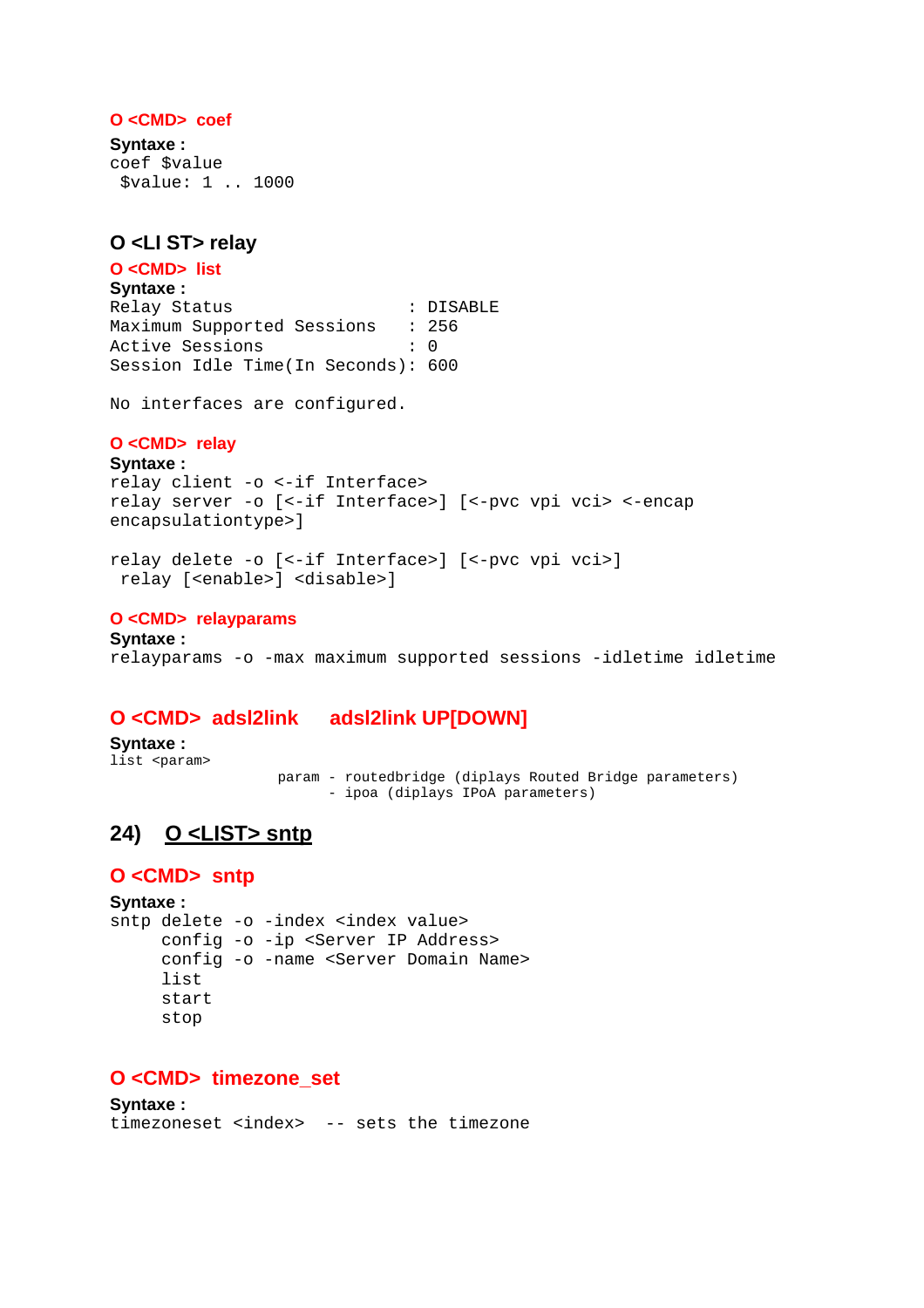# **O <CMD> timezone\_help**

| Syntaxe:            |                             |                                                                                    |
|---------------------|-----------------------------|------------------------------------------------------------------------------------|
|                     | TimeZone Index Explaination |                                                                                    |
| 1                   |                             | (GMT-12.00) Eniwetok, Kwajalein                                                    |
| $\overline{a}$      |                             | (GMT-11:00) Midway Island, Samoa                                                   |
| 3                   | $(GMT-10:00)$ Hawaii        |                                                                                    |
| $\overline{4}$      | $(GMT-09:00)$ Alaska        |                                                                                    |
| 5                   |                             | (GMT-08:00) Alaska Daylight Time                                                   |
| $\sqrt{6}$          |                             | (GMT-08:00) Pacific Time (US& Canada); Tijuana                                     |
| 7                   |                             | (GMT-07:00) Pacific Daylight Time (US& Canada); Tijuana                            |
| 8                   | (GMT-07:00) Arizona         |                                                                                    |
| 9                   |                             | (GMT-07:00) Mountain Time (US & Canada)                                            |
| 10                  |                             | (GMT-06:00) Mountain Daytime Time (US & Canada)                                    |
| 11                  |                             | (GMT-06:00) Central America                                                        |
| 12                  |                             | (GMT-06:00) Central Time (US & Canada)                                             |
| 13                  |                             | (GMT-05:00) Central Daylight Time (US & Canada)                                    |
| 14                  |                             | (GMT-06:00) Mexico City                                                            |
| 15                  |                             | (GMT-05:00) Mexico City Daylight Time                                              |
| 16                  |                             | (GMT-06:00) Saskatchewan                                                           |
| 17                  |                             | (GMT-05:00) Bogota, Lima, Quito                                                    |
| 18                  |                             | (GMT-05:00) Eastern Time (US & Canada)                                             |
| 18                  |                             | (GMT-04:00) Eastern Daylight Time (US & Canada)                                    |
| $20\,$              |                             | (GMT-05:00) Indiana (East)                                                         |
| 21<br>22            |                             | (GMT-04:00) Atlantic Time (Canada)                                                 |
| 23                  |                             | (GMT-03:00) Atlantic Daylight Time (Canada)<br>(GMT-04:00) Caracas, La PazSantiago |
| 24                  | (GMT-04:00) Santiago        |                                                                                    |
| 25                  |                             | (GMT-03:00) Santiago Daylight Time                                                 |
| 26                  |                             | (GMT-03:30) Newfoundland                                                           |
| 27                  |                             | (GMT-02:30) Newfoundland Daylight Time                                             |
| 28                  | (GMT-03:00) Brasilia        |                                                                                    |
| 29                  |                             | (GMT-02:00) Brasilia Daylight Time                                                 |
| 30                  |                             | (GMT-03:00) Buenos Aires, Georgetown                                               |
| 31                  | (GMT-03:00) Greenland       |                                                                                    |
| 32                  |                             | (GMT-02:00) Greenland Daylight Time                                                |
| 33                  |                             | (GMT-02:00) Mid-Atlantic                                                           |
| 34                  |                             | (GMT-01:00) Mid-Atlantic Daylight Time                                             |
| 35                  | (GMT-01:00) Azores          |                                                                                    |
| 36                  |                             | (GMT-00) Azores Daylight Time                                                      |
| 37                  |                             | (GMT-01:00) Cape Verde Is                                                          |
| 38                  |                             | (GMT-00) Casablanca, Monrovia                                                      |
| 39                  |                             | (GMT-00) Greenwich Mean Time: Dublin, Edinburgh, Lisbon, London                    |
| 40                  |                             | (GMT+01:00) Dublin, Edinburgh, Lisbon, London: Daylight Time                       |
| 41                  |                             | (GMT+01:00) Amsterdam, Berlin, Bern, Rome, Stockholm, Vienna                       |
| 42                  |                             | (GMT+02:00) Amsterdam, Berlin, Bern, Rome, Stockholm, Vienna:                      |
| Daylight Time       |                             |                                                                                    |
| 43                  |                             | (GMT+01:00) Belgrade, Bratislava, Budapest, Ljubljana, Prague                      |
| 44                  |                             | (GMT+02:00) Belgrade, Bratislava, Budapest, Ljubljana, Prague:                     |
| Daylight Time       |                             |                                                                                    |
| 45                  |                             | (GMT+01:00) Brussels, Copenhagen, Madrid, Paris                                    |
| 46                  |                             | (GMT+02:00) Brussels, Copenhagen, Madrid, Paris : Daylight Time                    |
| 47                  |                             | (GMT+01:00) Sarajevo, Skopie, Sofija, Vilnius, Warsaw, Zagreb                      |
| 48                  |                             | (GMT+02:00) Sarajevo, Skopie, Sofija, Vilnius, Warsaw, Zagreb:                     |
| Daylight Time<br>49 |                             |                                                                                    |
| 50                  |                             | (GMT+01:00) West Central Asia<br>(GMT+02:00) Adthens, Istanbul, Minsk              |
| 51                  |                             | (GMT+03:00) Adthens, Istanbul, Minsk: Daylight Time                                |
| 52                  | (GMT+02:00) Bucharest       |                                                                                    |
| 53                  |                             | (GMT+03:00) Bucharest Daylight Time                                                |
| 54                  | $(GMT+02:00)$ Cairo         |                                                                                    |
| 55                  |                             | (GMT+03:00) Cairo Daylight Time                                                    |
|                     |                             |                                                                                    |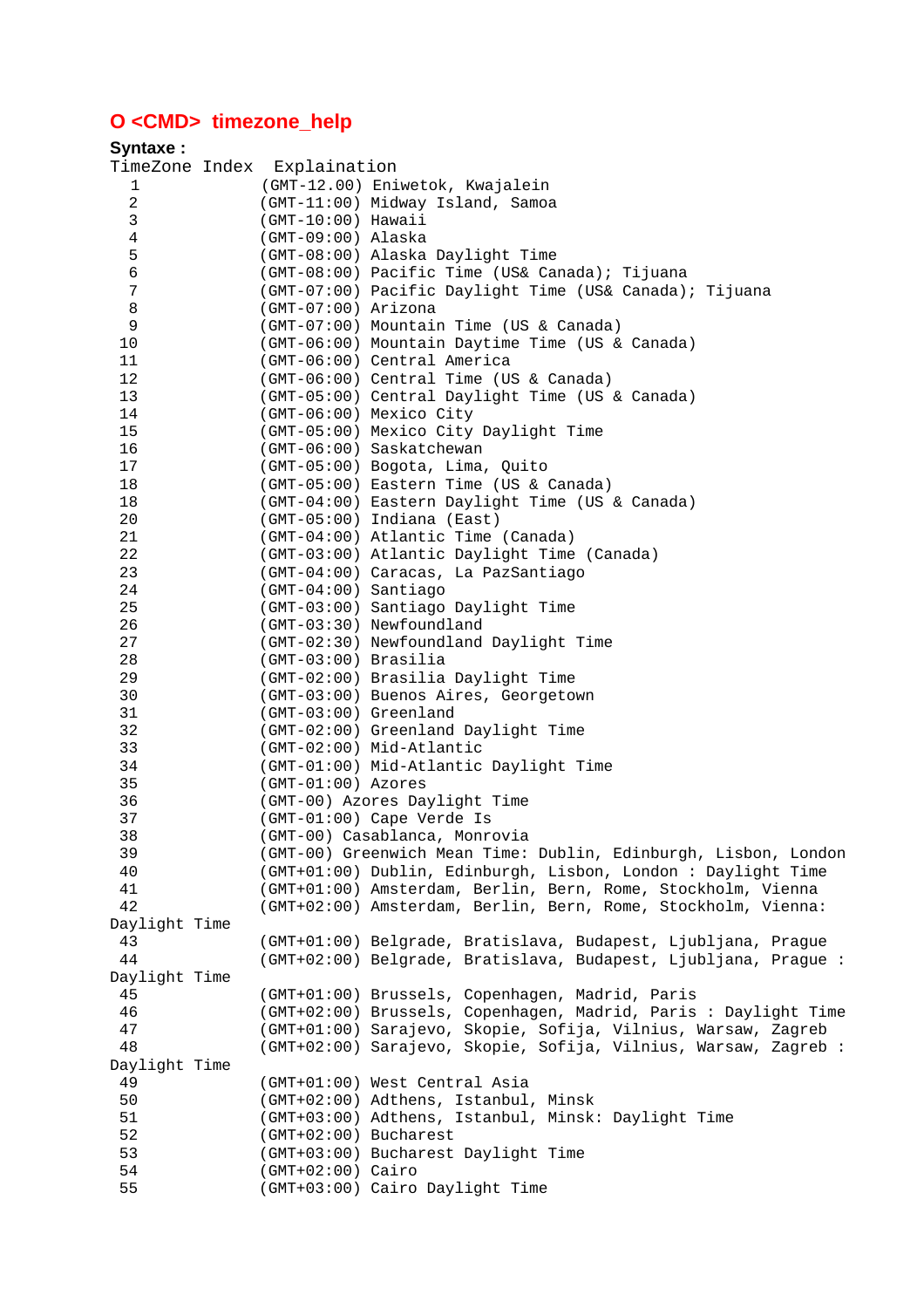| 56  |                        | (GMT+02:00) Harare, Pretoria                                 |
|-----|------------------------|--------------------------------------------------------------|
| 57  |                        | (GMT+02:00) Helsinki, Ringa, Talinn                          |
| 58  |                        | (GMT+03:00) Helsinki, Ringa, Talinn : Daylight Time          |
| 59  | (GMT+02:00) Jeruslam   |                                                              |
| 60  | (GMT+03:00) Baghdad    |                                                              |
| 61  |                        | (GMT+04:00) Baghdad Daylight Time                            |
| 62  |                        | (GMT+03:00) Kuwait, Riyadh                                   |
| 63  |                        | (GMT+03:00) Moscow, St. Peterburg, Volgograd                 |
| 64  |                        | (GMT+04:00) Moscow, St. Peterburg, Volgograd : Daylight Time |
| 65  | (GMT+03:00) Nairobi    |                                                              |
| 66  | (GMT+03.00) Tehran     |                                                              |
| 67  |                        | (GMT+04.00) Tehran Daylight Time                             |
| 68  |                        | (GMT+04:00) Abu Dhabi, Muscat                                |
| 69  |                        | (GMT+04:00) Baku, Tbilisi, Yerevan                           |
|     |                        |                                                              |
| 70  |                        | (GMT+05:00) Baku, Tbilisi, Yerevan : Daylight Time           |
| 71  | $(GMT+04:30)$ Kabul    |                                                              |
| 72  |                        | (GMT+05:00) Ekaterinburg                                     |
| 73  |                        | (GMT+06:00) Ekaterinburg Daylight Time                       |
| 74  |                        | (GMT+05:00) Islamabad, Karachi, Tashkent                     |
| 75  |                        | (GMT+05:30) Calcutta, Chennai, Mumbai, New Delhi             |
| 76  | (GMT+05:45) Kathmandu  |                                                              |
| 77  |                        | (GMT+06:00) Almaty, Novosibirsk                              |
| 78  |                        | (GMT+07:00) Almaty, Novosibirsk Daylight Time                |
| 79  |                        | (GMT+06:00) Astana, Dhaka                                    |
| 80  |                        | (GMT+06:00) Sri Jayawardenepura                              |
| 81  | $(GMT+06:30)$ Rangoon  |                                                              |
| 82  |                        | (GMT+07:00) Babgkok, Hanoi, Jakarta                          |
| 83  |                        | (GMT+07:00) Krasnoyarsk                                      |
| 84  |                        | (GMT+08:00) Krasnoyarsk Daylight Time                        |
| 85  |                        | (GMT+08:00) Beijing, Chongqing, Hong Kong, Urumqi            |
| 86  |                        | (GMT+08:00) Irkutsk, Ulaan Bataar                            |
| 87  |                        | (GMT+09:00) Irkutsk, Ulaan Bataar Daylight Time              |
|     |                        |                                                              |
| 88  |                        | (GMT+08:00) Kuala Lumpur, Singapore                          |
| 89  | (GMT+08:00) perth      |                                                              |
| 90  | $(GMT+08:00)$ Taipei   |                                                              |
| 91  |                        | (GMT+09:00) Asaka, Sapporo, Tokyo                            |
| 92  | $(GMT+09:00)$ Seoul    |                                                              |
| 93  | (GMT+09:00) Yakutsk    |                                                              |
| 94  |                        | (GMT+10:00) Yakutsk Daylight Time                            |
| 95  |                        | (GMT+09:30) Adelaide                                         |
| 96  |                        | (GMT+10:30) Adelaide Daylight Time                           |
| 97  | $(GMT+09:30)$ Darwin   |                                                              |
| 98  | (GMT+10:00) Brisbane   |                                                              |
| 99  |                        | (GMT+10:00) Canberra, Melboune, Sidney                       |
| 100 |                        | (GMT+11:00) Canberra, Melboune, Sidney: Daylight Time        |
| 101 |                        | (GMT+10:00) Guam, Port Moresby                               |
| 102 | (GMT+10:00) Hobart     |                                                              |
| 103 |                        | (GMT+11:00) Hobart Daylight Time                             |
| 104 |                        | (GMT+10:00) Vladivostok                                      |
| 105 |                        | (GMT+11:00) Vladivostok Daylight Time                        |
| 106 |                        | (GMT+11:00) Magadan, Solomon Is., New Caledonia              |
| 107 |                        | (GMT+12:00) Auckland, Wellington                             |
|     |                        |                                                              |
| 108 |                        | (GMT+13:00) Auckland, Wellington :Daylight Time              |
| 109 |                        | (GMT+12:00) Fiji, Kamchatka, Marshall Is.                    |
| 110 | (GMT+13:00) Nuku'alofa |                                                              |

# **O <CMD> timezone\_disp**

**Syntaxe :** TimeZone Index Explaination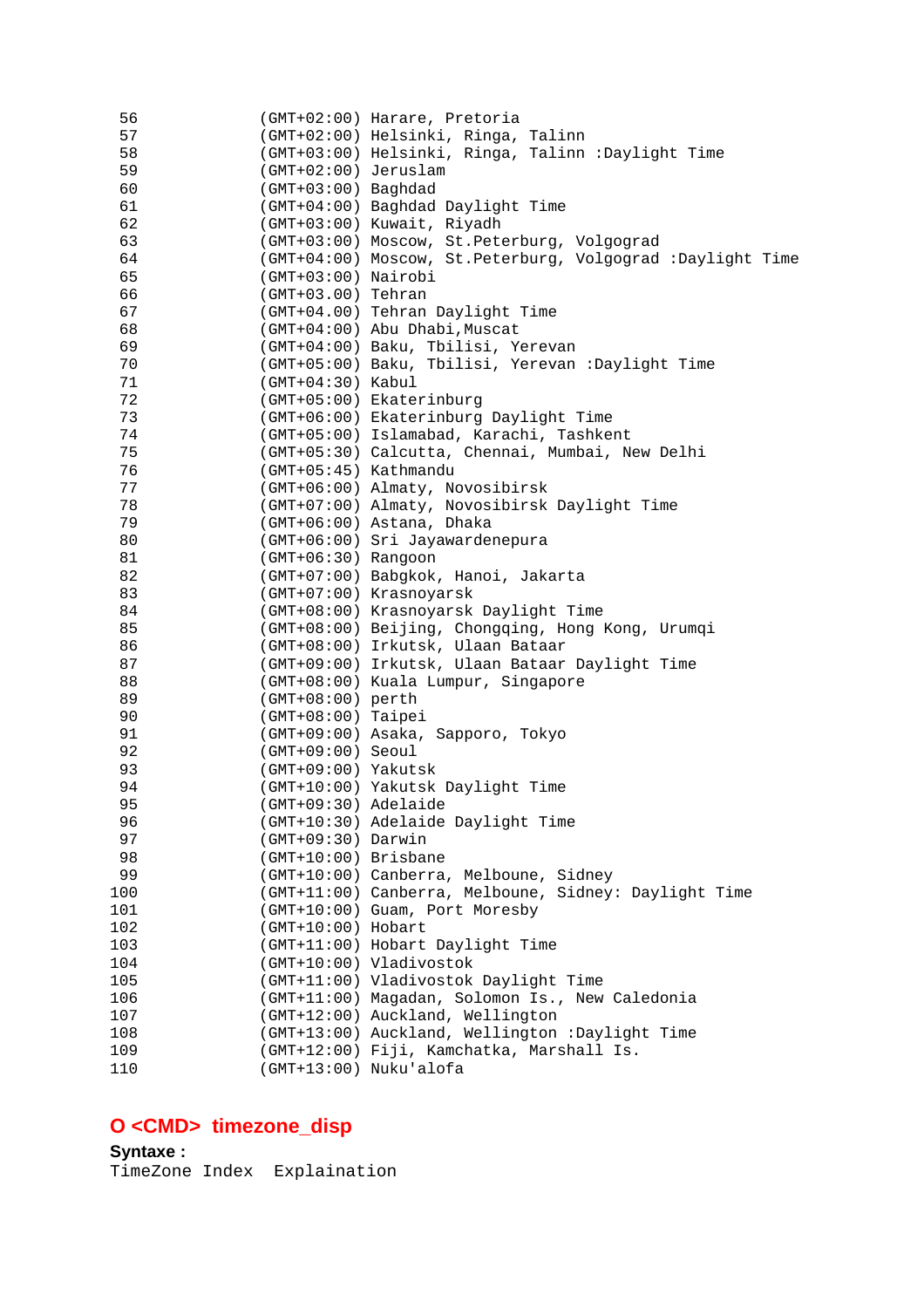39 (GMT-00) Greenwich Mean Time: Dublin, Edinburgh, Lisbon, London

# **25) O <LIST> vlan**

## **O <CMD> create**

#### **Syntaxe :**

|                 | create <vlan name=""> <vlan id=""> <vlan mode=""></vlan></vlan></vlan> |
|-----------------|------------------------------------------------------------------------|
| where vlan name | - name of the vlan (32 characters)                                     |
| vlan id         | - id of the vlan $(2 - 4094)$                                          |
| vlan mode       | - either bridge or router                                              |

# **O <CMD> delete**

| <b>Syntaxe:</b> |                              |  |  |  |                                    |
|-----------------|------------------------------|--|--|--|------------------------------------|
|                 | delete <vlan name=""></vlan> |  |  |  |                                    |
|                 | where vlan name              |  |  |  | - name of the vlan (32 characters) |

## **O <CMD> delete8021q**

#### **Syntaxe :** ???

# **O <CMD> disable**

#### **Syntaxe :**

|    | disable <vlan name=""></vlan> |                 |  |  |                                             |
|----|-------------------------------|-----------------|--|--|---------------------------------------------|
|    | where vlan name               |                 |  |  | - name of a particular vlan (32 characters) |
| or | - a 1 1                       | - for all vlans |  |  |                                             |

## **O <CMD> disable8021q**

## **Syntaxe :**

…

## **O <CMD> enable**

**Syntaxe :** enable <vlan\_name><br>where vlan\_name or all - for all vlans

- name of a particular vlan (32 characters)

### **O <CMD> enable8021q**

**Syntaxe :** 8021q has already enabled

# **O <CMD> listport**

```
Syntaxe :
listport <port name/all>
where port_name - name of a particular port (32 characters)
```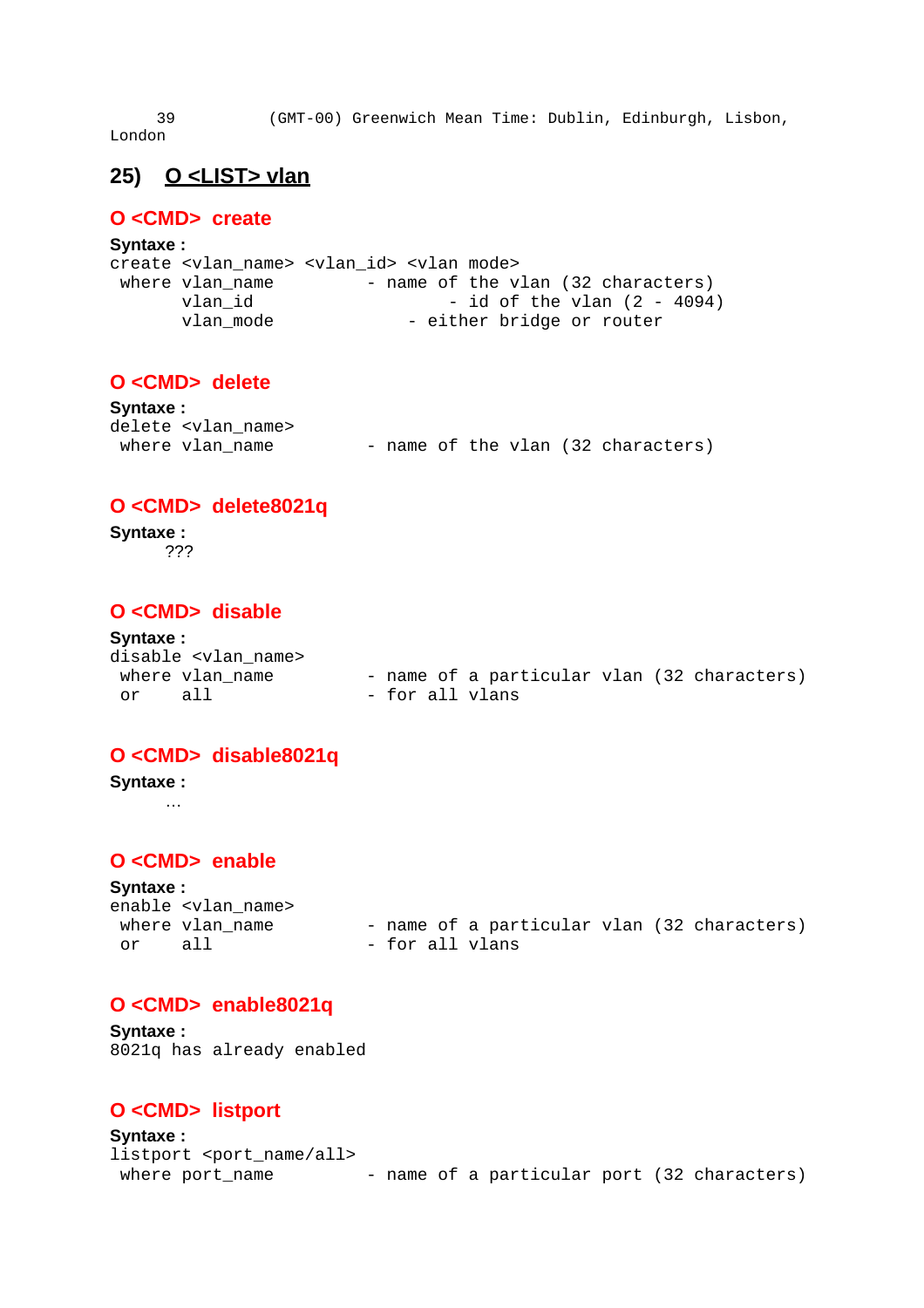| or        | all      | - for all ports |             |                     |     |
|-----------|----------|-----------------|-------------|---------------------|-----|
| exemple : |          |                 |             |                     |     |
| port name | port vid |                 | rx tag ctrl | ingress filter gvrp |     |
| eth0      |          |                 | all         | OFF                 | OFF |
| atm1      |          |                 | all         | OFF                 | OFF |
| atm2      |          |                 | all         | OFF                 | OFF |
| atm3      |          |                 | all         | OFF                 | OFF |
| atm4      |          |                 | all         | OFF                 | OFF |

### **O <CMD> listvlan**

#### **Syntaxe :**

```
listvlan <vlan_name/all> 
where vlan name - name of a particular vlan (32 characters)
 or all - for all vlans
exemple : 
listvlan all 
vlan name vlan id vlan mode active/not a. no of ports port names 
default 1 bridged active 5 eth0, atm1, atm2, atm3, atm4,
stb1 3 bridged active 5 eth0, atm1, atm2, atm3, atm4, visio 2 routed active 1 eth0, vif0
visio 2 routed active 1 eth0, vif0
```
# **O <CMD> portconfig**

#### **Syntaxe :**

portconfig <port\_name> -o [-rxtagctrl <all/tagged>] [-pvid <pvid>] [ingress <on/off>] [-gvrp<on/off>] where  $port_name$  - name of a particular port (32 characters) -rxtagctrl <all/tagged> - allow only tagged or all on port. default is all -pvid <pvid> - port id (1-100). Default is 1 -ingress <on/off> - to enable/disable ingress filtering on the port. default value is OFF -gvrp <on/off> - to enable/diable GVRP on the port. default value is OFF

### **O <CMD> qosmapping**

#### **Syntaxe :**

qosmapping <enable/disable>

### **O <LIST> classify**

#### **O <CMD> add**

```
Syntaxe :
add <vlan_name> <port_name/all> [ -smac <mac_value> | -ethertype <protocol_value> | -
ethertype <protocol_name] ] 
where vlan_name - name of a particular vlan (32 characters)
  port_name - name of a particular port (32 characters)<br>or all - to apply for all ports
                                 - to apply for all ports
      -smac <mac_value> - if source mac needs to be added. Format is
                                  xx:xx:xx:xx:xx:xx 
   or -ethertype <type_value> - if ether type by protocol value in hex is to be 
                                  added. Format is 0xAAAA or 0XAAAA 
  or -ethertype <protocol_name> - if ethertype by protocol name is to be added. format 
                                  is string of 32 characters max.
```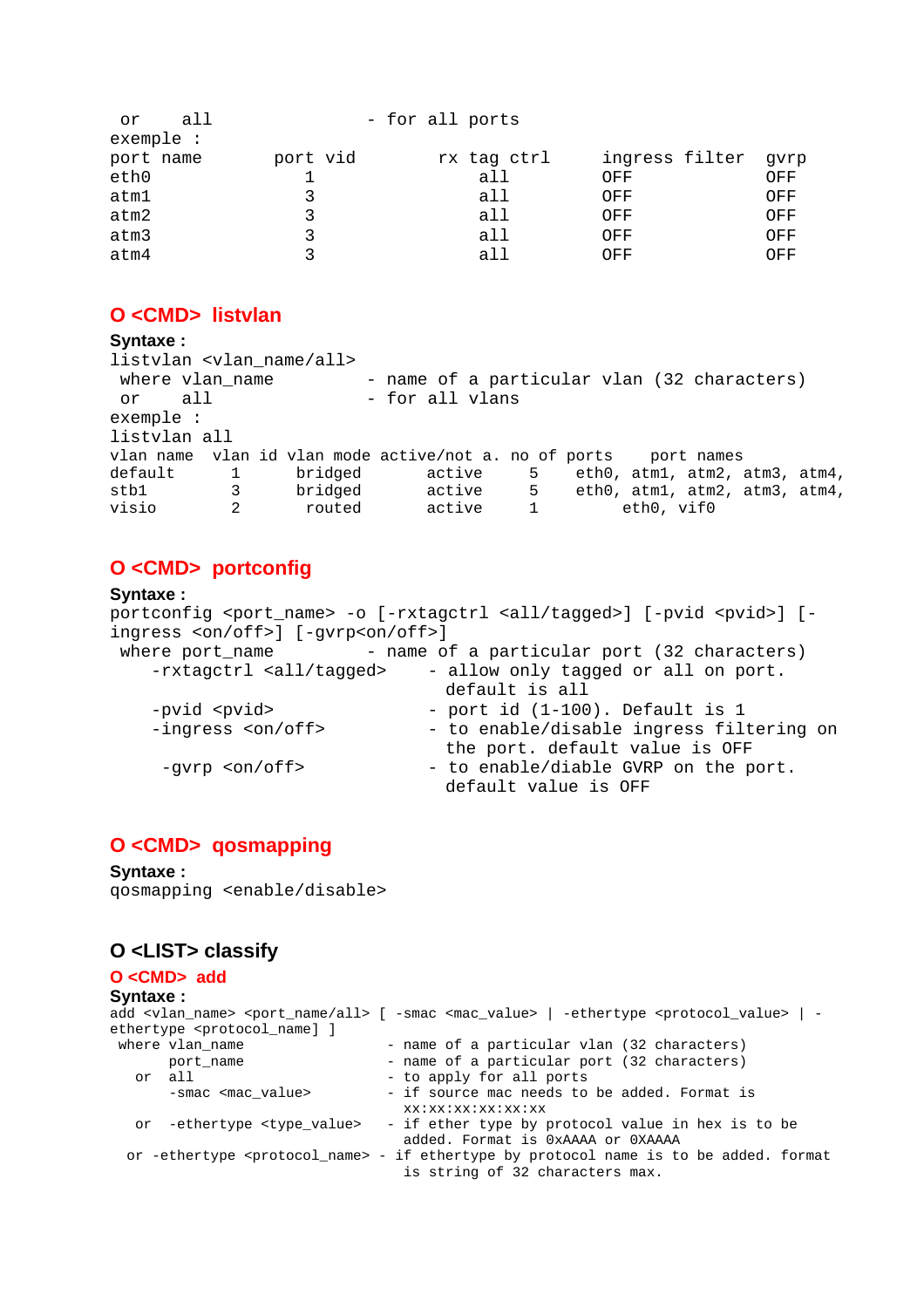The valid list of protocol names can be found using the 'ethertypes' command in 'l2filter'

#### **O <CMD> delete**

#### **Syntaxe :**

delete <filter id> where filter\_id - unique id returned while adding

#### **O <CMD> deleteall**

#### **Syntaxe :**

deleteall <vlan name> where vlan\_name  $-$  name of a particular vlan (32 characters)

#### **O <CMD> list**

**Syntaxe :** list <vlan name/all> where vlan\_name - name of a particular vlan (32 characters) or all - for all ports exemple : list all filter id vlan name port name type value

#### **O <LIST> egress**

#### **O <CMD> addport**

**Syntaxe :**

addport <port name> <vlan name> [-adctrl <forbidden/fixed/normal>] [-txtagctrl <untagged/tagged>] - name of a particular port (32 characters) vlan\_name - name of a particular vlan (32 characters) -adctrl <forbidden/fixed/normal> - administration control parameter. Default value is forbidden -txtagctrl <untagged/tagged> - the forwarded packets should be tagged or untagged. Default value is untagged

#### **O <CMD> deleteport**

**Syntaxe :** deleteport <port\_name> <vlan\_name> where port name - name of the port, to be deleted  $(32$  characters) vlan\_name - name of the vlan, to be deleted from (32 characters)

#### **O <CMD> list**

**Syntaxe :** list <vlan name/all> where vlan\_name - name of a particular vlan (32 characters) or all - for all ports exemple : list all vlan name port name tx tag ctrl tx admin ctrl default eth0 untagged Fixed default atm1 untagged Fixed default atm2 untagged Fixed default atm3 untagged Fixed default atm4 untagged Fixed stb1 eth0 tagged Fixed stb1 atm1 untagged Fixed stb1 atm2 untagged Fixed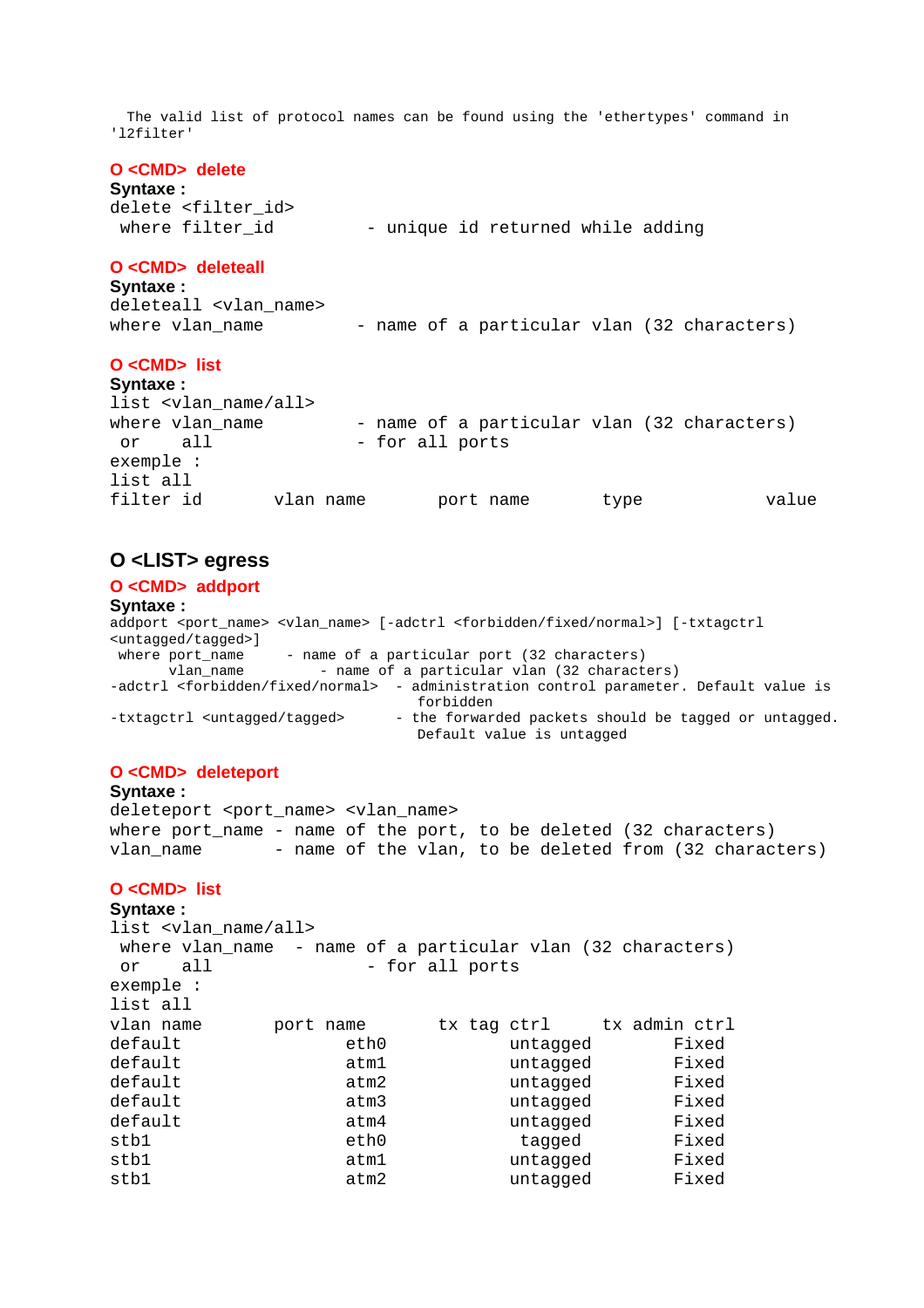| stb1  | atm3 | untagged | Fixed |
|-------|------|----------|-------|
| stbl  | atm4 | untagged | Fixed |
| visio | eth0 | tagged   | Fixed |

# **26) O <LIST> wlan**

## **O <CMD> accesslist**

**Syntaxe :** (pas de message)

## **O <CMD> addstation**

**Syntaxe :** addstation <macaddr> Mac address should be specified as xx:xx:xx:xx:xx:xx

### **O <CMD> apname**

**Syntaxe :** apname <name>

### **O <CMD> assocclients**

**Syntaxe :** (pas de message)

## **O <CMD> authentication**

**Syntaxe :** authentication open|shared

## **O <CMD> beacint**

**Syntaxe :** number should be between 0 and 4095

### **O <CMD> channel**

**Syntaxe :** channel <number>

## **O <CMD> defwepkey**

**Syntaxe :** defaultwepkey <number> number should be between 1 and 4, inclusive

## **O <CMD> delstation**

**Syntaxe :** delstation <macaddr>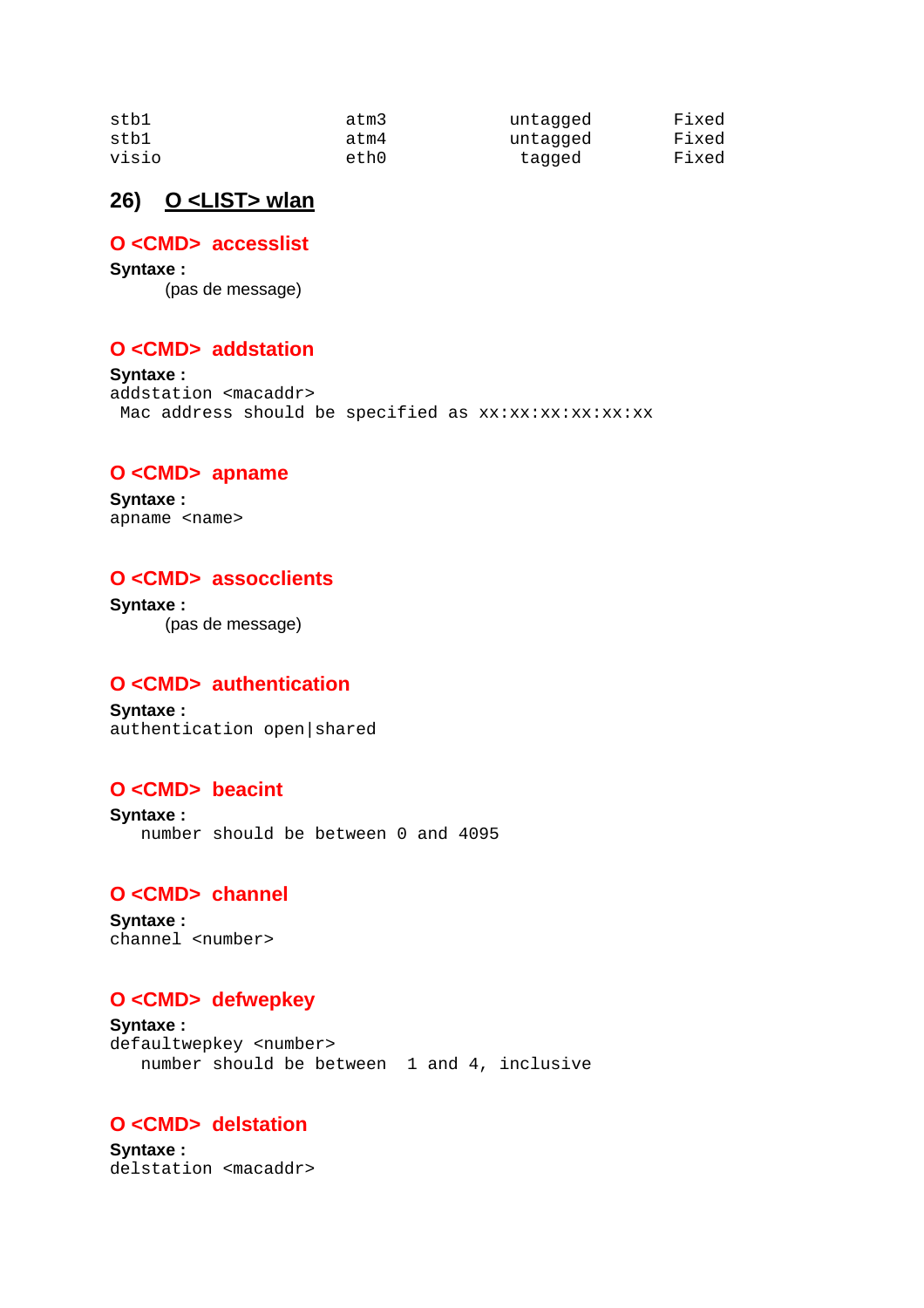Mac address should be specified as xx:xx:xx:xx:xx:xx

### **O <CMD> dtim**

**Syntaxe :** <value> can be between 1-65535

## **O <CMD> flushlist**

**Syntaxe :** (Détruit la liste)

### **O <CMD> fragthresh**

**Syntaxe :** Values should be even numbers In the range of 256 to 2346

#### **O <CMD> macaccesstype**

**Syntaxe :** macaccesstype permit/deny

#### **O <CMD> macfiltering**

**Syntaxe :** macfiltering enable/disable

### **O <CMD> mode**

**Syntaxe :** mode G\_ONLY|MIXED

### **O <CMD> preamble**

**Syntaxe :** preamble auto|short|long

### **O <CMD> radio**

**Syntaxe :** radio [<on/off>]

### **O <CMD> rate**

**Syntaxe :** rate <rate> Sets the Trasnmit rate. <rate> can be: auto|1|2|5|11|6|9|12|18|24|36|48|54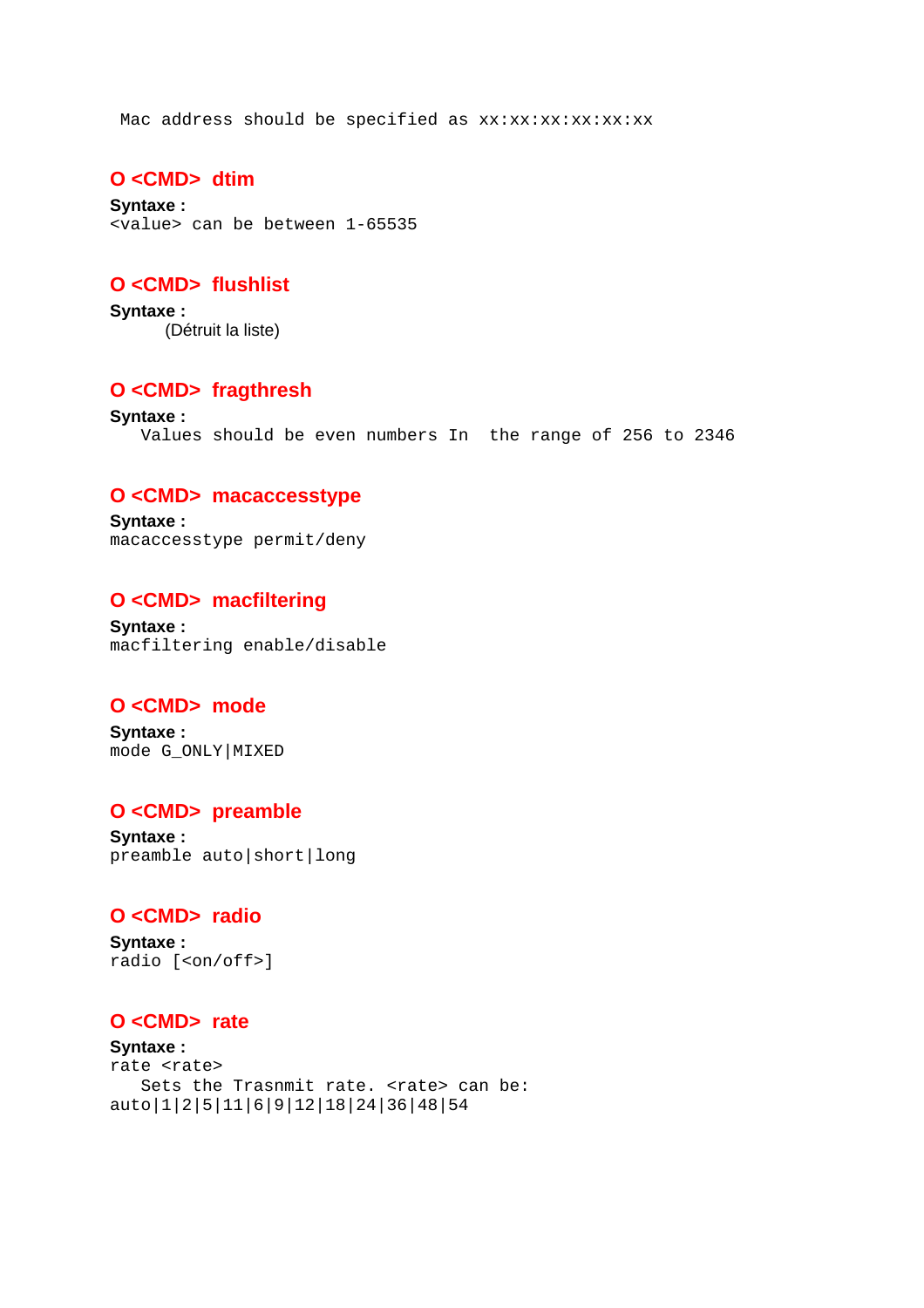### **O <CMD> restdef**

**Syntaxe :** (rien à l'affichage)

### **O <CMD> rtsthresh**

**Syntaxe :** number should be between 0 and 3000

### **O <CMD> ssid**

**Syntaxe :**  ssid -o -n <name> -h <yes or no>

### **O <CMD> statistics**

**Syntaxe :** (rien à l'affichage)

## **O <CMD> status**

#### **Syntaxe :** Mode is MIXED SSID is Wanadoo\_xxxx SSID Hide disabled Channel is 10 Fragmentation Threshold is 2346 RTS Threshold is 2347 Beacon Interval is 100 Current Transmit Rate: AUTO Authentication type is open WEP Enabled WEP key is 128 bit type. WEP key 1: xx xx xx xx xx xx xx xx xx xx xx xx xx WEP key 2: 64 65 66 61 75 6c 74 5f 6b 65 79 5f 32 WEP key 3: 64 65 66 61 75 6c 74 5f 6b 65 79 5f 33 WEP key 4: 64 65 66 61 75 6c 74 5f 6b 65 79 5f 34 Default WEP key number is 1 WPA is Disabled Preamble is Auto DTIM is 3 Mac Filtering is Enabled Mac Access type is Permit

### **O <CMD> wepkey128\_1**

wepkey128\_1 <byte0> <byte1> <byte2> <byte3> <byte4> <byte5> <byte6> <byte7> <byte8> <byte9> <byte10> <byte11> <byte12> Sets the key 1 for 128bit encription.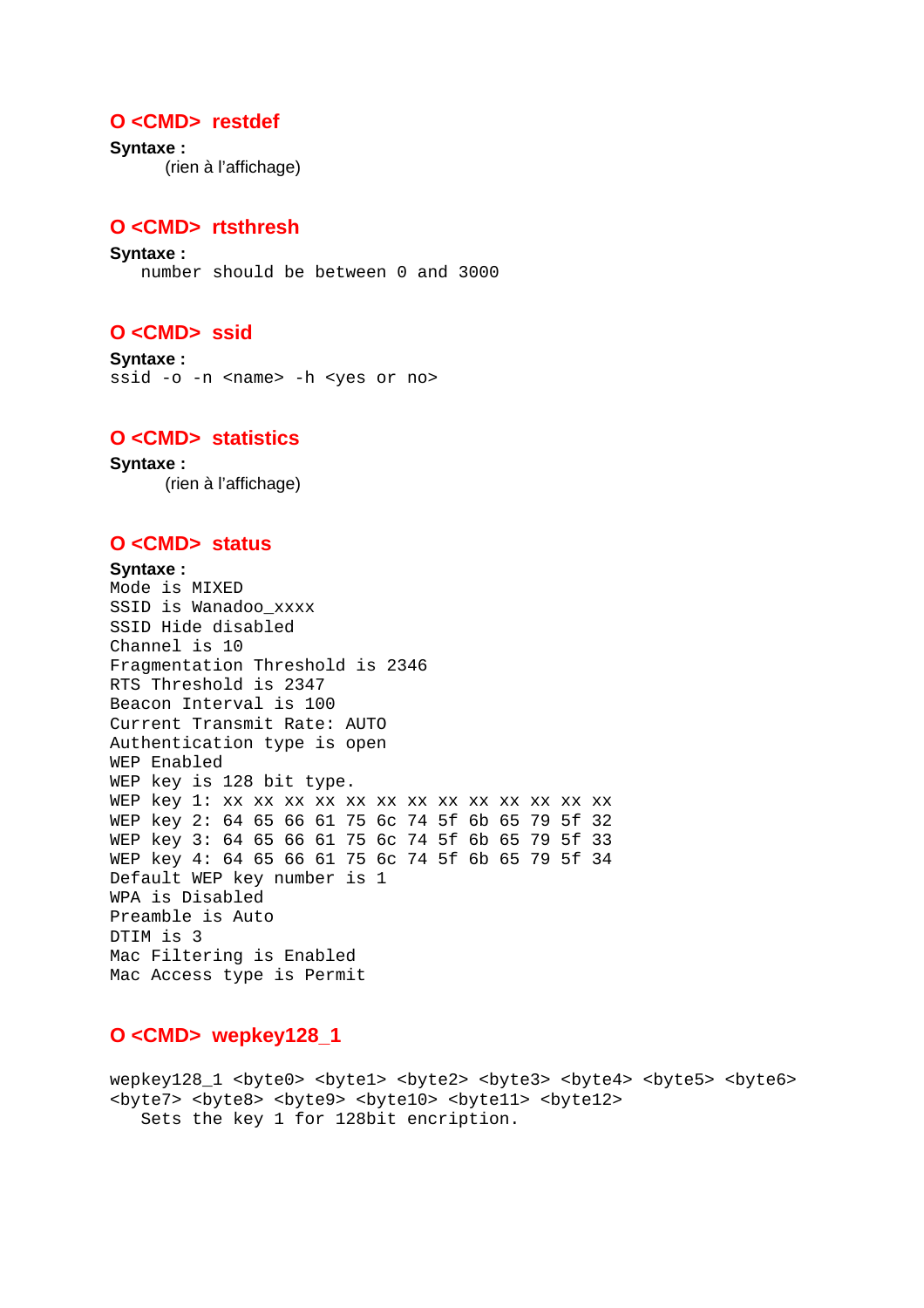### **O <CMD> wepkey128\_2**

**Syntaxe :** wepkey128\_2 <br/> <br/> <br/> <br/> <br/> <br/> <br/> <br/> <br/> <br/> <br/> <br/> <br/> <br/> <br/> <br/> <br/> <br/><br/><br/><br/>
<br/>
<<br/>
<<br/>
<<br/>
<<br/>
<<br/>
<<br/>
<<br/>
<<br/>
<<br/>
<<br/>
<<br/>
<<br <byte7> <byte8> <byte9> <byte10> <byte11> <byte12> Sets the key 2 for 128bit encryption

### **O <CMD> wepkey128\_3**

**Syntaxe :** wepkey128\_3 <byte0> <byte1> <byte2> <byte3> <byte4> <byte5> <byte6> <byte7> <byte8> <byte9> <byte10> <byte11> <byte12> Sets the key 3 for 128bit encription

### **O <CMD> wepkey128\_4**

**Syntaxe :** wepkey128\_4 <br/> <br/> <br/> <br/> <br/> <br/> <br/> <br/> <br/> <br/> <br/> <br/> <br/> <br/> <br/> <br/> <br/> <br/><br/><br/><br/><br/><br/><br/>
<br/>
<br/>
<t<br/>
<t<br/>
<t<br/>
<t<br/>
<t<br/>
<t<t<t<t<t<t<t<t<t<t <br />byte7> <br />byte8> <br />byte10> <br />byte11> <br />byte12> Sets the key 4 for 128bit encription

### **O <CMD> wepkey64\_1**

**Syntaxe :** wepkey64\_1 <byte0> <byte1> <byte2> <byte3> <byte4> Sets the key1 for 64bit encryption

#### **O <CMD> wepkey64\_2**

**Syntaxe :** wepkey64\_2 <byte0> <byte1> <byte2> <byte3> <byte4> Sets the key2 for 64bit encryption

#### **O <CMD> wepkey64\_3**

**Syntaxe :** wepkey64\_3 <byte0> <byte1> <byte2> <byte3> <byte4> Sets the key3 for 64bit encryption

## **O <CMD> wepkey64\_4**

**Syntaxe :** wepkey64\_4 <byte0> <byte1> <byte2> <byte3> <byte4> Sets the key4 for 64bit encryption

#### **O <CMD> wepmode**

**Syntaxe :** wepmode <mode> Sets the WEP mode to Disable (0) or 64 Key length or 128 key length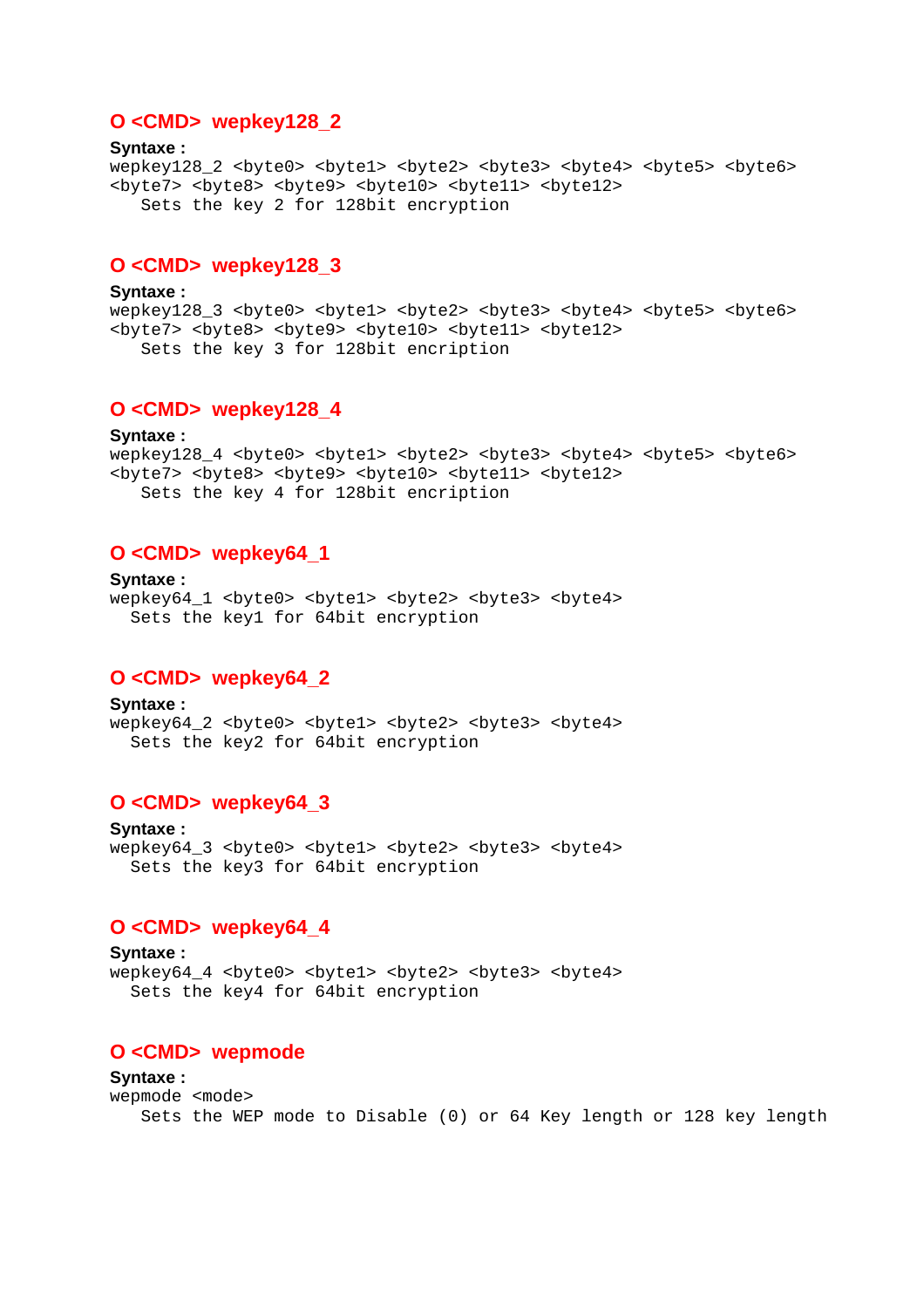### **O <CMD> wl**

**Syntaxe :**  wl -o command [args ...]

## **O <LIST> wpa**

**A <CMD> status Syntaxe :** WPA is Disabled

**A <CMD> wpa\_enable Syntaxe :** (active wpa)

**A <CMD> wpa\_disable Syntaxe :** (désactive wpa)

# **27) O <LIST> wpost**

#### **O <CMD> off**

**Syntaxe :** wpost is OFF

# **O <CMD> on**

**Syntaxe :** wpost is ON

### **O <CMD> post**

**Syntaxe :** HTTP return code 204

# **O <CMD> trace**

**Syntaxe :** Trace level is 0000

# **O <CMD> url**

**Syntaxe :** URL is http://maj.wanadoo.fr:80/servlets/maj

# **6. Ls sur un firmwware 220142**

[root @ home]\$ ls

A <CMD> reboot O <CMD> date O <CMD> version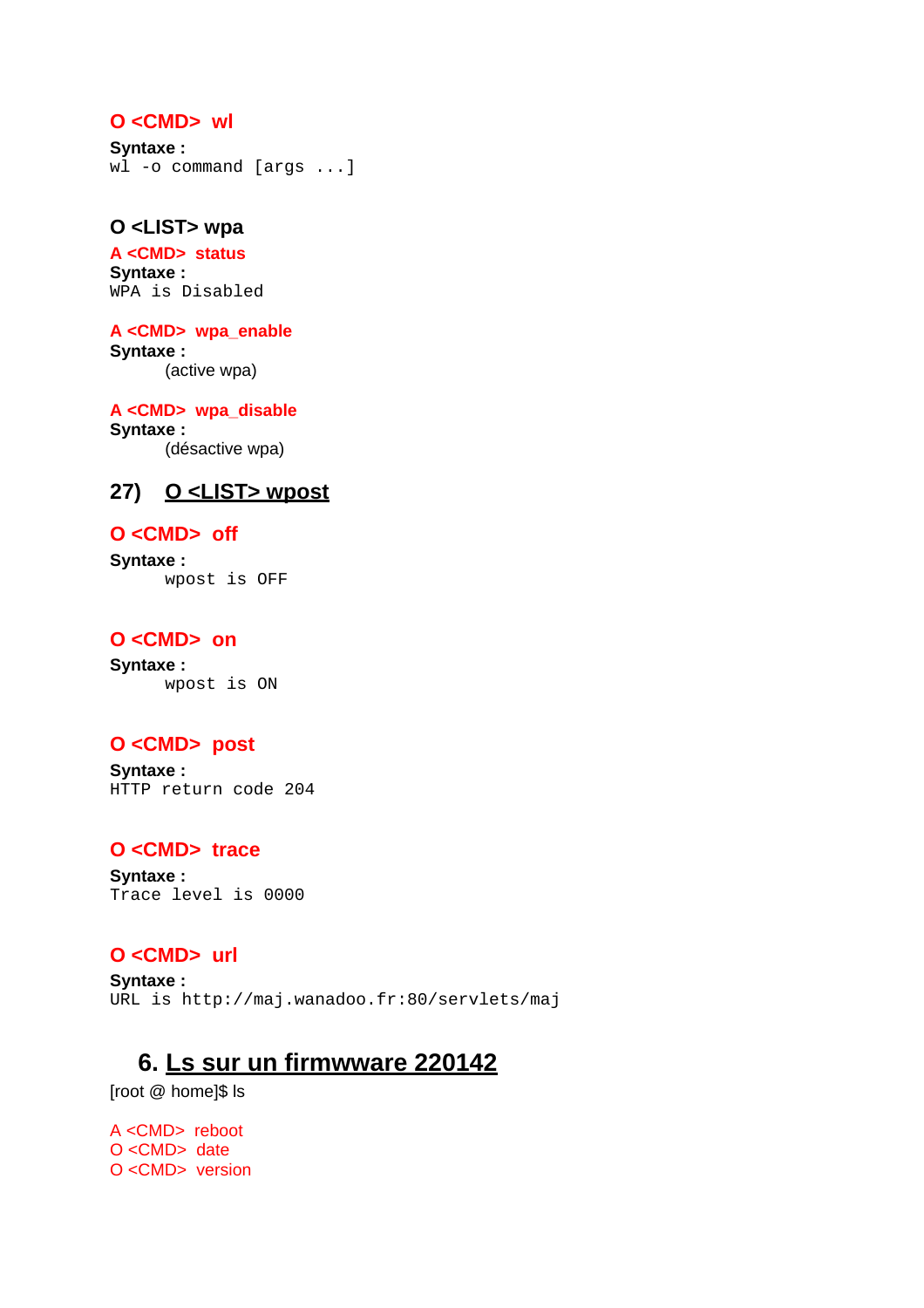O <CMD> showver nouveau ! A <LIST> ipqos O <CMD> list O <CMD> stats A <CMD> ifconfig O <CMD> route A <CMD> bitmap O <LIST> sndcp A <CMD> save A <CMD> erase O <LIST> bridge O <LIST> bt A <LIST> ethernet A <LIST> rarpd O <LIST> arp A <LIST> auth A <LIST> logger A <LIST> snmp A <LIST> atm O <LIST> adsl A <CMD> dhcp O <LIST> sntp O <LIST> dhcpserver A <CMD> dhcpr A <LIST> dns A <LIST> igmp O <LIST> wlan O <LIST> relayvoice O <LIST> pstnclass O <LIST> http O <LIST> rip O <LIST> h323 A <LIST> rtp nouveau ! O <LIST> vlan O <LIST> acf O <LIST> wpost O <CMD> mread O <CMD> mwrite O <CMD> memshow O <CMD> aread O <CMD> awrite O <CMD> apregdump [root @ home]\$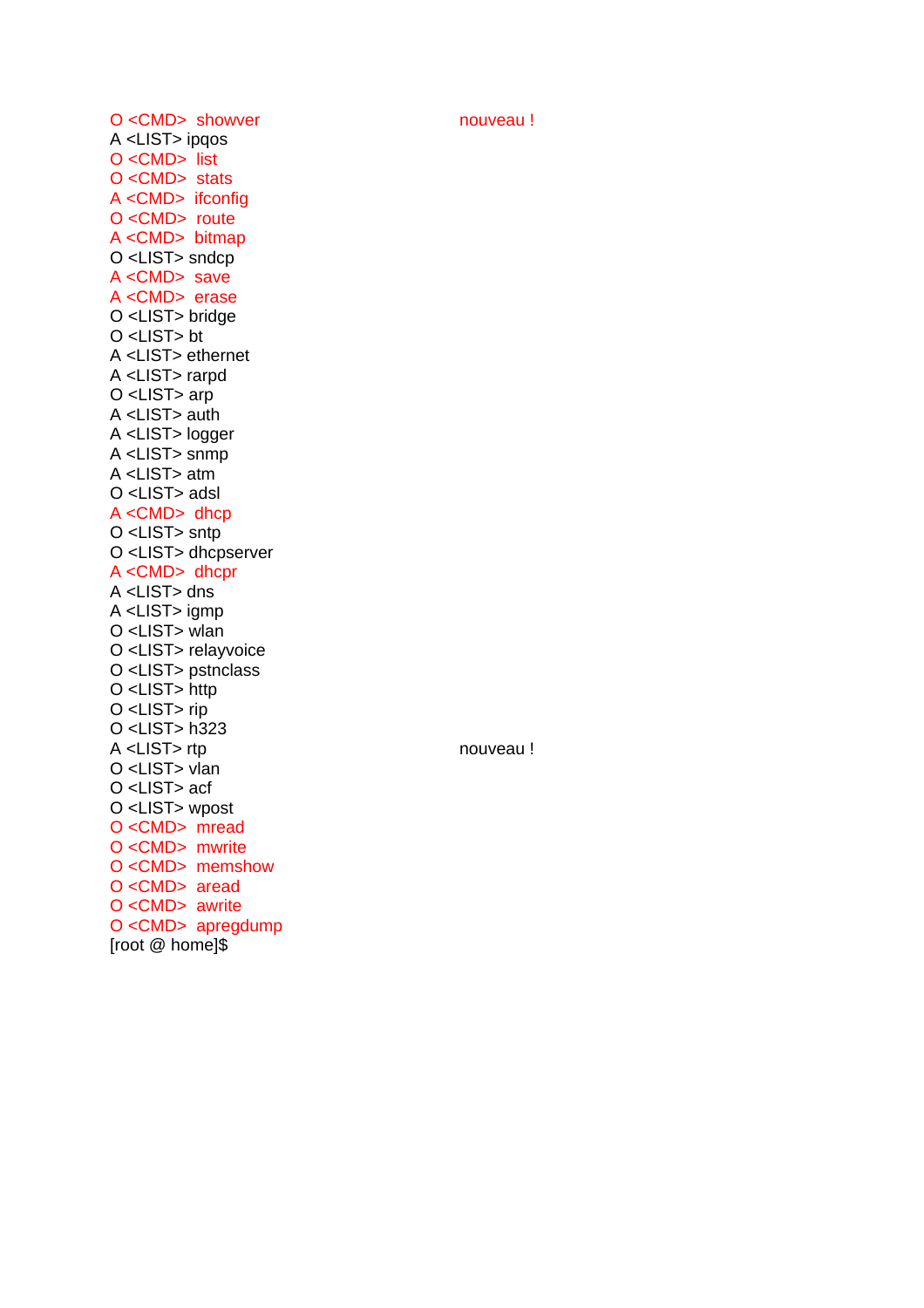# **1) A <LIST> rtp**

# **A <CMD> config**

**Syntaxe :** config MinPort MaxPort.

# **O <CMD> listports**

**Syntaxe :** MinPort : [44000] MaxPort : [49000]

# **O <CMD> rrstats**

| Syntaxe:              |        |         |                                |            |
|-----------------------|--------|---------|--------------------------------|------------|
| SessId                | FromIP | CumLost | Jitter PktsRcvd                | OctetsRcvd |
|                       |        |         |                                |            |
|                       |        |         |                                |            |
| O <cmd> srstats</cmd> |        |         |                                |            |
| Syntaxe:              |        |         |                                |            |
| SessId                | IPAddr | RTPPort | PktsSent OctetsSent LastSRTime |            |

# **2) O <CMD> showver**

**Syntaxe :**

showver [options] options can be one or more option (for instance: showver -boot -app1) option = -h : prints this message (used lonely) -all : shows infos of all parts -fsn : shows factory serial number -boot : shows boot version -app1 : shows application 1 version -app2 : shows application 2 version  $-$ apps  $\le$   $\ge$   $-$ app1  $\le$ app2 -run : shows running application (app1 or app2) -dsl1 : checks L1 code 1 integrity -dsl2 : checks L1 code 2 integrity  $-dsls \leq > -ds$ l1 -dsl2 -cmv1 : lists cmv1 -cmv2 : lists cmv2  $-cmvs \leq > -cmv1 -cmv2$  -deflist : lists deflist1 -deflist2 : lists deflist2 -deflists <=> -deflist -deflist2

**Exemple :**  [root @ home]\$ **showver -all**

######## Factory Serial Number ########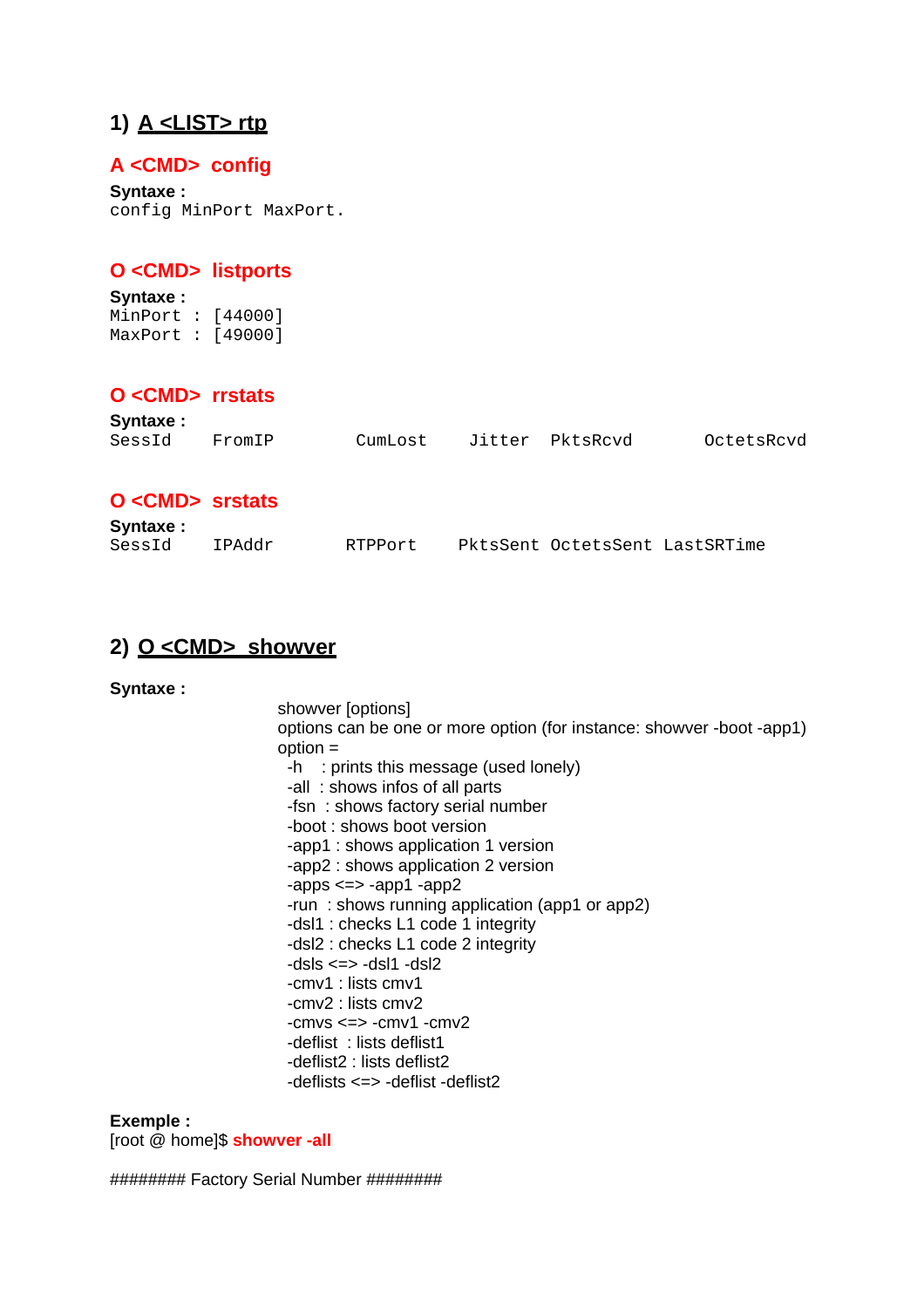FSN : 441129857 Flash dump 0xbfc00000 : 0x01b90512 0x0039ffff

############ Boot version ############ ERROR : used boot seems to be an old one!!!. It does not supply informations to application.

############ Running Appli ############ Running appli : App 2

#### ############# App1 version #############

App1 checksum : OK App1 description : AD6843 application (Sagem3202\_220108) App1 version : 0 App1 revision : 7 App1 spare $[0]$  : 0 App1 spare[1] : 0 App1 spare[2] : 0 App1 spare[3] : 0

################ Dsl1 ################ Dsl1 checksum : OK Dsl1 description : STRATIPHY ANEXA

################ CMV1 ################

Cmv1 checksum : OK CMV Set : 3 Group: 5, Address: 13, offset: 0, data: 0x00000001 Group: 5, Address: 0, offset: 0, data: 0x00000004 Group: 1, Address: 0, offset: 0, data: 0x00000002

############# App2 version ############# App2 checksum : OK App2 description : AD6843 application (Sagem3202\_220142) App2 version : 0 App2 revision : 8 App2 spare[0] : 0 App2 spare[1] : 0 App2 spare[2] : 0 App2 spare[3] : 0

################ Dsl2 ################ Dsl2 checksum : OK Dsl2 description : STRATIPHY ANEXA

################ CMV2 ################ Cmv2 checksum : OK CMV Set : 3 Group: 5, Address: 13, offset: 0, data: 0x00000001 Group: 5, Address: 0, offset: 0, data: 0x00000004 Group: 1, Address: 0, offset: 0, data: 0x00000002

############### DEFLIST ############### Deflist1 checksum : OK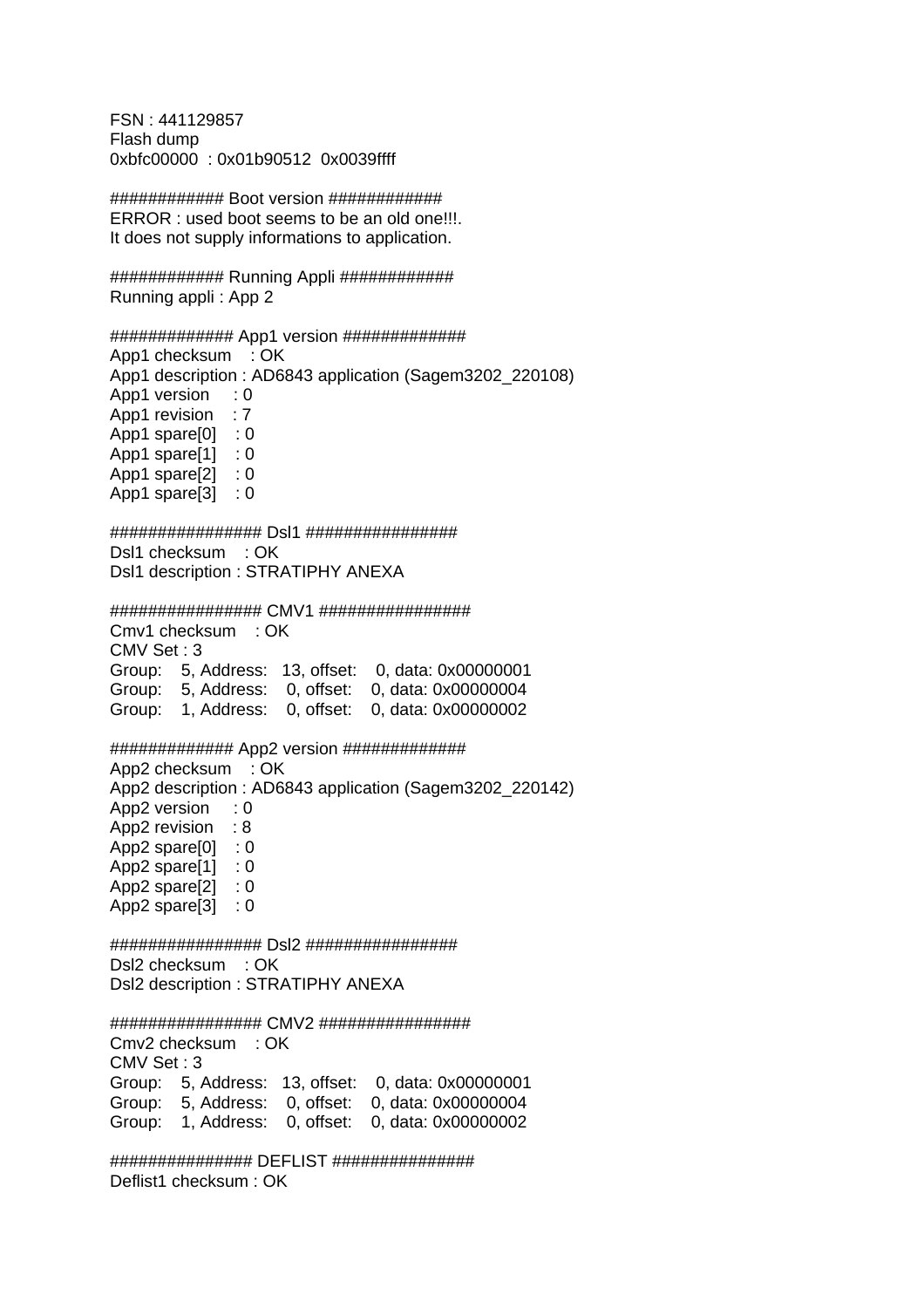"home","auth","modifyuser admin -o -services ftp,http -permissions admin","modifyuser root -o services ftp,cli -permissions admin","home","wlan","channel 10","wepmode 128","home","atm","vcadd 8 35 ubr aal5 -o -peak 377","vcadd 8 38 nrtvbr aal5 -o -peak 302 -avg 302 -mbs 75","vcadd 8 39 cbr aal5 -o -peak 75","vcadd 8 40 rtvbr aal5 -o -peak 1","vcadd 8 41 rtvbr aal5 -o -peak 1","home","sndcp","pppoestop 0","pppoe 0 -o -encap llc -auth CHAP -vpi 8 -vci 35 -mode direct -nat enable","home","bridge","group eth0 atm1 -o -if atm2 -if atm3 -if atm4","pvc add atm1 8 38 llc","pvc add atm2 8 39 llc","pvc add atm3 8 40 llc","pvc add atm4 8 41 llc","bridge enable","home","vlan","enable8021q","create stb1 3 bridge","egress","addport eth0 stb1 -adctrl fixed -txtagctrl tagged","addport atm1 stb1 -adctrl fixed -txtagctrl untagged","addport atm2 stb1 adctrl fixed -txtagctrl untagged","addport atm3 stb1 -adctrl fixed -txtagctrl untagged","addport atm4 stb1 -adctrl fixed -txtagctrl untagged","exit","enable stb1","portconfig atm1 -o -pvid 3","portconfig atm2 -o -pvid 3","portconfig atm3 -o -pvid 3","portconfig atm4 -o -pvid 3","exit","vlan","enable8021q","create visio 2 router","egress","addport eth0 visio -adctrl fixed txtagctrl tagged","exit","enable visio","home","acf","intf ppp0","server -m SYSF","loadint 240 0","server -d urlc 193.252.20.34","server -d urls gw.ftp.sagem.com","home","h323","tunnel off","sendGRQ yes","dsptimer 5","voice","countryopt -o -c FRANCE","voiceopt -o -vad off -plc on ec on -t 22","home","ifconfig -o lo0 inet 127.0.0.1 netmask 255.0.0.0","ifconfig -o eth0 inet 192.168.1.1 netmask 255.255.255.0","ifconfig -o usb0 inet 192.168.2.1 netmask 255.255.255.0","ifconfig -o wlan0 inet 192.168.3.1 netmask 255.255.255.0","ifconfig -o bth0 inet 192.168.4.1 netmask 255.255.255.0","ifconfig -o vif0 inet 192.168.5.1 netmask 255.255.255.0","ifconfig -o vif1 inet 192.168.6.1 netmask 255.255.255.0","home","dhcpserver","stop","subnet usb0 add -o -subnet 192.168.2.0 -netmask 255.255.255.0 -startip 192.168.2.10 -endip 192.168.2.10","subnet wlan0 add -o -subnet 192.168.3.0 -netmask 255.255.255.0 -startip 192.168.3.10 -endip 192.168.3.20","subnet bth0 add -o -subnet 192.168.4.0 -netmask 255.255.255.0 -startip 192.168.4.10 -endip 192.168.4.20","subnet vif0 add -o -subnet 192.168.5.0 -netmask 255.255.255.0 -startip 192.168.5.10 -endip 192.168.5.20","start","home","ipqos","policy set usb0 ppp0 0 allow","policy set wlan0 ppp0 0 allow","policy set bth0 ppp0 0 allow","policy set vif0 ppp0 0 allow","policy set vif1 ppp0 0 allow","setwt 20 0 0 0 0 80 0 0","attach ppp0 -o linkspeed 155 admission no borrow yes ackpriority disable","createtc dfmark 5","policy set ph0 ppp0 0 allow tc 1","policy set ppp0 ppp0 0 allow dport 1720 tc 1","spoof usb0 trusted","spoof wlan0 trusted","spoof bth0 trusted","spoof vif0 trusted","spoof vif1 trusted","home"

# **7. Ls sur un firmwware 220160**

[root @ home]\$ ls

A <CMD> reboot O <CMD> date O <CMD> version O <CMD> show modifié A <LIST> ipqos O <CMD> list O <CMD> stats A <CMD> ifconfig O <CMD> route A <CMD> bitmap O <LIST> sndcp A <CMD> save A <CMD> erase O <LIST> bridge O <LIST> bt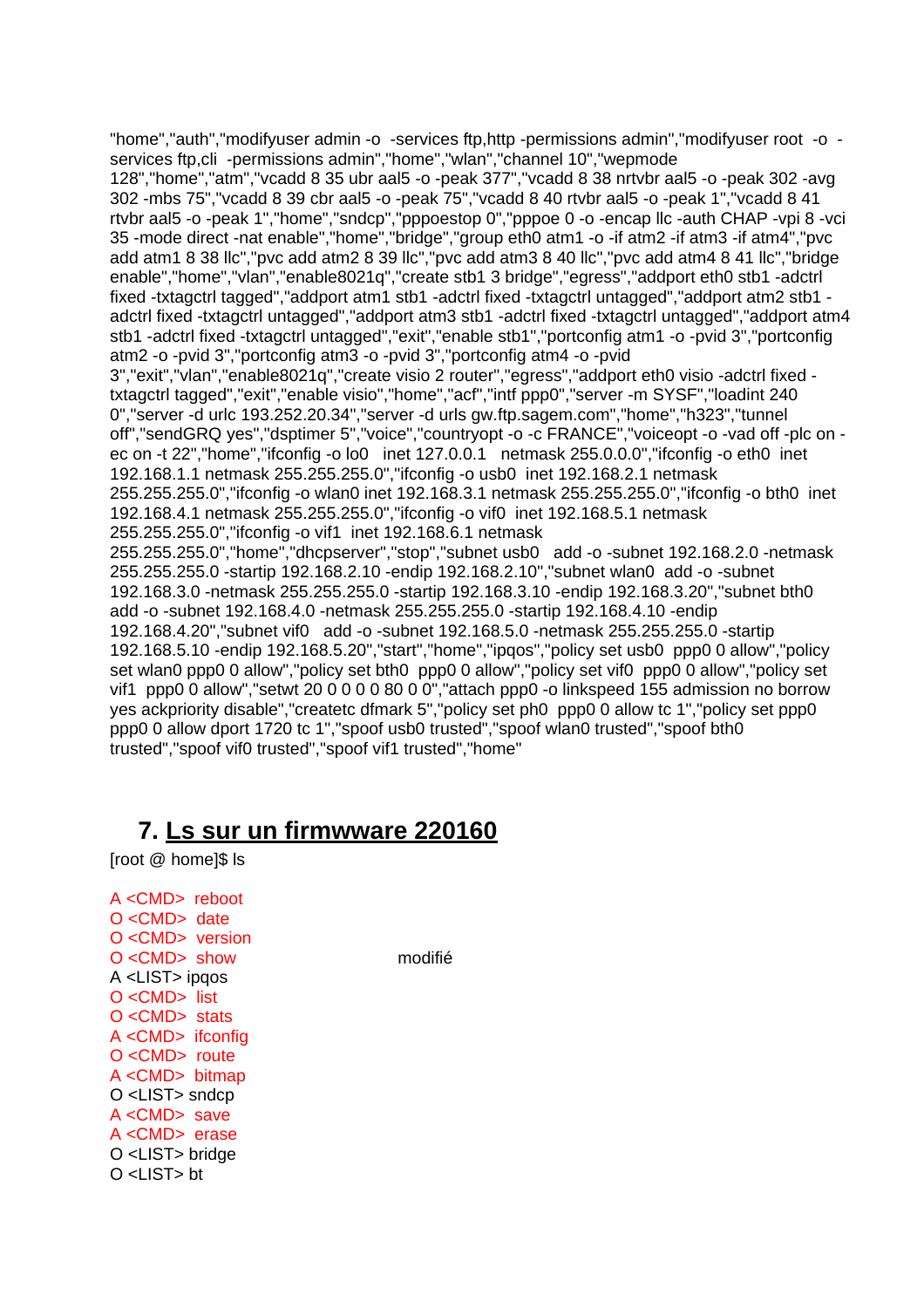A <LIST> ethernet A <LIST> rarpd O <LIST> arp A <LIST> auth A <LIST> logger A <LIST> snmp  $A$  <LIST> atm  $O$  <LIST> adsl O <LIST> usbhost O <CMD> usb  $O < CMD$ > rndis  $A <$ CMD $>$ dhcp O <LIST> sntp O <LIST> dhcpserver A <CMD> dhcpr A <LIST> dns A <LIST> igmp O <LIST> wlan O <LIST> relayvoice O <LIST> pstnclass O <LIST> http O <LIST> rip O <LIST> h323 A <LIST> rtp O <LIST> vlan O <LIST> acf O <LIST> wpost O<CMD> mread O <CMD> mwrite O <CMD> memshow  $O < CMD$  aread O <CMD> awrite O <CMD> apregdump [root @ home]\$

## nouveau nouveau nouveau

# 3) LIST> usbhost

O<CMD>rdsr Syntaxe: rdsr HPI STATUS REGISTER = 0x30

# O <CMD> wraddr

Syntaxe: wraddr <addr>  $addr = 0 - ffff$  (hexadecimal)

# O <CMD> wreldata

Svntaxe: wreldata <data>  $ata = 0 - ffff (hexadecimal)$ 

#### O <CMD> rdeldata

Syntaxe: rdeldata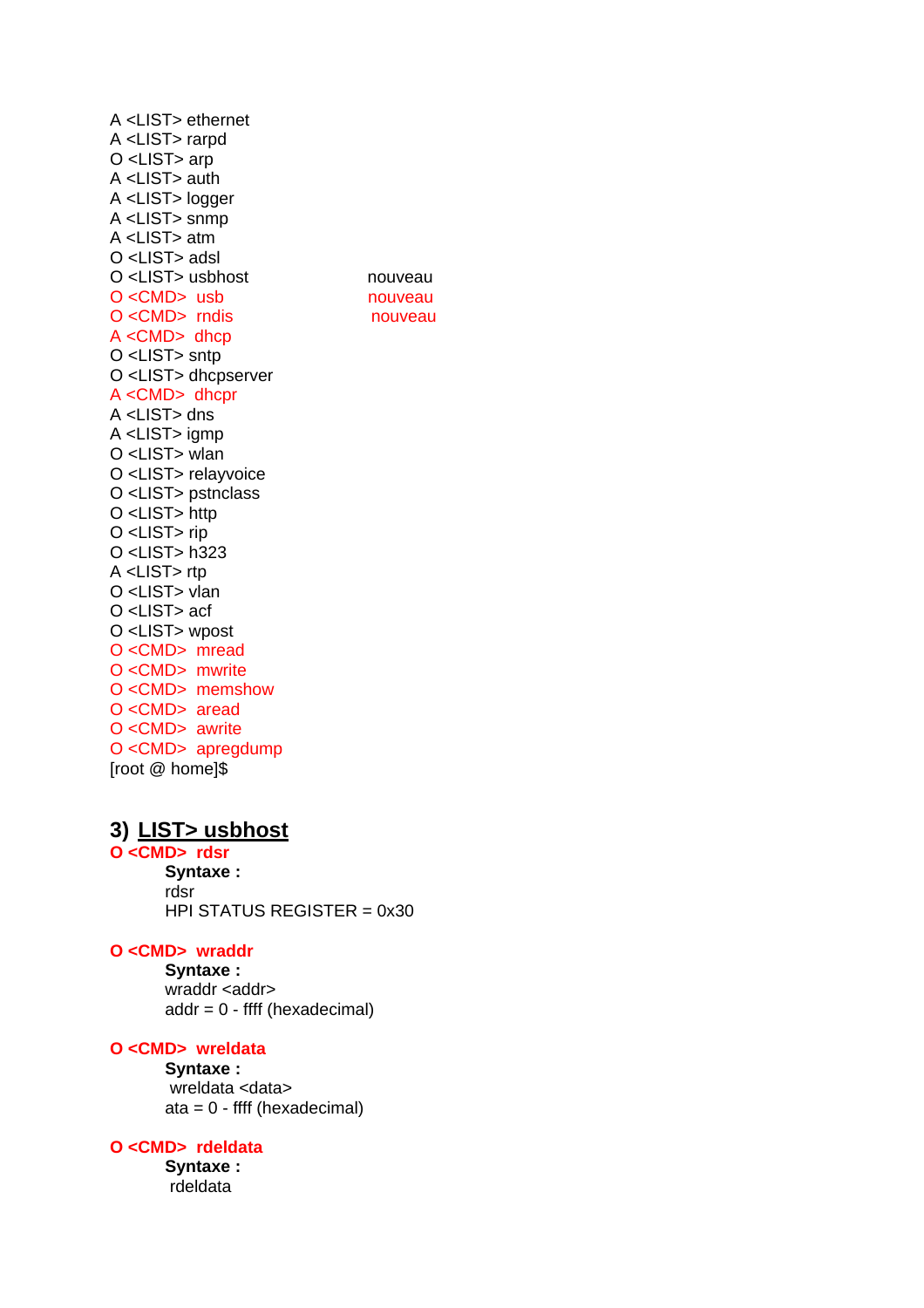#### $Data = 0x0$

## **O <CMD> wrdata**

#### **Syntaxe :**

wrdata <addr> <data>

 $addr = 0 - ffff$  (hexadecimal)  $data = 0 - ffff$  (hexadecimal)

#### **O <CMD> memget**

# **Syntaxe :**

memget <addr> <nb>  $addr = 0 - ffff$  (hexadecimal)  $nb = 0 - 65535$  (decimal)

# **O <CMD> wrmlbx**

**Syntaxe :**  wrmlbx <data>  $data = 0 - ffff$  (hexadecimal)

#### **O <CMD> rdmlbx**

**Syntaxe :**  rdmlbx Mailbox Data  $= 0x0$ 

# **O <CMD> rdint**

**Syntaxe :**  rdint USBH Interrupt =  $0x1$  ( $0x1$ :off  $0x0$ :on)

## **O <CMD> wrctrlreg**

# **Syntaxe :**

wrctrlreg <ctrl\_reg\_addr> <ctrl\_reg\_value> <ctrl\_reg\_logic>

 ctrl\_reg\_addr = 0 - ffff (hexadecimal) ctrl\_reg\_value =  $0$  - ffff (hexadecimal) ctrl\_reg\_logic = 0,1,2 {0:direct write, 1:AND the register value, 2:OR the register value}

# **O <CMD> rdctrlreg**

**Syntaxe :**  rdctrlreg <ctrl\_reg\_addr> ctrl\_reg\_addr = 0 - ffff (hexadecimal)

# **O <CMD> memset**

**Syntaxe :** 

memset <mem\_addr> <length> <mem\_value> mem\_addr =  $0$  - ffff (hexadecimal) length : size of buffer in byte (decimal) mem\_value : a 4 bytes word (hexadecimal)

# **O <CMD> rsthusb**

#### **Syntaxe :**

rsthusb <port\_nb> <time\_reset> port nb : 0, 1, 2 or 3 (decimal) time\_reset : time interval in ms (decimal) must be >= 10ms